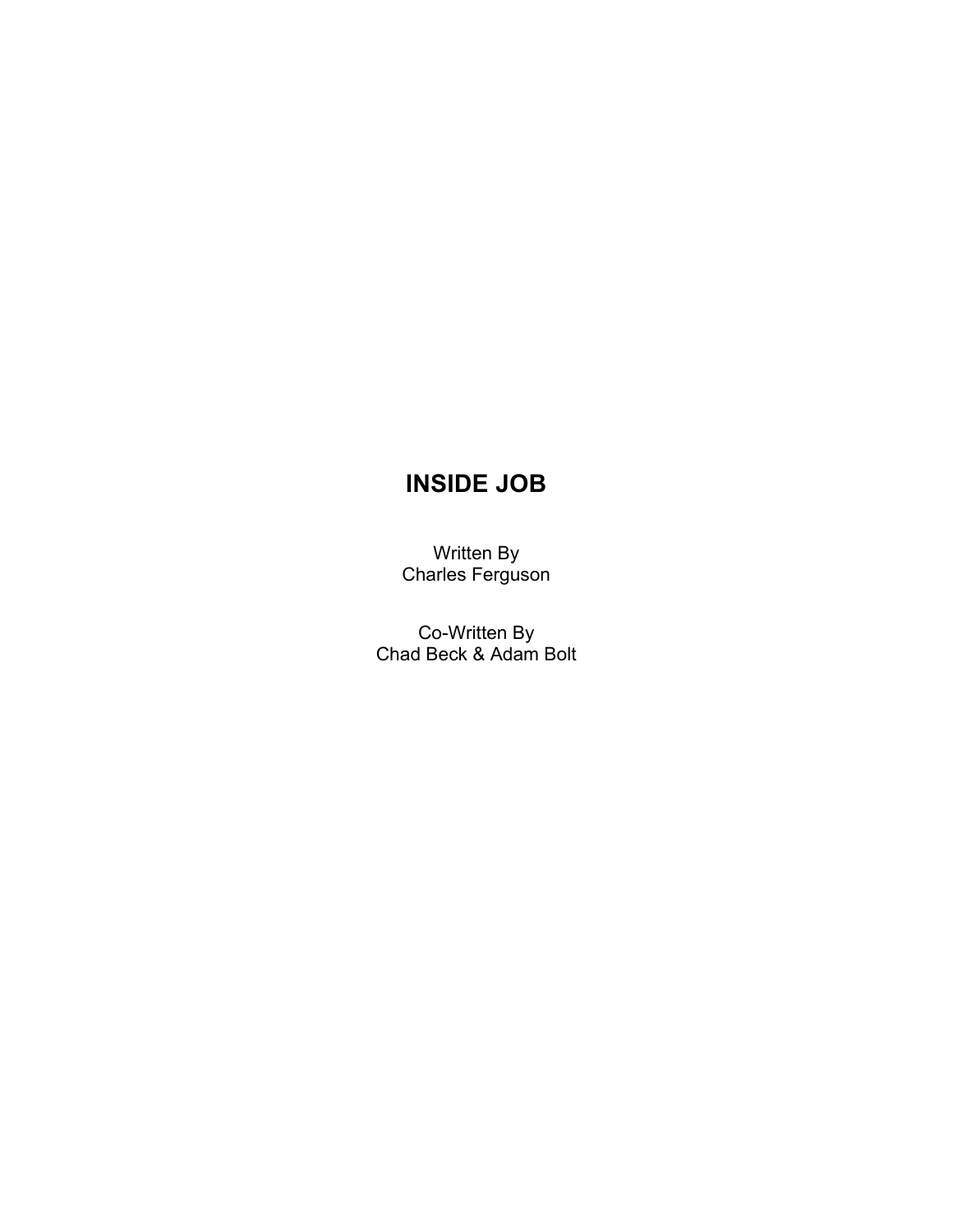01:00:00.00 {START}

{TITLE: SONY PICTURES CLASSICS}

{The global economic crisis of 2008 cost tens of millions of people their savings, their jobs, and their homes.

This is how it happened.}

01:00:41.18

{ICELAND POPULATION: 320,000 GROSS DOMESTIC PRODUCT: \$13 BILLION BANK LOSSES: \$100 BILLION}

01:01:07.00

**NARRATOR:** Iceland is a stable democracy with a high standard of living; and until recently, extremely low unemployment and government debt.

**ANDRI MAGNASON:** We had the complete infrastructure of a modern society; clean energy, food production, fisheries, with a quota system to manage them.

**GYLFI ZOEGA:** Good healthcare, good education; you know, clean air; uh, not much crime; uh, it's good, a good place for families to live.

**ANDRI MAGNASON:** We had almost, uh, end-of-history status.

01:01:40.15

**NARRATOR:** But in 2000, Iceland's government began a broad policy of deregulation that would have disastrous consequences; first for the environment, and then for the economy. They started by allowing multinational corporations like Alcoa to build giant aluminum-smelting plants, and exploit Iceland's natural geothermal and hydroelectric energy sources.

**ANDRI MAGNASON:** Many of the most beautiful areas in the highlands, with the most spectacular colors, are geothermal. So nothing comes without consequence.

01:02:38.19

[BOOM!]

01:02:53.15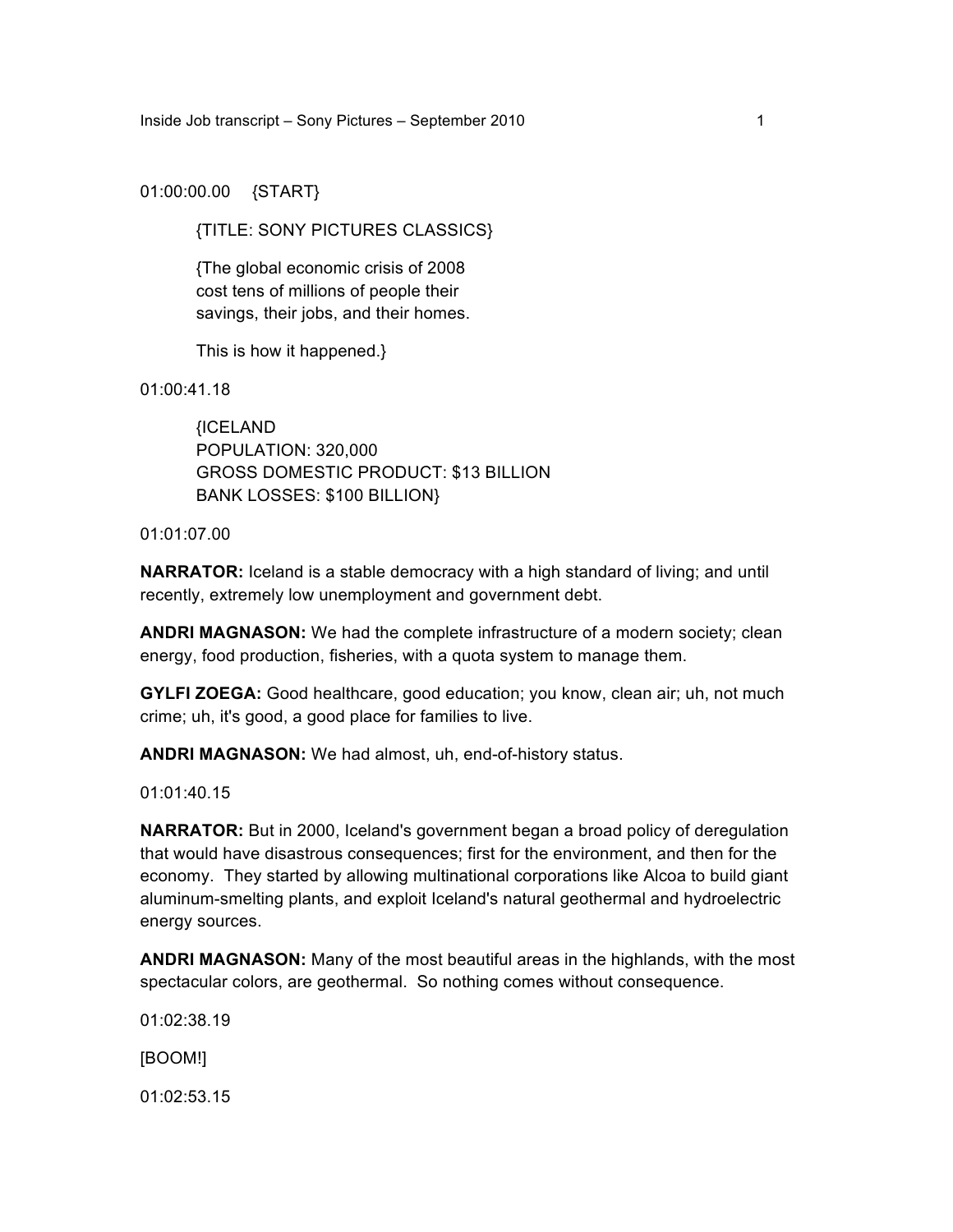**NARRATOR:** At the same time, the government privatized Iceland's three largest banks. The result was one of the purest experiments in financial deregulation ever conducted.

01:03:09.20

{SEPTEMBER 2008}

**DEMONSTRATOR:** We have had enough! But how could all of this happen?

**GYLFI ZOEGA:** Finance took over. Um, and uh, more or less wrecked the place.

**NARRATOR:** In a five-year period, these three tiny banks, which had never operated outside of Iceland, borrowed 120 billion dollars, ten times the size of Iceland's economy. The bankers showered money on themselves, each other, and their friends.

01:03:35.27

**GYLFI ZOEGA:** There was a massive bubble. Stock prices went up by a factor of nine; uh, house prices more than doubled.

**NARRATOR:** Iceland's bubble gave rise to people like Jón Ásgeir Jóhannesson. He borrowed billions from the banks to buy up high-end retail businesses in London. He also bought a pinstriped private jet, a 40-million-dollar yacht, and a Manhattan penthouse.

01:04:01.17

**ANDRI MAGNASON:** Newspapers always had the headline: this millionaire bought this company, uh, in the UK, or in Finland, or in, in France, or wherever; uh, instead of saying, this millionaire took a billion-dollar loan to buy this company, and he took it from your local bank.

01:04:22.15

**GYLFI ZOEGA:** The banks set up money market funds. And the banks advised depositholders to withdraw money, and put them in the money market funds. The Ponzi scheme needed everything it could, huh?

01:04:33.05

**NARRATOR:** American accounting firms, like KPMG, audited the Icelandic banks and investment firms, and found nothing wrong; and American credit-rating agencies said Iceland was wonderful.

**SIGRÍÐUR BENEDIKTSDÓTTIR:** In February 2007, the rating agencies decided to upgrade the banks to the highest possible rate – AAA.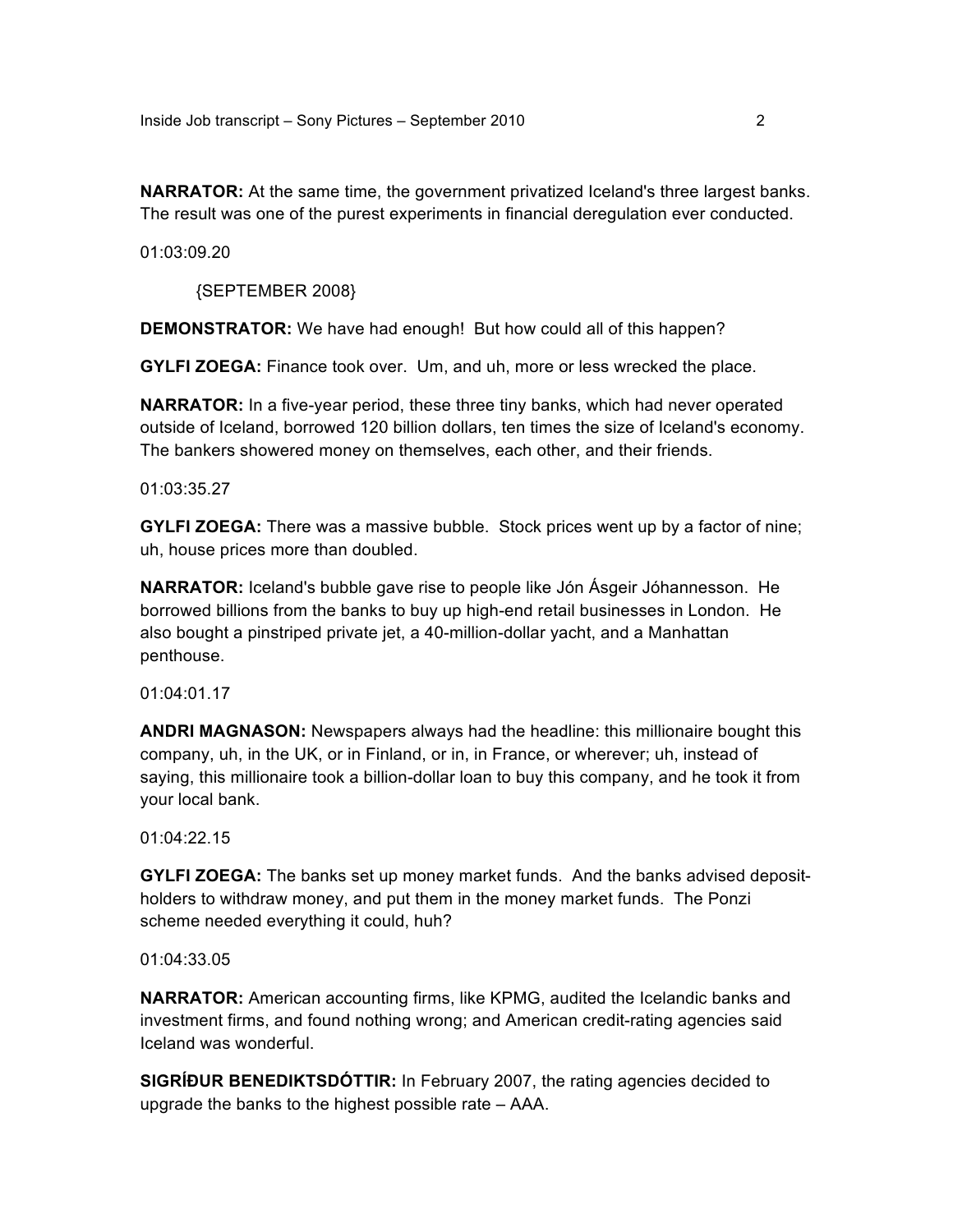**GYLFI ZOEGA:** It went so far as the government here traveling with the bankers, as a, as, as a PR show.

01:05:03.15

**NARRATOR:** When Iceland's banks collapsed at the end of 2008, unemployment tripled in six months.

**ANDRI MAGNASON:** There is nobody unaffected in Iceland.

01:05:22.24

**CHARLES FERGUSON:** So a lot of people here lost their savings.

**GYLFI ZOEGA:** Yes, that's the case.

**NARRATOR:** The government regulators who should have been protecting the citizens of Iceland had done nothing.

**GYLFI ZOEGA:** You have two lawyers from the regulator, {STUTTER} going to a bank to talk about some issue. When they approach the bank, they would see 19, uh, SUVs outside, heh, outside the bank. Right? So you got to the bank, and you have the 19 lawyers sitting, uh, in front of you, right? They are very well prepared; uh, uh, ready to kill any argument you make. And then, if you do really well, they offer you a job, right?

01:06:01.24

**NARRATOR:** One-third of Iceland's financial regulators went to work for the banks.

**GYLFI ZOEGA:** But this is a universal problem, huh. In New York, you have the same problem, right?

01:06:13.25 {MUSIC CUE}

{SONY PICTURES CLASSICS PRESENTS A REPRESENTATIONAL PICTURES FILM IN ASSOCIATION WITH SCREEN PASS PICTURES

A CHARLES FERGUSON FILM}

{INSIDE JOB}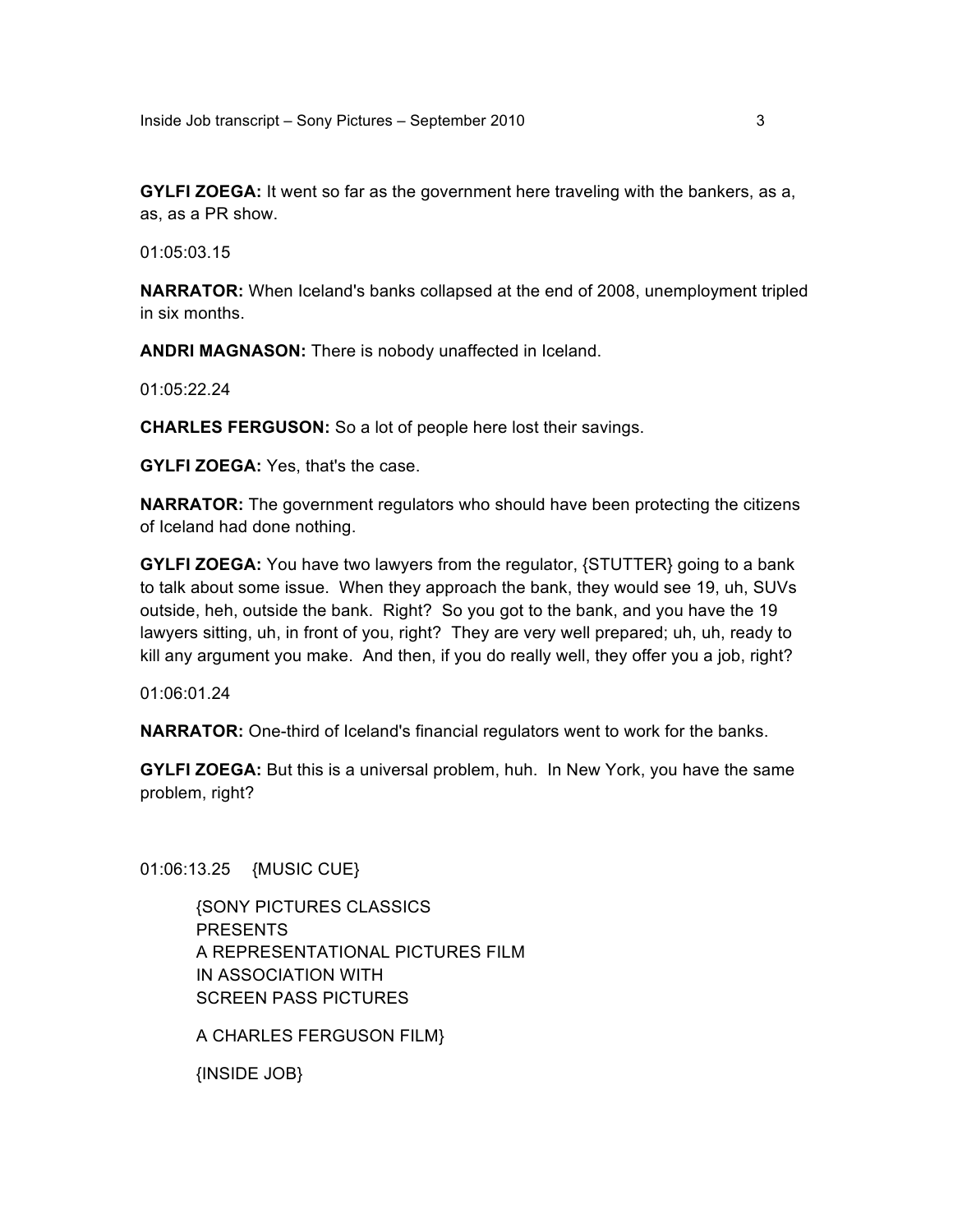Inside Job transcript – Sony Pictures – September 2010 4

01:06:44.22

**CHARLES FERGUSON:** What do you think of Wall Street incomes these days?

**PAUL VOLCKER:** Excessive.

{PAUL VOLCKER FORMER FEDERAL RESERVE CHAIRMAN}

01:06:51.17

**CHARLES FERGUSON:** I have been told it's extremely difficult for the IMF to criticize the United States.

**DOMINIQUE STRAUSS-KAHN:** I won't say that.

{DOMINIQUE STRAUSS-KAHN MANAGING DIRECTOR INTERNATIONAL MONETARY FUND}

**MARK BRANSON:** We deeply regret our breaches of U.S. law.

{NARRATED BY MATT DAMON}

01:07:12.18

**JONATHAN ALPERT:** They're amazed at how much cocaine these Wall Streeters can use, and get up and go to work the next day.

{MUSIC BY ALEX HEFFES}

01:07:21.21

**GEORGE SOROS:** I didn't know what credit default swaps are. I'm a little bit oldfashioned.

{GEORGE SOROS BILLIONAIRE INVESTOR, PHILANTHROPIST}

{MUSIC SUPERVISOR: SUSAN JACOBS}

**CHARLES FERGUSON:** Has Larry Summers ever expressed remorse?

**REP. BARNEY FRANK:** Um, I, I don't hear confessions.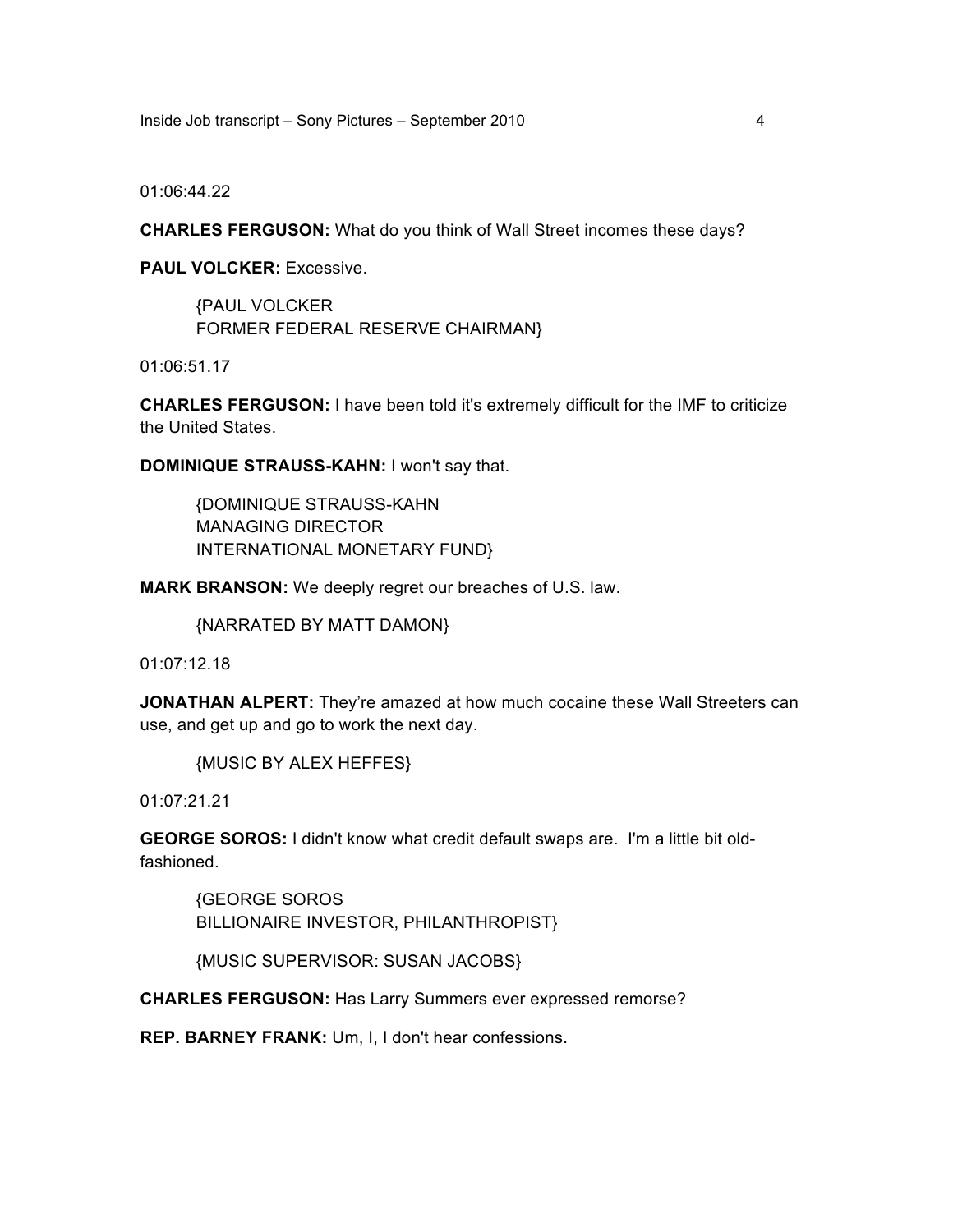Inside Job transcript – Sony Pictures – September 2010

{BARNEY FRANK CHAIRMAN, FINANCIAL SERVICES COMMITTEE U.S. HOUSE OF REPRESENTATIVES}

{DIRECTORS OF PHOTOGRAPHY SVETLANA CVETKO & KALYANEE MAM}

{RESEARCH: KALYANEE MAM}

01:07:52.07

**KENNETH ROGOFF:** The government's just writing checks. That's Plan A, that's Plan B, and that's Plan C.

**CHARLES FERGUSON:** Would you support legal controls on executive pay?

**DAVID McCORMICK:** Uh, I, I would not.

{DAVID McCORMICK UNDER SECRETARY OF THE TREASURY BUSH ADMINISTRATION}

01:08:07.00

**CHARLES FERGUSON:** Are you comfortable with the level of compensation in the financial services industry?

**SCOTT TALBOTT:** If they've earned it, then yes. I am.

**CHARLES FERGUSON:** Do you think they've earned it?

**SCOTT TALBOTT:** I think they've earned it.

{SCOTT TALBOTT CHIEF LOBBYIST FINANCIAL SERVICES ROUNDTABLE}

01:08:17.00

**CHARLES FERGUSON:** And so you've helped these people blow the world up.

**SATYAJIT DAS:** Oh, you could say that.

{GRAPHICS BY BIGSTAR}

01:08:31.00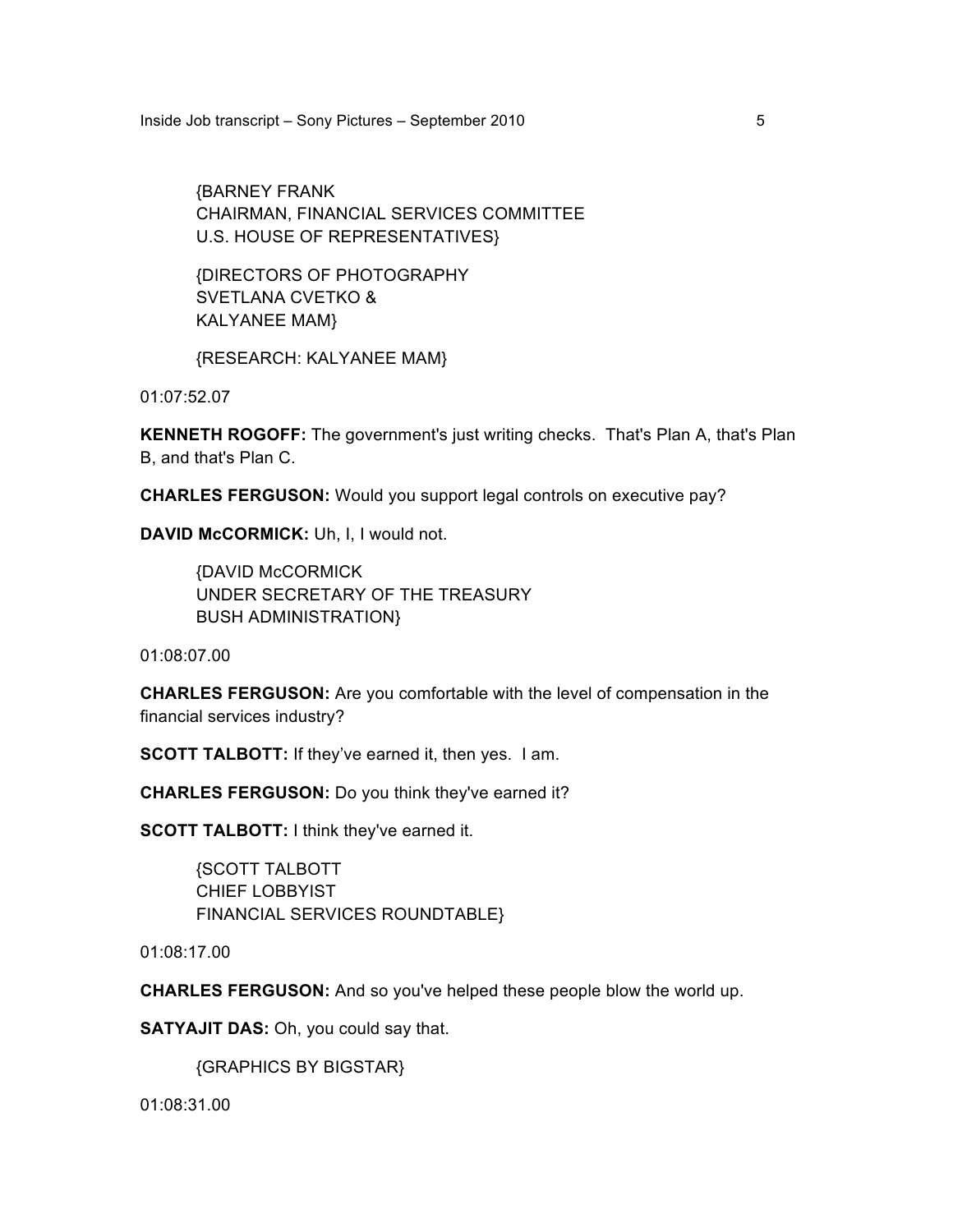Inside Job transcript – Sony Pictures – September 2010 6

**ANDREW SHENG:** They were having massive private gains at public loss.

{ANDREW SHENG CHIEF ADVISOR CHINA BANKING REGULATORY COMMISSION}

{EDITORS CHAD BECK & ADAM BOLT}

01:08:43.20

**LEE HSIEN LOONG:** When you start thinking that you can create something out of nothing, it's very difficult to resist.

{LEE HSIEN LOONG PRIME MINISTER, SINGAPORE}

01:09:03.04

**CHRISTINE LAGARDE:** I'm concerned that a lot of people want to go back to the old way; the way they were operating prior to the crisis.

{CHRISTINE LAGARDE FINANCE MINISTER, FRANCE}

{ASSOCIATE PRODUCERS KALYANEE MAM & ANNA MOOT-LEVIN}

01:09:20.00

{GILLIAN TETT U.S. MANAGING EDITOR THE FINANCIAL TIMES}

**GILLIAN TETT:** I was getting a lot of anonymous e-mails from bankers; saying, you can't quote me, but I'm really concerned.

01:09:32.00

**CHARLES FERGUSON:** Why do you think there isn't a more systematic investigation being undertaken?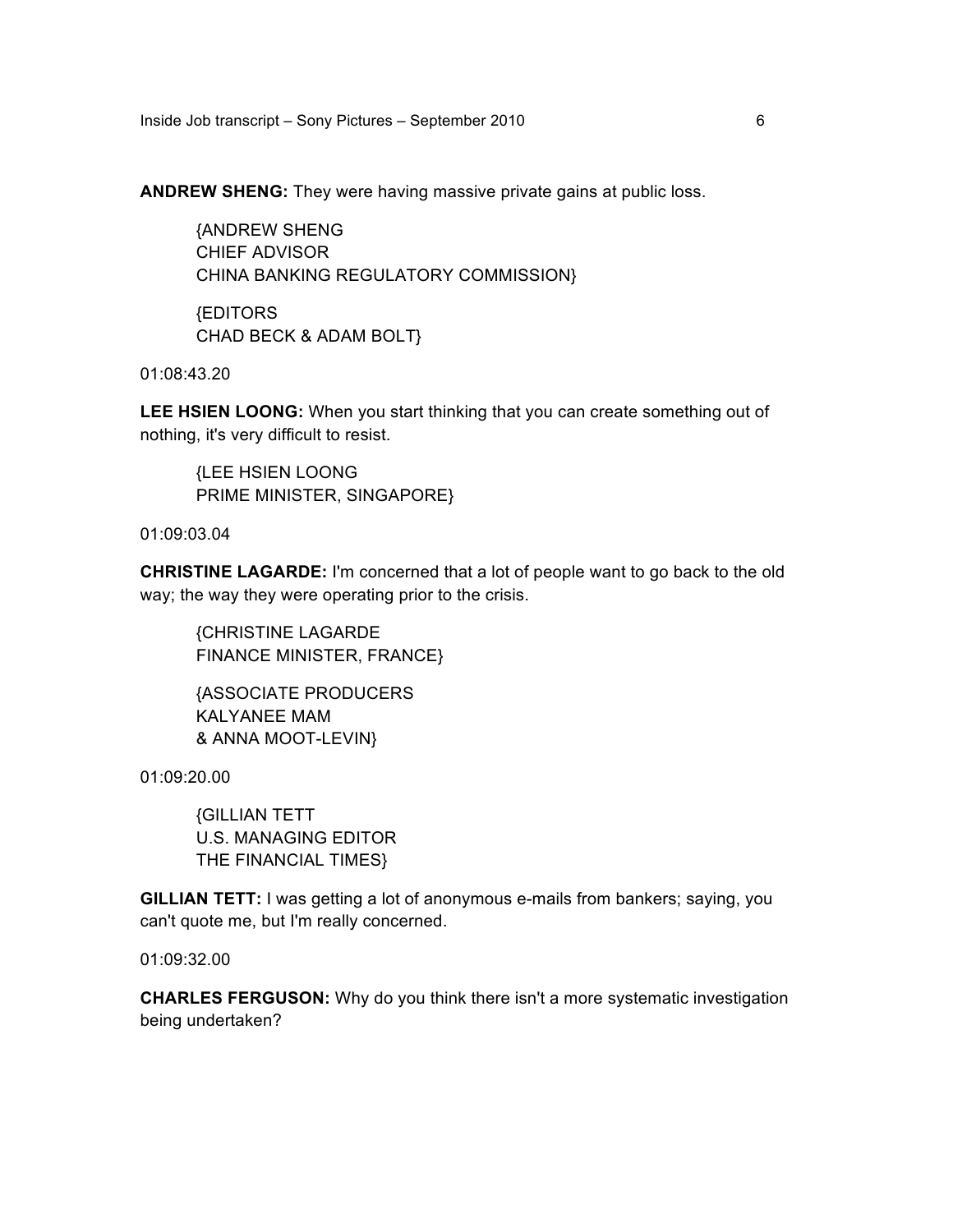Inside Job transcript – Sony Pictures – September 2010 7

{EXECUTIVE DIRECTORS JEFFREY LURIE & CHRISTINA WEISS LURIE}

**NOURIEL ROUBINI:** Because then you will find the culprits.

{NOURIEL ROUBINI PROFESSOR, NYU BUSINESS SCHOOL}

01:09:42.00

**CHARLES FERGUSON:** Do you think that Columbia Business School has any significant conflict-of-interest problem?

**GLENN HUBBARD:** I don't see that we do.

{GLENN HUBBARD CHIEF ECONOMIC ADVISOR, BUSH ADMINISTRATION DEAN, COLUMBIA BUSINESS SCHOOL}

{PRODUCED BY AUDREY MARRS}

01:09:58.00

{ELLIOT SPITZER FORMER GOVERNOR OF NEW YORK FORMER NEW YORK ATTORNEY GENERAL}

**ELIOT SPITZER:** The regulators didn't do their job. They, they had the power to do every case that I made when I was state attorney general. They just didn't want to.

{PRODUCED, WRITTEN AND DIRECTED BY CHARLES FERGUSON}

01:10:22.00

{SEPTEMBER 15, 2008}

**NEWS REPORTER:** Over the weekend, Lehman Brothers, one of the most venerable and biggest investment banks, was forced to declare itself bankrupt; another, Merrill Lynch, was forced to sell itself today. Crisis talks are underway –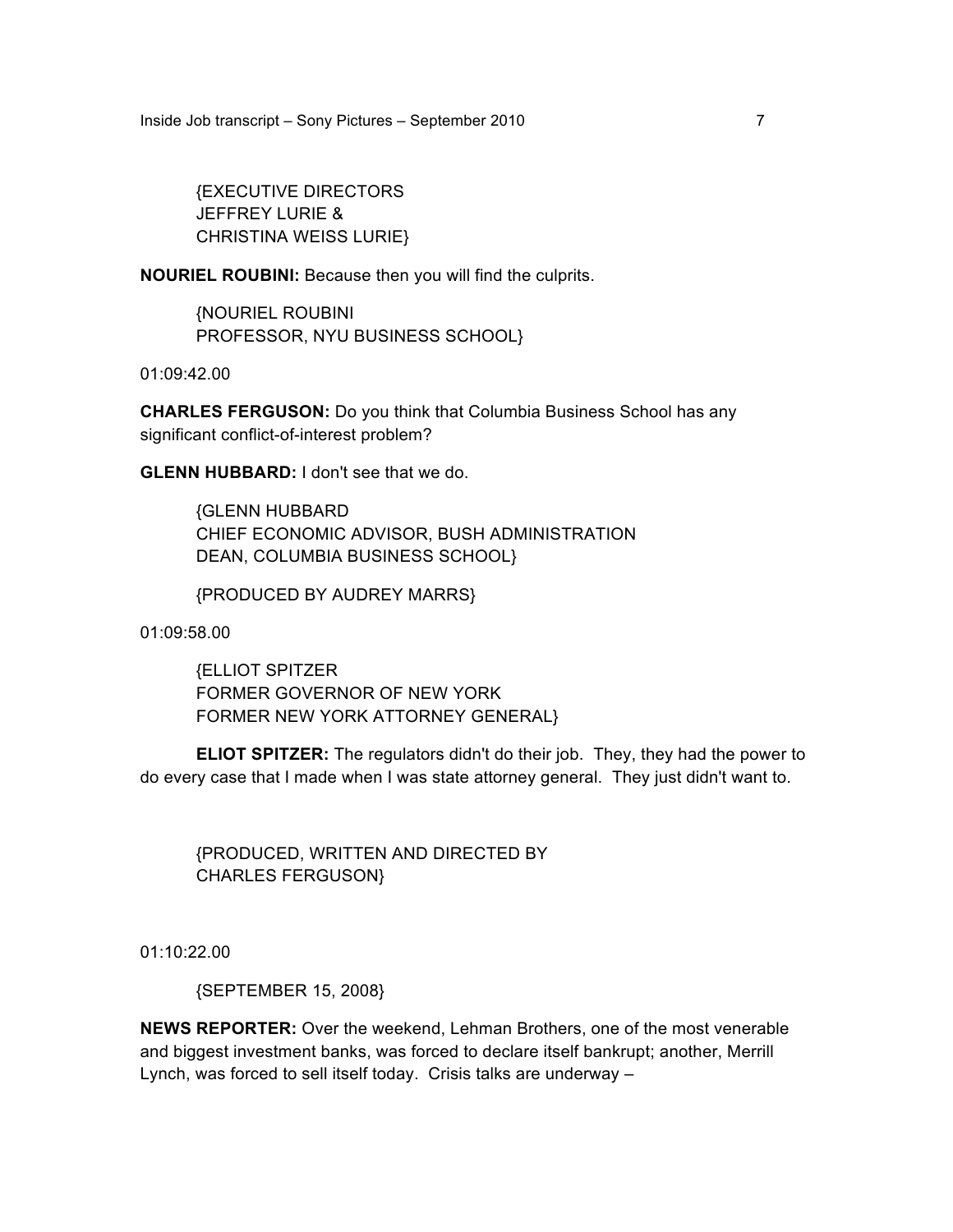**WOMAN REPORTER:** World financial markets are way down today, following dramatic developments for two Wall Street giants.

#### **WOMAN SPEAKING FOREIGN LANGUAGE:** [UI].

**MAN SPEAKING FRENCH:** [UI].

01:10:45.00

**NARRATOR:** In September 2008, the bankruptcy of the U.S. investment bank Lehman Brothers, and the collapse of the world's largest insurance company, AIG, triggered a global financial crisis.

**NEWSCASTER:** – fears gripped markets overnight, with Asian stocks slammed by –

**NEWSMAN:** Stocks fell off a cliff – the largest single point drop in history.

**NEWSMAN WITH BRITISH ACCENT:** Share prices continued to tumble in the aftermath of the Lehman collapse.

01:11:10.00

**NARRATOR:** The result was a global recession, which cost the world tens of trillions of dollars; rendered 30 million people unemployed; and doubled the national debt of the United States.

01:11:21.00

{NOURIEL ROUBINI SENIOR ECONOMIST COUNCIL OF ECONOMIC ADVISORS (1998-2000) PROFESSOR, NYU BUSINESS SCHOOL}

**NOURIEL ROUBINI:** If you look at the cost of it — destruction of equity wealth, of housing wealth; the destruction of income, of jobs; 50 million people globally could end up below the poverty line again — this is just a, a hugely, hugely expensive crisis.

01:11:41.00

**NARRATOR:** This crisis was not an accident. It was caused by an out-of-control industry. Since the 1980s, the rise of the U.S. financial sector has led to a series of increasingly severe financial crises. Each crisis has caused more damage, while the industry has made more and more money.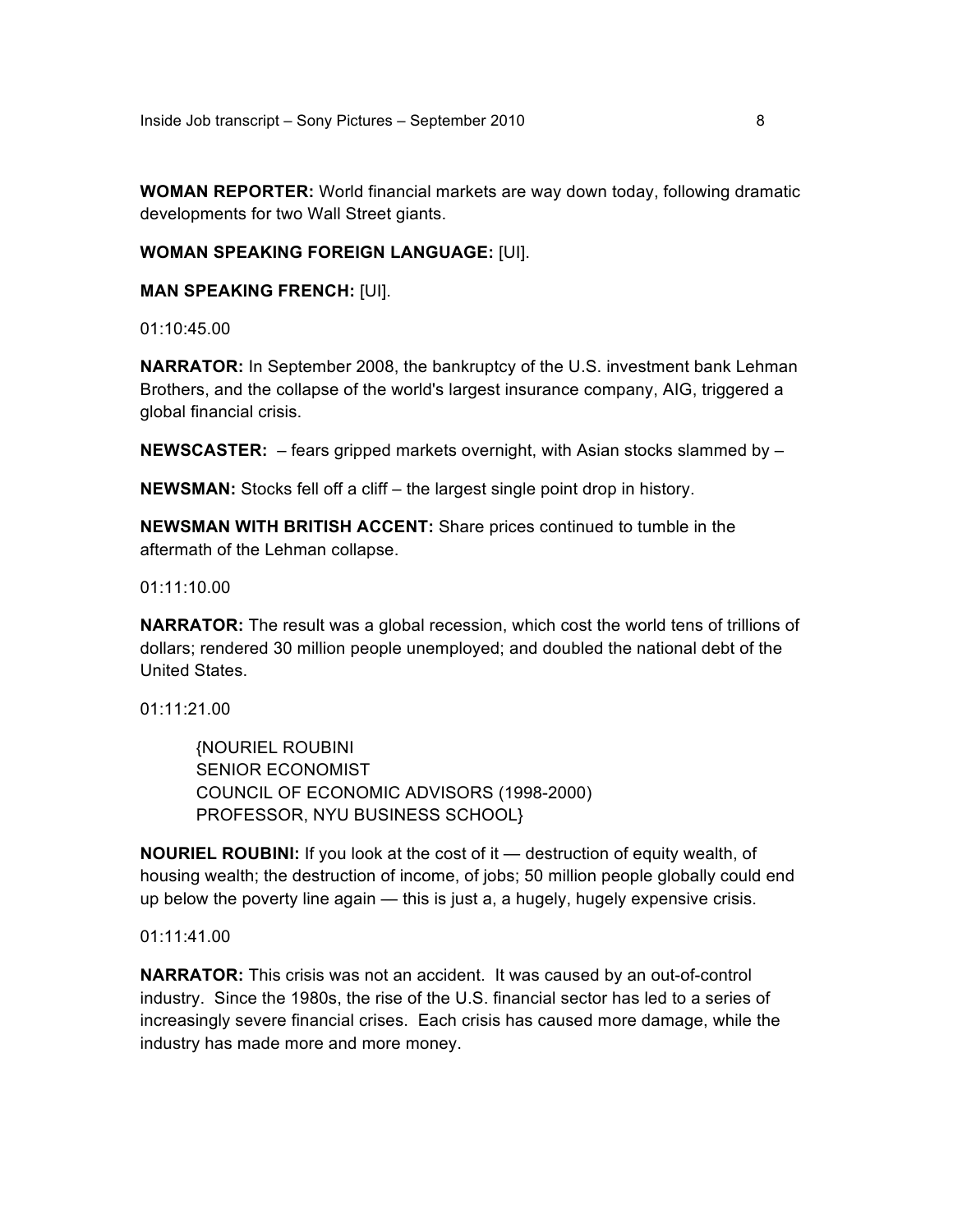## 01:12:03.25 **{PART I: HOW WE GOT HERE}**

**NARRATOR:** After the Great Depression, the United States had 40 years of economic growth, without a single financial crisis. The financial industry was tightly regulated. Most regular banks were local businesses, and they were prohibited from speculating with depositors' savings. Investment banks, which handled stock and bond trading, were small, private partnerships.

01:12:33.00

{SAMUEL HAYES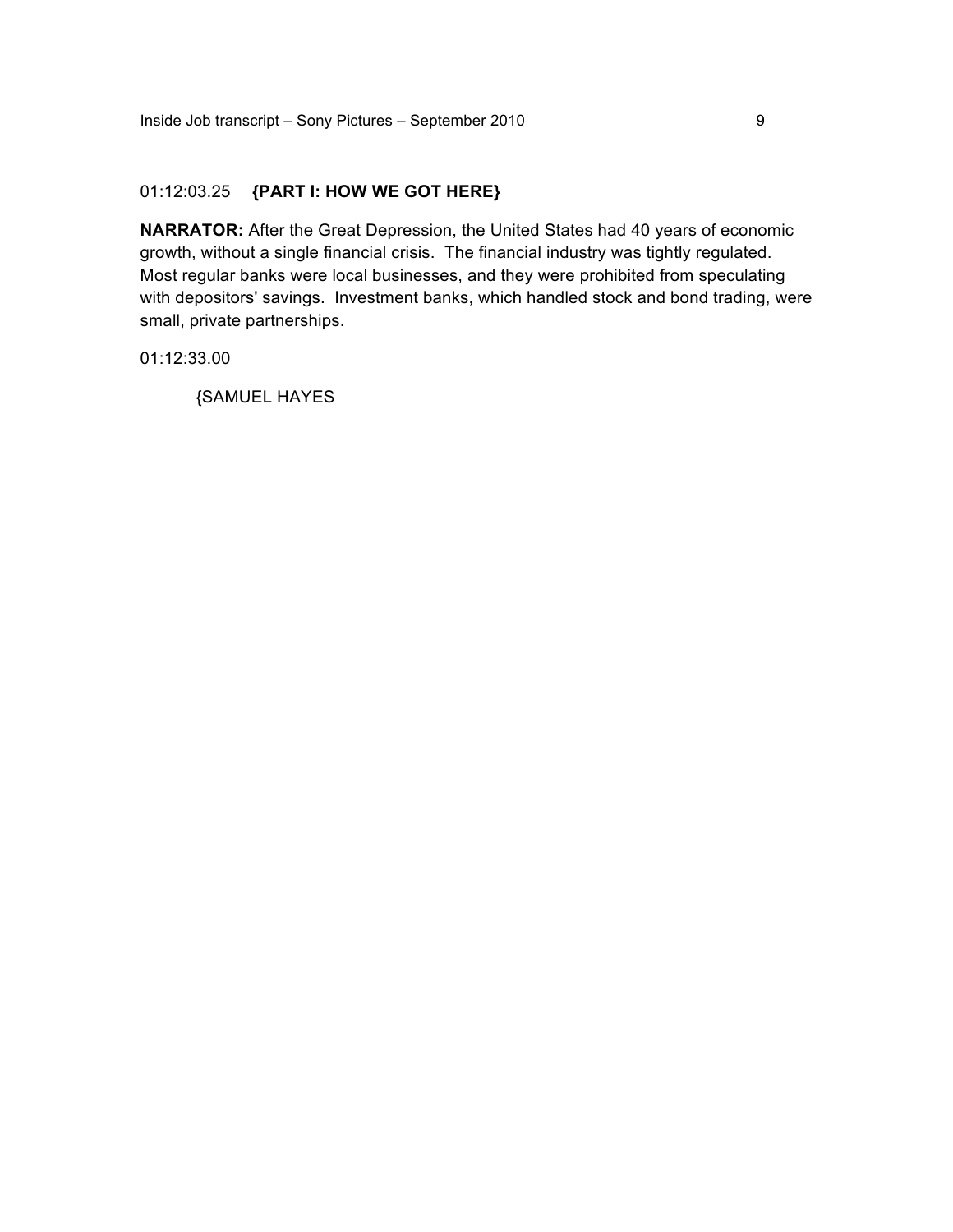# PROFESSOR EMERITUS OF INVESTMENT BANKING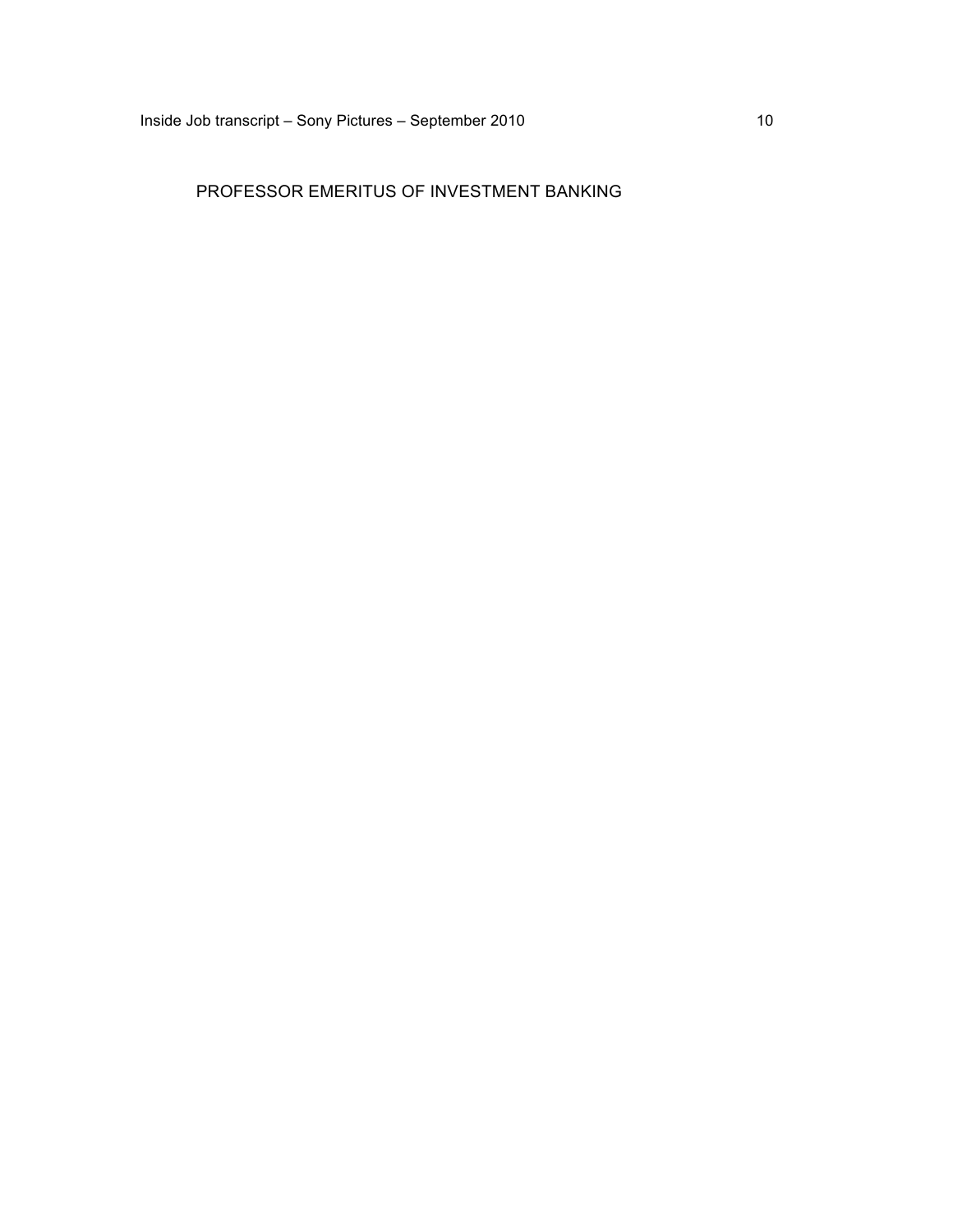# HARVARD BUSINESS SCHOOL}

**SAMUEL HAYES:** In the traditional, uh, investment-banking-partnership model, the partners put the money up. And obviously, the partners watched that money very carefully. They wanted to live well, but they didn't want to bet the ranch on anything.

## 01:12:48.02

**NARRATOR:** Paul Volcker served in the Treasury Department, and was chairman of the Federal Reserve from 1979 to 1987. Before going into government, he was a financial economist at Chase Manhattan Bank.

{PAUL VOLCKER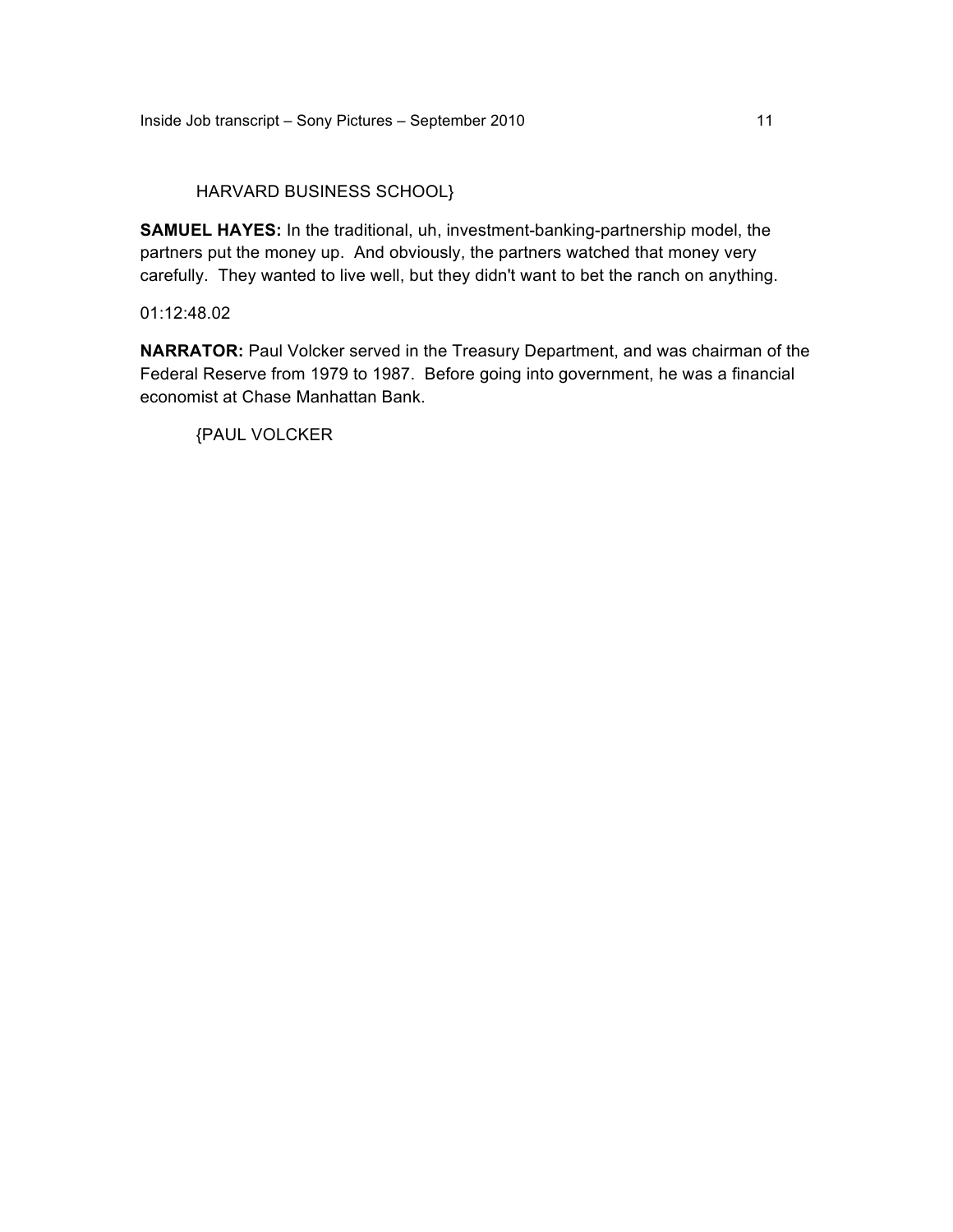# CHAIRMAN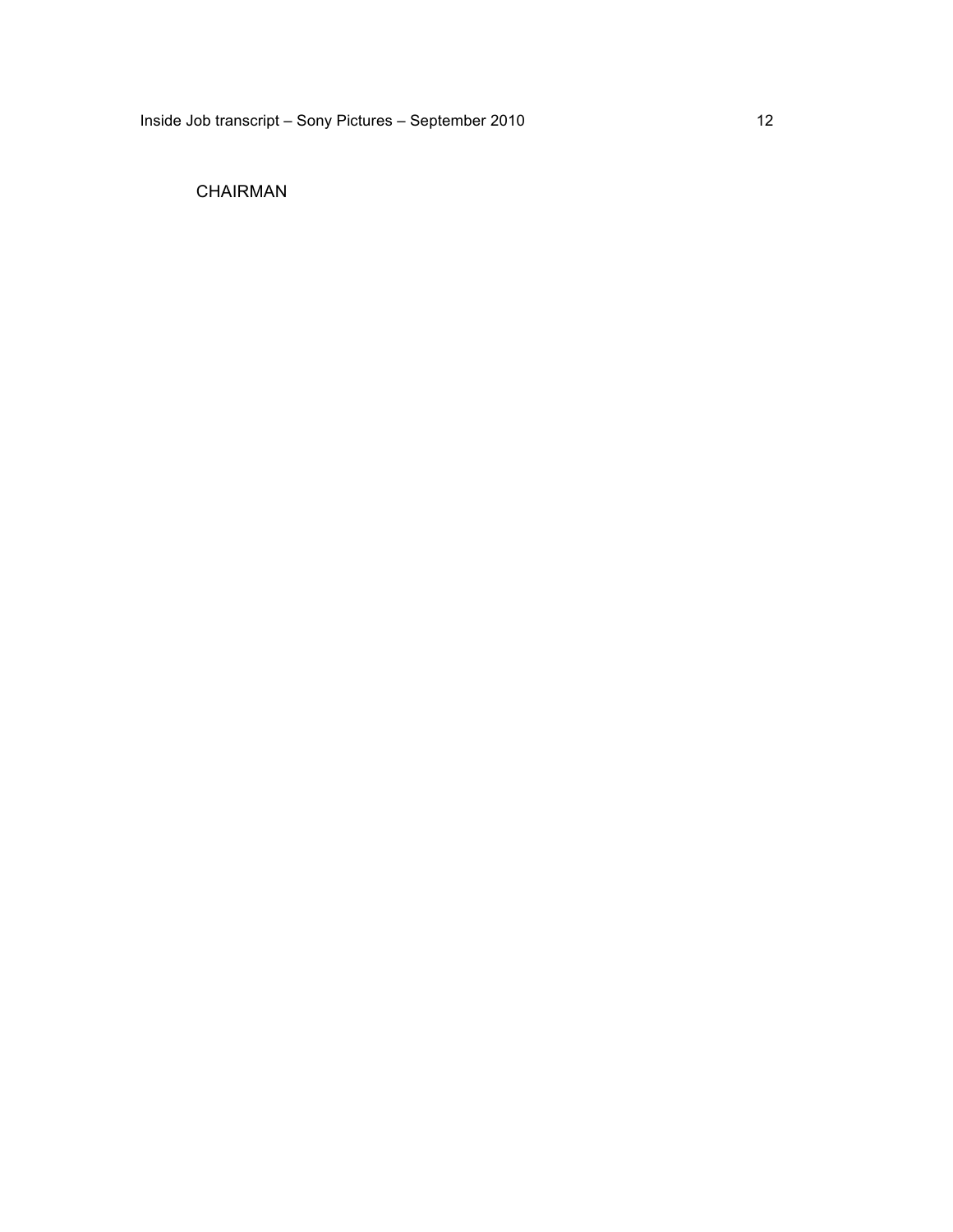#### FEDERAL RESERVE BOARD (1979-1987)}

**PAUL VOLCKER:** When I left Chase to go in the Treasury, in 1969, I think my income was in the neighborhood of 45,000 dollars a year.

**CHARLES FERGUSON:** Forty-five thousand dollars a year.

01:13:11.00

**SAMUEL HAYES:** Morgan Stanley, in 1972, had approximately 110 total personnel; one office; and capital of 12 million dollars.

Now, Morgan Stanley has 50,000 workers, and has capital of several billion; and has offices all over the world.

01:13:36.14

**NARRATOR:** In the 1980s, the financial industry exploded. The investment banks went public, giving them huge amounts of stockholder money. People on Wall Street started getting rich.

01:13:49.00

{CHARLES MORRIS AUTHOR *THE TWO TRILLION DOLLAR MELTDOWN*}

**CHARLES MORRIS:** I had a friend who was a bond trader at Merrill Lynch in the 1970s. He had a job as a train conductor at night, 'cause he had three kids and couldn't support them on what a bond trader made. By, heh, 1986, he was making millions of dollars, and thought it was because he was smart.

01:14:13.14

**RONALD REAGAN:** The highest order of business before the nation is to restore our economic prosperity.

**NARRATOR:** In 1981, President Ronald Reagan chose as Treasury secretary the CEO of the investment bank Merrill Lynch, Donald Regan.

01:14:27.00

{DONALD REGAN TREASURY SECRETARY (1981-1985)}

**DONALD REGAN:** Wall Street and the president do see eye to eye.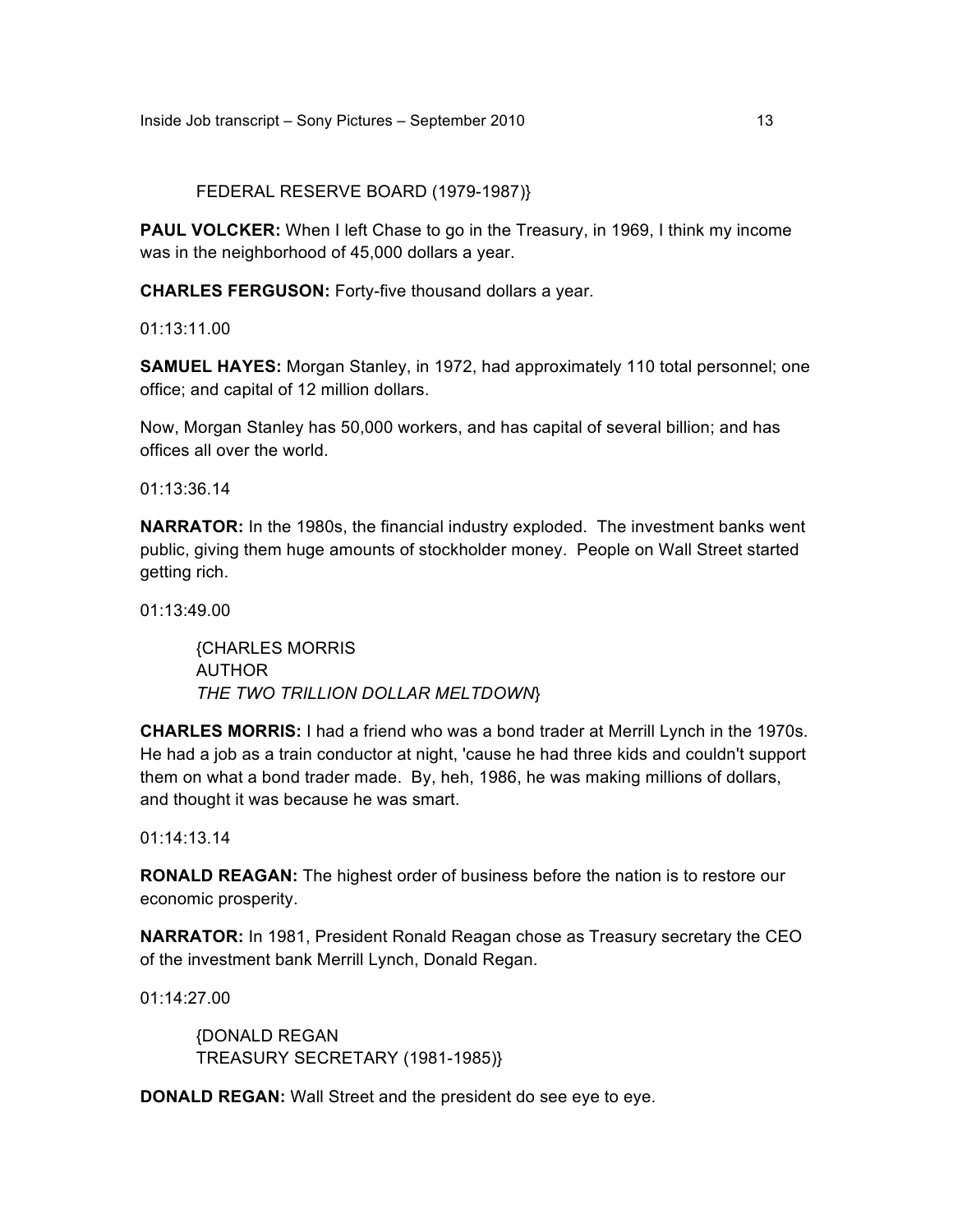I've talked to many leaders of Wall Street. They all say, we're behind the president one hundred percent.

**NARRATOR:** The Reagan administration, supported by economists and financial lobbyists, started a 30-year period of financial deregulation.

01:14:45.00 In 1982, the Reagan administration deregulated savings and loan companies, allowing them to make risky investments with their depositors' money. By the end of the decade, hundreds of savings and loan companies had failed. This crisis cost taxpayers 124 billion dollars, and cost many people their life savings.

**TOM BROKAW:** It may be the biggest bank heist in our history.

**NARRATOR:** Thousands of savings and loan executives went to jail for looting their companies. One of the most extreme cases was Charles Keating.

01:15:17.28

**MAN:** Mr. Keating, you got a word?

**NARRATOR:** In 1985, when federal regulators began investigating him, Keating hired an economist named Alan Greenspan. In this letter to regulators, Greenspan praised Keating's sound business plans and expertise; and said he saw no risk in allowing Keating to invest his customers' money. Keating reportedly paid Greenspan 40,000 dollars.

01:15:45.01 Charles Keating went to prison shortly afterwards. As for Alan Greenspan, President Reagan appointed him chairman of America's central bank, the Federal Reserve. Greenspan was reappointed by presidents Clinton and George W. Bush.

01:16:01.00 During the Clinton administration, deregulation continued under Greenspan and Treasury secretaries Robert Rubin — the former CEO of the investment bank Goldman Sachs — and Larry Summers, a Harvard economics professor.

01:16:15.26

**NOURIEL ROUBINI:** The financial sector, Wall Street being powerful; having lobbies, having lots of money; step by step, uh, captured the political system; you know, both on the Democratic and the Republican side.

01:16:28.00

**NARRATOR:** By the late 1990s, the financial sector had consolidated into a few gigantic firms, each of them so large that their failure could threaten the whole system; and the Clinton administration helped them grow even larger.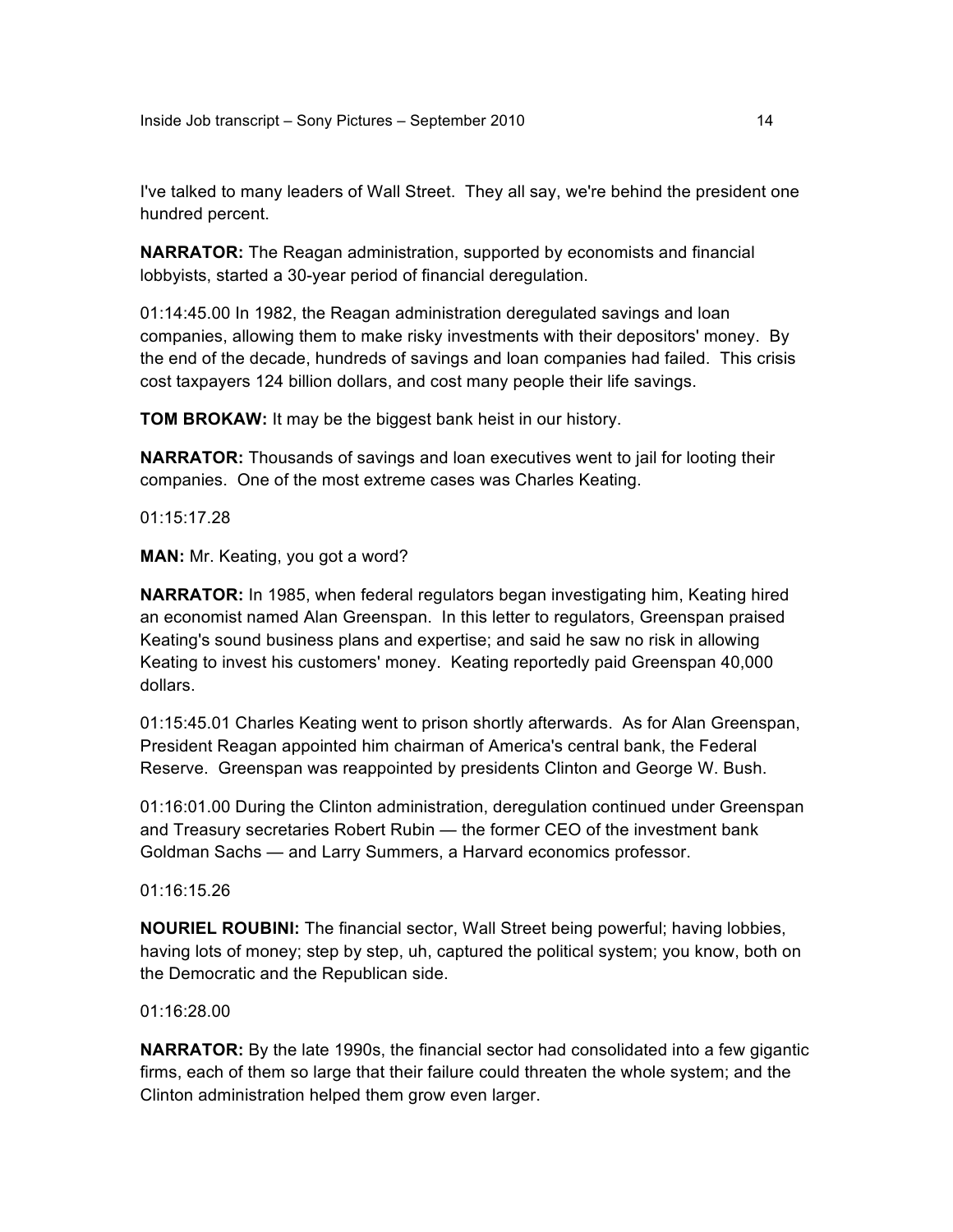In 1998, Citicorp and Travelers merged, to form Citigroup, the largest financial services company in the world. The merger violated the Glass-Steagall Act, a law passed after the Great Depression, which prevented banks with consumer deposits from engaging in risky investment banking activities.

01:17:02.00

{ROBERT GNAIZDA FORMER DIRECTOR GREENLINING INSTITUTE}

**ROBERT GNAIZDA:** It was illegal to acquire Travelers. Greenspan said nothing. The Federal Reserve gave 'em an exemption for a year; and then they got the law passed.

**NARRATOR:** In 1999, at the urging of Summers and Rubin, Congress passed the Gramm-Leach-Bliley Act, known to some as the Citigroup Relief Act. It overturned Glass-Steagall, and cleared the way for future mergers.

01:17:30.02

{ROBERT RUBIN WOULD LATER MAKE \$126 MILLION AS VICE CHAIRMAN OF CITIGROUP.

HE DECLINED TO BE INTERVIEWED FOR THIS FILM.}

01:17:36.20

{WILLEM BUITER CHIEF ECONOMIST, CITIGROUP}

**WILLEM BUITER:** Why do you have big banks? Well, because banks like monopoly power; because banks like lobbying power; because, um, banks know that when they're too big, they will be bailed.

01:17:48.10

{GEORGE SOROS CHAIRMAN SOROS FUND MANAGEMENT}

**GEORGE SOROS:** Markets are inherently unstable, or at least potentially unstable. An appropriate metaphor is the oil tankers. They are very big; and therefore, you have to put in compartments to prevent the sloshing around of oil from capsizing the boat. The design of the boat has to take that into account. And after the, uh, uh, Depression, the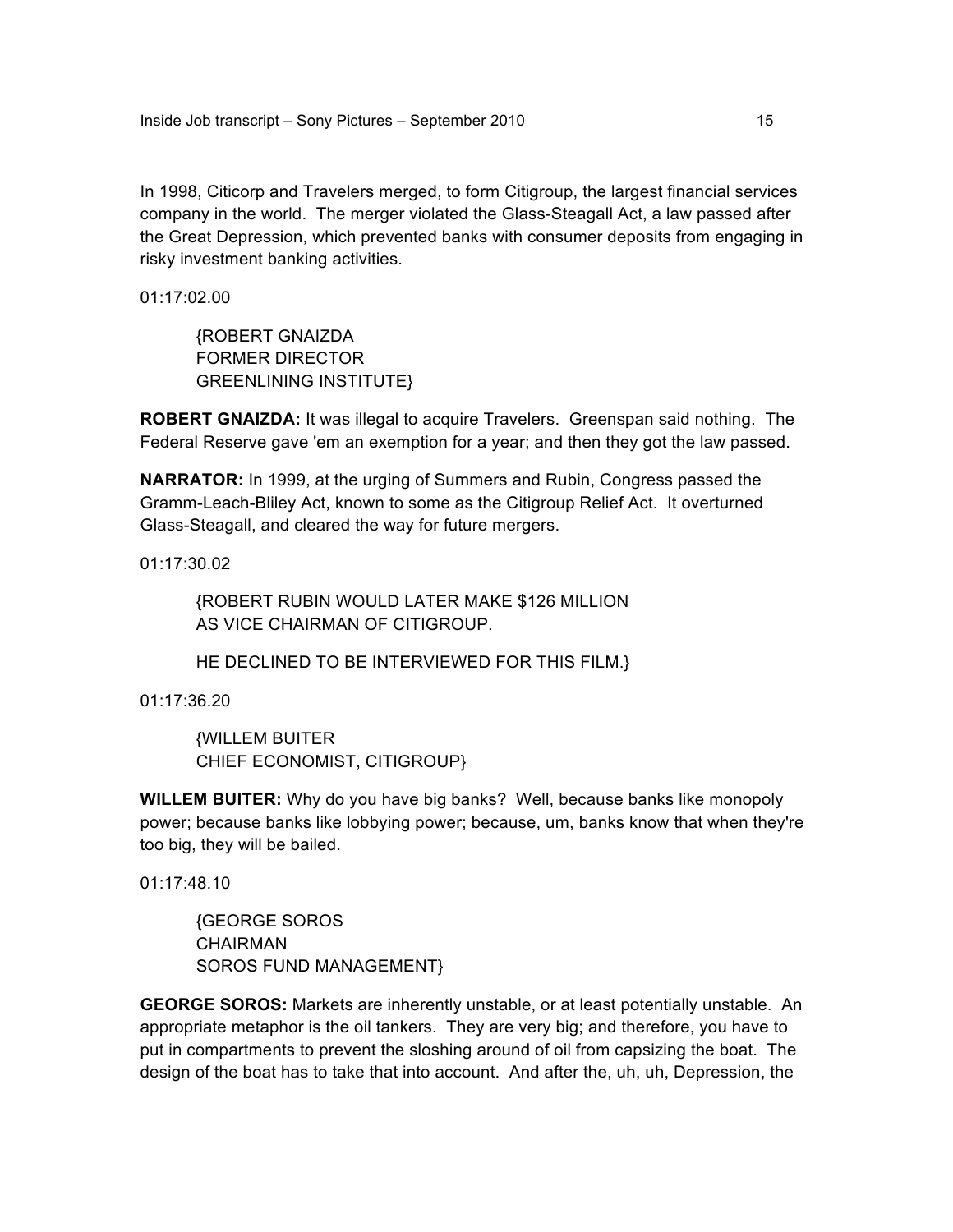regulations actually introduced these very ti-, watertight compartments. And deregulation has led to the end of co-, compartmentalization.

01:18:27.21

**NARRATOR:** The next crisis came at the end of the '90s. The investment banks fueled a massive bubble in Internet stocks, which was followed by a crash in 2001 that caused 5 trillion dollars in investment losses. The Securities and Exchange Commission, the federal agency which had been created during the Depression to regulate investment banking, had done nothing.

01:18:49.10

**ELIOT SPITZER:** In the absence of meaningful federal action — and there has been none — and given the clear failure of self-regulation; it has become necessary for others to step in and adopt the protections needed.

01:19:00.24

**NARRATOR:** Eliot Spitzer's investigation revealed that the investment banks had promoted Internet companies they knew would fail. Stock analysts were being paid based on how much business they brought in. And what they said publicly was quite different from what they said privately.

**NEWSCASTER:** Infospace; given the highest possible rating; dismissed by an analyst as a "piece of junk." Excite, also highly rated, called "such a piece of crap."

01:19:25.14

{ELIOT SPITZER GOVERNOR, NEW YORK STATE (2007-2008) ATTORNEY GENERAL, NEW YORK STATE (1999-2007)

**ELIOT SPITZER:** The defense that was proffered by many of the investment banks was not, you're wrong; it was, everybody's doing it, and everybody knows it's going on, and therefore nobody should rely on these analysts anyway.

**NARRATOR:** In December 2002, 10 investment banks settled the case for a total of 1.4 billion dollars, and promised to change their ways.

| <b>{BEAR STEARNS</b> | \$80 MILLION  |
|----------------------|---------------|
| <b>CREDIT SUISSE</b> | \$200 MILLION |
| <b>DEUTSCHE BANK</b> | \$80 MILLION  |
| <b>J.P. MORGAN</b>   | \$80 MILLION  |
| <b>MERRILL LYNCH</b> | \$200 MILLION |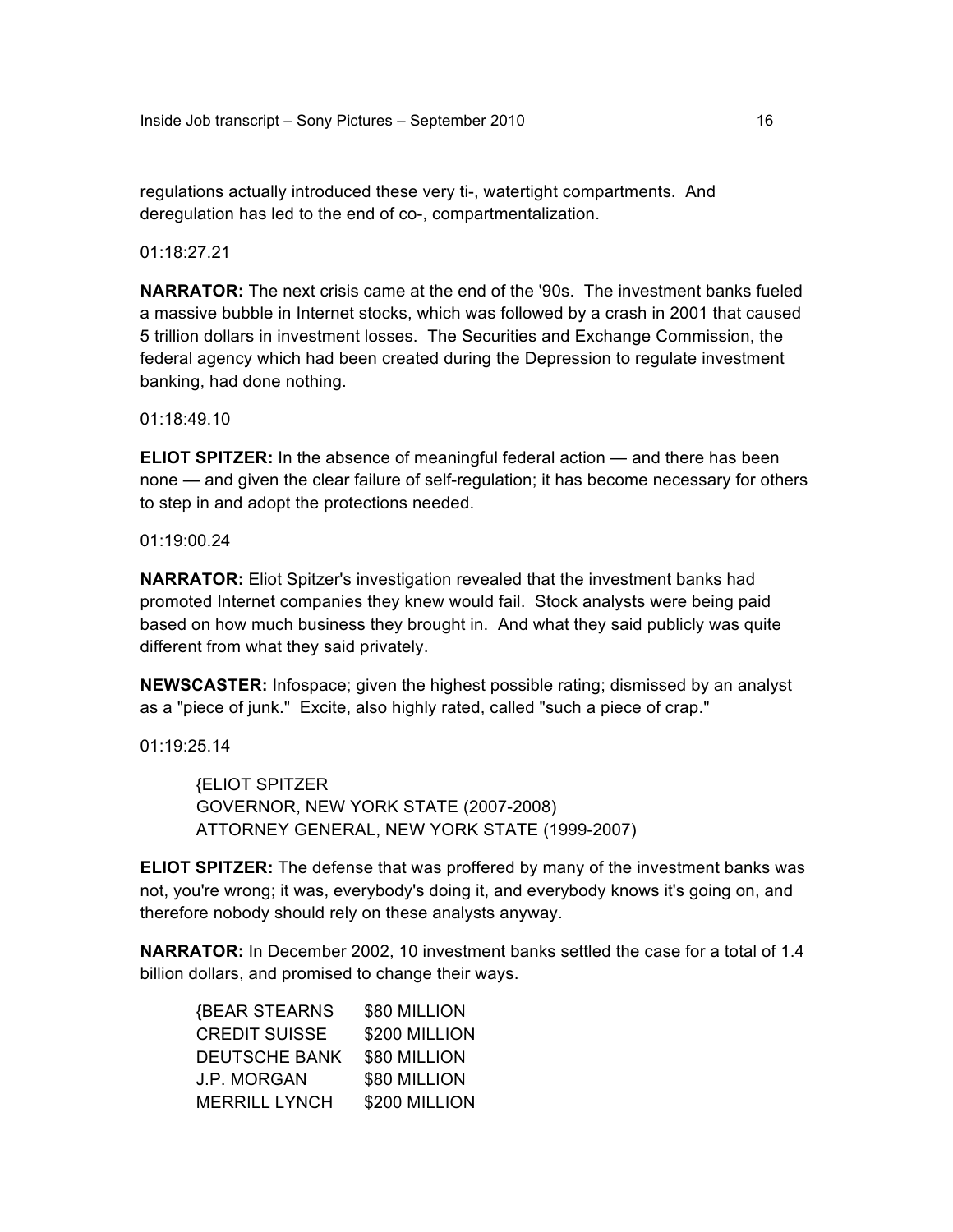| <b>MORGAN STANLEY \$125 MILLION</b> |                |
|-------------------------------------|----------------|
| UBS.                                | \$80 MILLION   |
| <b>GOLDMAN SACHS</b>                | \$110 MILLION  |
| <b>CITIGROUP</b>                    | \$110 MILLION} |

01:19:51.09

**NARRATOR:** Scott Talbott is the chief lobbyist for the Financial Services Roundtable, one of the most powerful groups in Washington, which represents nearly all of the world's largest financial companies.

**CHARLES FERGUSON:** Are you comfortable with the fact that several of your member companies have engaged in large-scale criminal activity?

**SCOTT TALBOTT:** I, you'll have to be specific.

**CHARLES FERGUSON:** Okay. Uh –

**SCOTT TALBOTT:** And first of all, criminal activity shouldn't be accepted, period.

01:20:14.13 {MUSIC CUE}

01:20:23.26

**NARRATOR:** Since deregulation began, the world's biggest financial firms have been caught laundering money, defrauding customers, and cooking their books; again and again and again.

{JP MORGAN – BRIBED GOVERNMENT OFFICIALS RIGGS BANK – LAUNDERED MONEY FOR CHILEAN DICTATOR AUGUSTO PINOCHET CREDIT SUISSE – LAUNDERED MONEY FOR IRAN IN VIOLATION OF US SANCTIONS}

01:20:45.14 Credit Suisse helped funnel money for Iran's nuclear program, and for the Aerospace Industries Organization of Iran, which builds ballistic missiles.

**MAN:** Any information that would identify it as Iranian would be removed.

**NARRATOR:** The bank was fined 536 million dollars.

Citibank helped funnel 100 million dollars of drug money out of Mexico.

01:21:05.17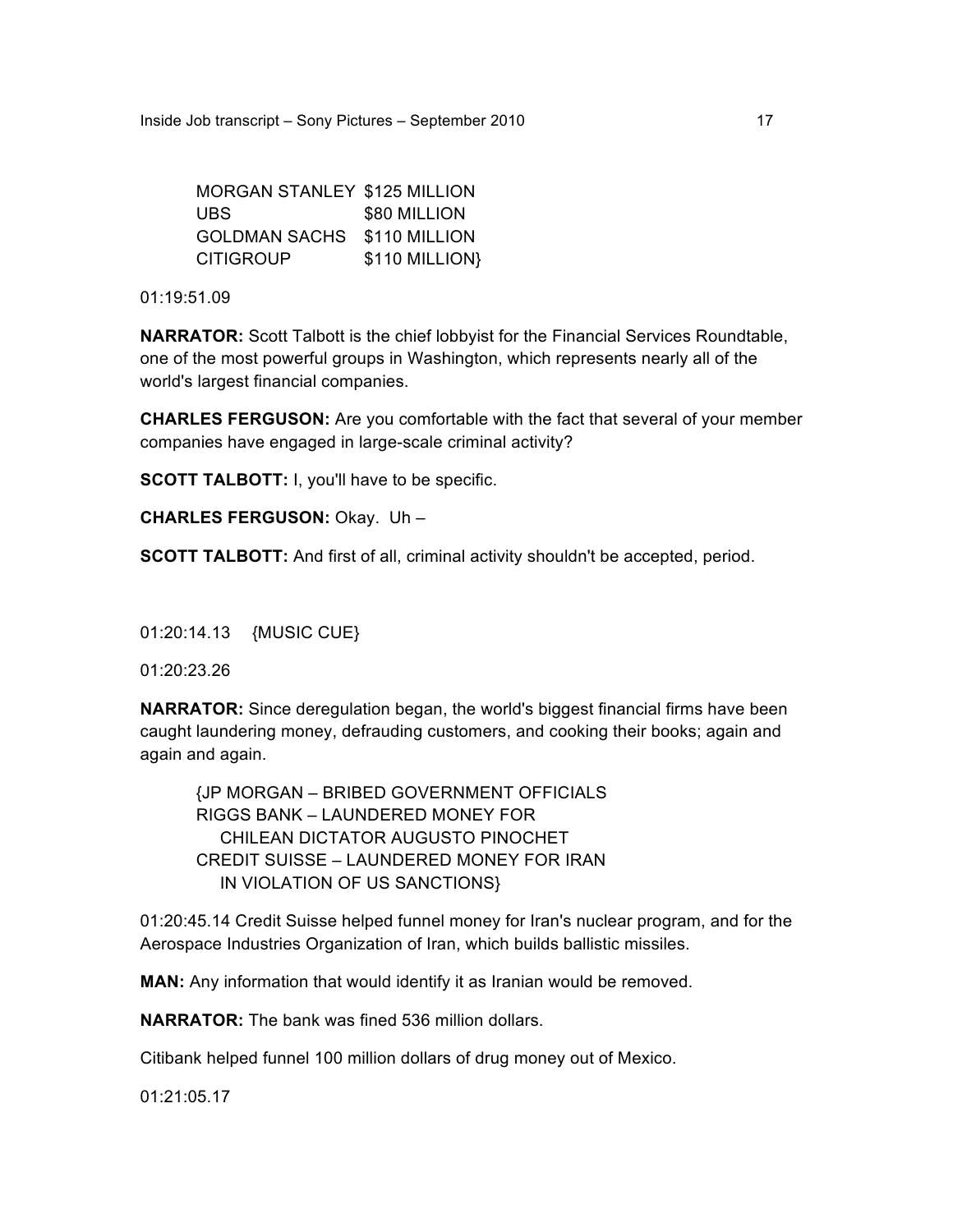Inside Job transcript – Sony Pictures – September 2010

**WOMAN:** Did you comment, tch-, that she should, quote, lose any documents connected with the account?

{NOVEMBER 9, 1999} {ALBERT MISAN VP, CITIBANK PRIVATE BANK (NY)}

**ALBERT MISAN:** I said that in a kidding manner. It was at the early stages of this. I did not mean it seriously.

01:21:18.28

{FREDDIE MAC ACCOUNTING FRAUD – FINED \$125 MILLION FANNIE MAE ACCOUNTING FRAUD – FINED \$400 MILLION}

**NARRATOR:** Between 1998 and 2003, Fannie Mae overstated its earnings by more than 10 billion dollars.

**FRANKLIN RAINES:** These accounting standards are highly complex, and require determinations over which experts often disagree.

**NARRATOR:** CEO Franklin Raines, who used to be President Clinton's budget director, received over 52 million dollars in bonuses.

01:21:43.18

{UBS FRAUD – FINED \$780 MILLION}

When UBS was caught helping wealthy Americans evade taxes, they refused to cooperate with the U.S. government.

**SEN. CARL LEVIN:** Would you be willing to supply the names?

**MARK BRANSON:** If there's a treaty framework –

**SEN. CARL LEVIN:** No treaty framework; you've agreed you participated in a fraud.

**MARK BRANSON:** Mm.

01:22:09.14

{HELPED ENRON CONCEAL FRAUD: FINED \$385 MILLION CITIBANK – JP MORGAN – MERRILL LYNCH}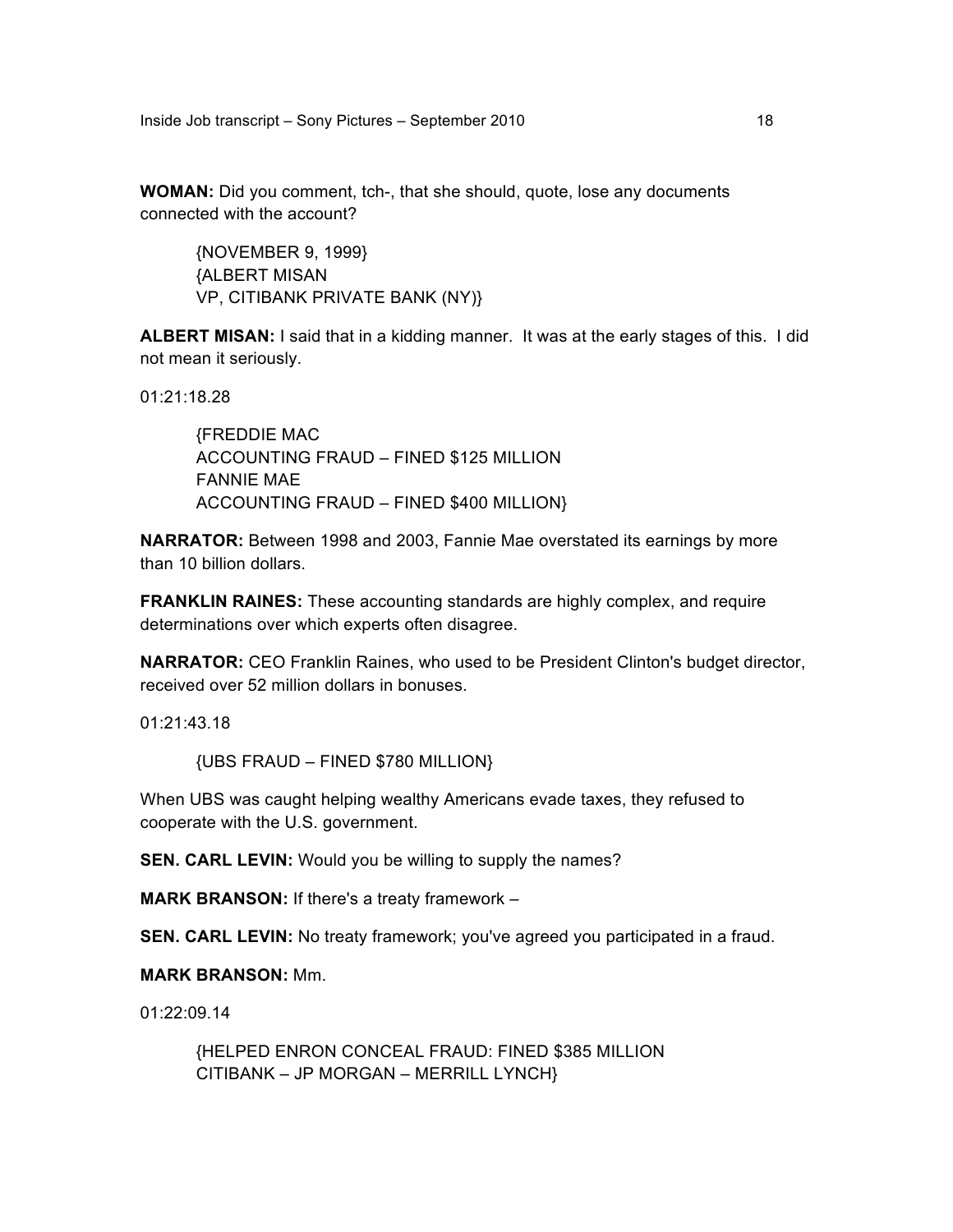**NEWSCASTER:** But while the companies face unprecedented fines, the investment firms do not have to admit any wrongdoing.

 $01:22:16.02$ 

**SCOTT TALBOTT:** When you're this large, and you're dealing with this many products and this many customers, mistakes happen.

**CHARLES FERGUSON:** The financial services industry seems to have a level of criminality that is, you know, somewhat distinctive. When was the last time that Cisco or Intel or Google or Apple or IBM, you know –

**ELIOT SPITZER:** I totally agree with you about high tech versus financial services. But high tech –

**CHARLES FERGUSON:** So how come? What, what's –

**ELIOT SPITZER:** Well, high tech is a fundamentally creative business, where the value generation and the income derives from actually creating something new and different.

01:22:48.17

**NARRATOR:** Beginning in the 1990s, deregulation and advances in technology led to an explosion of complex financial products, called derivatives. Economists and bankers claimed they made markets safer. But instead, they made them unstable.

01:23:04.20

**ANDREW SHENG:** Since the, uh, end of the Cold War, uh, a lot of, uh, phys-, former physicists and mathematicians decided to u-, apply their skills not on, you know, Cold War technology, but on financial markets. And uh, together with investment bankers and hedge funds –

**CHARLES FERGUSON:** Creating different weapons.

**ANDREW SHENG:** Absolutely! You know, as Warren Buffett said; you know, weapons of mass destruction.

01:23:25.23

{ANDREW LO PROFESSOR & DIRECTOR MIT LABORATORY FOR FINANCIAL ENGINEERING}

**ANDREW LO:** Regulators, politicians, and businesspeople did not take seriously the threat of financial innovation on the, uh, the stability of the financial system.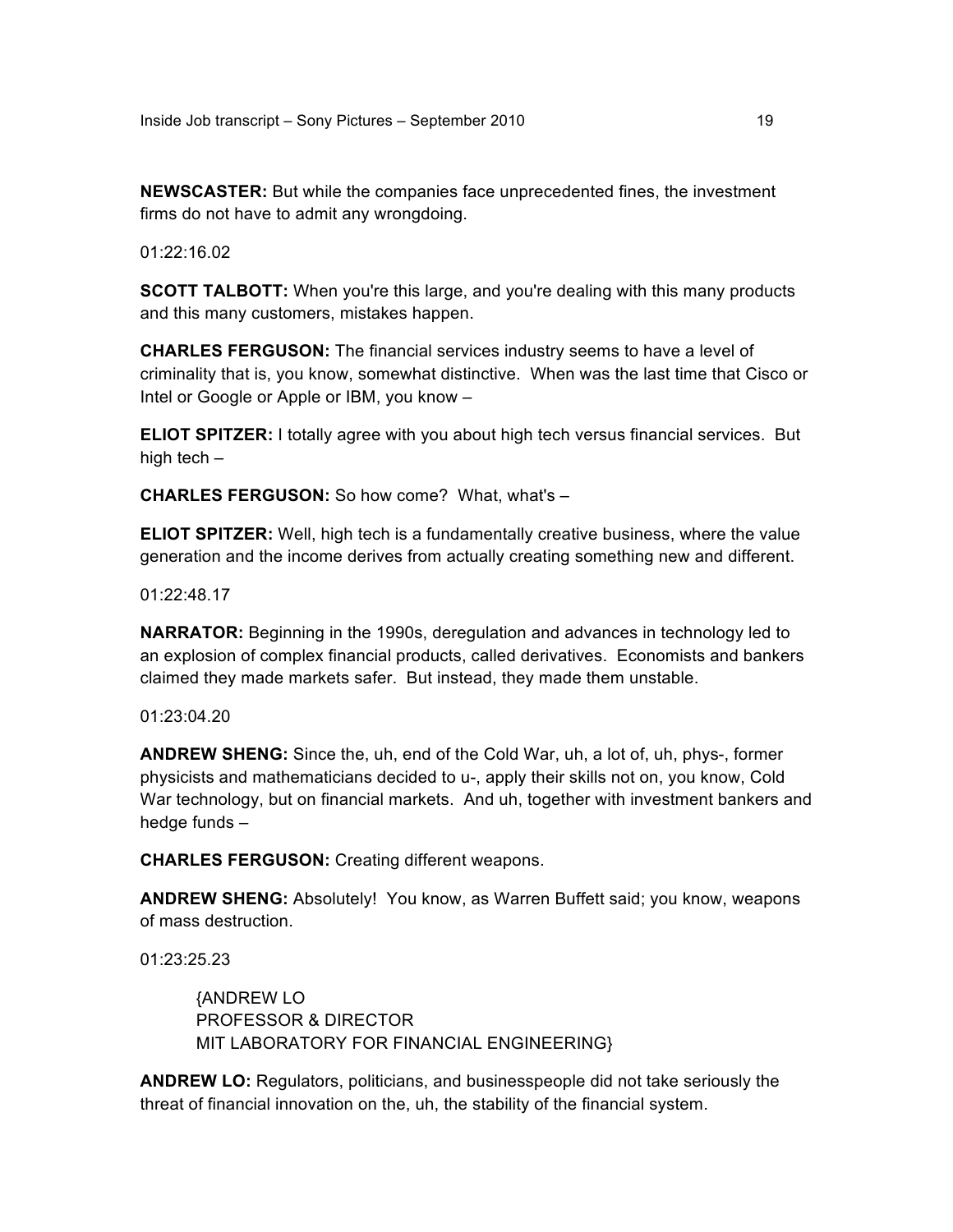#### 01:23:36.23

**NARRATOR:** Using derivatives, bankers could gamble on virtually anything. They could bet on the rise or fall of oil prices, the bankruptcy of a company; even the weather. By the late 1990s, derivatives were a 50-trillion-dollar unregulated market.

01:23:54.20 In 1998, someone tried to regulate them.

Brooksley Born graduated first in her class at Stanford Law School, and was the first woman to edit a major law review. After running the derivatives practice at Arnold & Porter, Born was appointed by President Clinton to chair the Commodity Futures Trading Commission, which oversaw the derivatives market.

01:24:17.24

**MICHAEL GREENBERGER:** Brooksley Born asked me if I would come work with her. Uh, we decided that this was a serious, potentially destabilizing market.

{MICHAEL GREENBERGER FORMER DEPUTY DIRECTOR (1997-2000) COMMODITY FUTURES TRADING COMMISSION}

**NARRATOR:** In May of 1998, the CFTC issued a proposal to regulate derivatives. Clinton's Treasury Department had an immediate response.

01:24:38.08

**MICHAEL GREENBERGER:** I happened to go into Brooksley's office. And she was just putting down the receiver on her telephone. And the blood had drained from her face. And she looked at me, and said: That was Larry Summers. He had 13 bankers in his office. He conveyed it in a very bullying fashion – sort of directing her to stop.

01:25:06.03

{SATYAJIT DAS DERIVATIVES CONSULTANT AUTHOR, *TRADERS, GUNS & MONEY*}

**SATYAJIT DAS:** The banks were now heavily reliant for earnings on these types of activities. And that led to a titanic battle to prevent this set of instruments from being regulated.

**NARRATOR:** Shortly after the phone call from Summers, Greenspan, Rubin, and SEC Chairman Arthur Levitt issued a joint statement condemning Born, and recommending legislation to keep derivatives unregulated.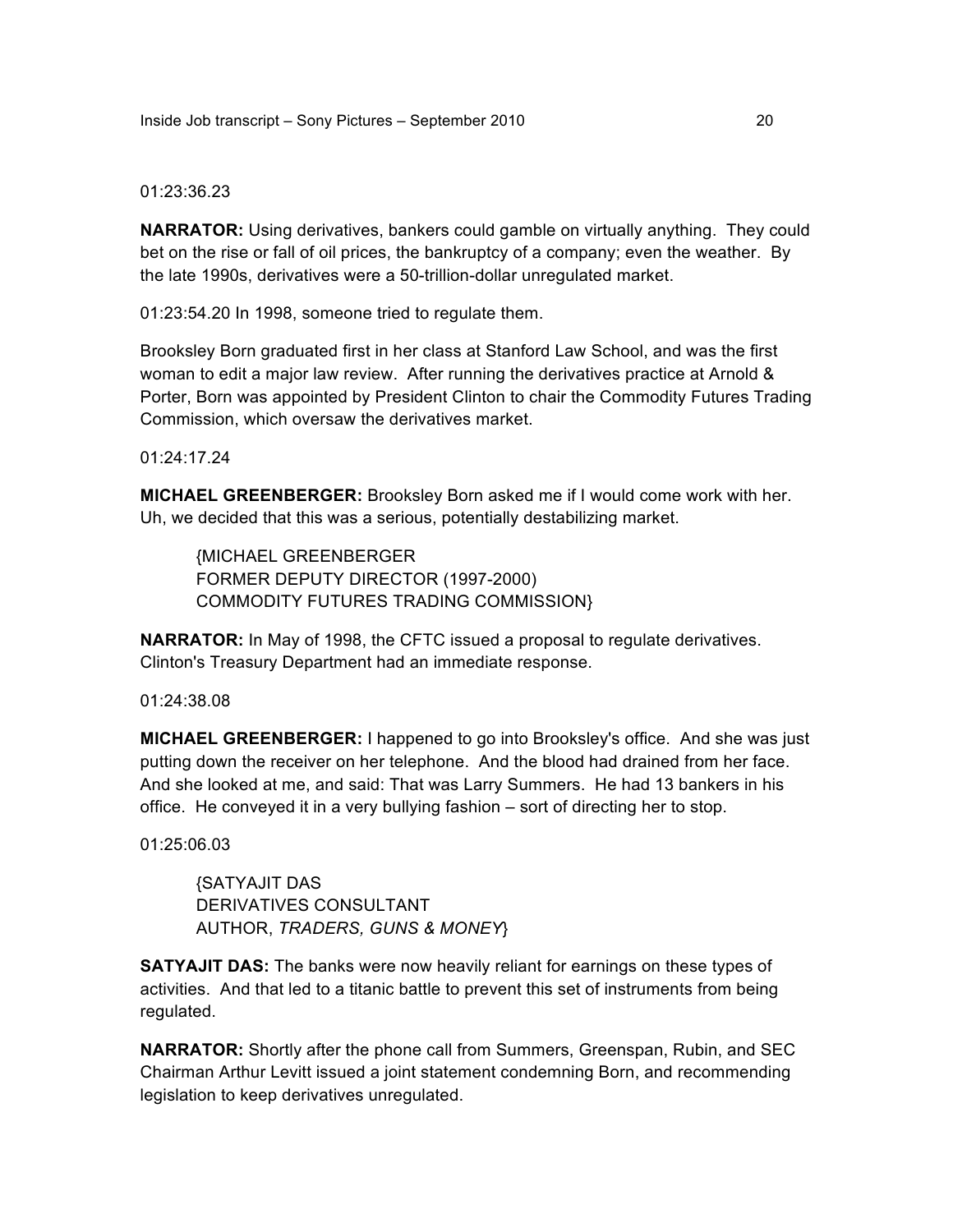{JULY 24, 1998}

**ALAN GREENSPAN:** Regulation of derivatives transactions that are privately negotiated, by professionals, is unnecessary.

01:25:38.29

**REP. BARNEY FRANK:** She was overruled, unfortunately, uh, first by the Clinton administration; and then by the Congress. In 2000, uh, Senator Phil Gramm took a major role in getting a bill passed that pretty much exempted derivatives from, from regulation.

{JULY 21, 2000 SENATOR PHIL GRAMM (R-TX) CHAIRMAN SENATE BANKING COMMITTEE}

**PHIL GRAMM:** They are unifying markets, they are reducing regulatory burden. I believe that we need to do it.

{AFTER LEAVING THE SENATE, PHIL GRAMM BECAME VICE-CHAIRMAN OF UBS. SINCE 1993, HIS WIFE WENDY HAD SERVED ON THE BOARD OF ENRON.}

01:26:06.17

{LARRY SUMMERS TREASURY SECRETARY (1999-2001)}

**LARRY SUMMERS:** Our very great, uh, hope; that it will be possible to move this year on legislation that in a suitable way goes to create legal certainty for OTC, uh, derivatives.

{LARRY SUMMERS LATER MADE \$20 MILLION AS A CONSULTANT TO A HEDGE FUND THAT RELIED HEAVILY ON DERIVATIVES.}

**ALAN GREENSPAN:** I wish to associate myself with all of the remarks of Secretary Summers.

{ALAN GREENSPAN CHAIRMAN, FEDERAL RESERVE BOARD}

01:26:34.24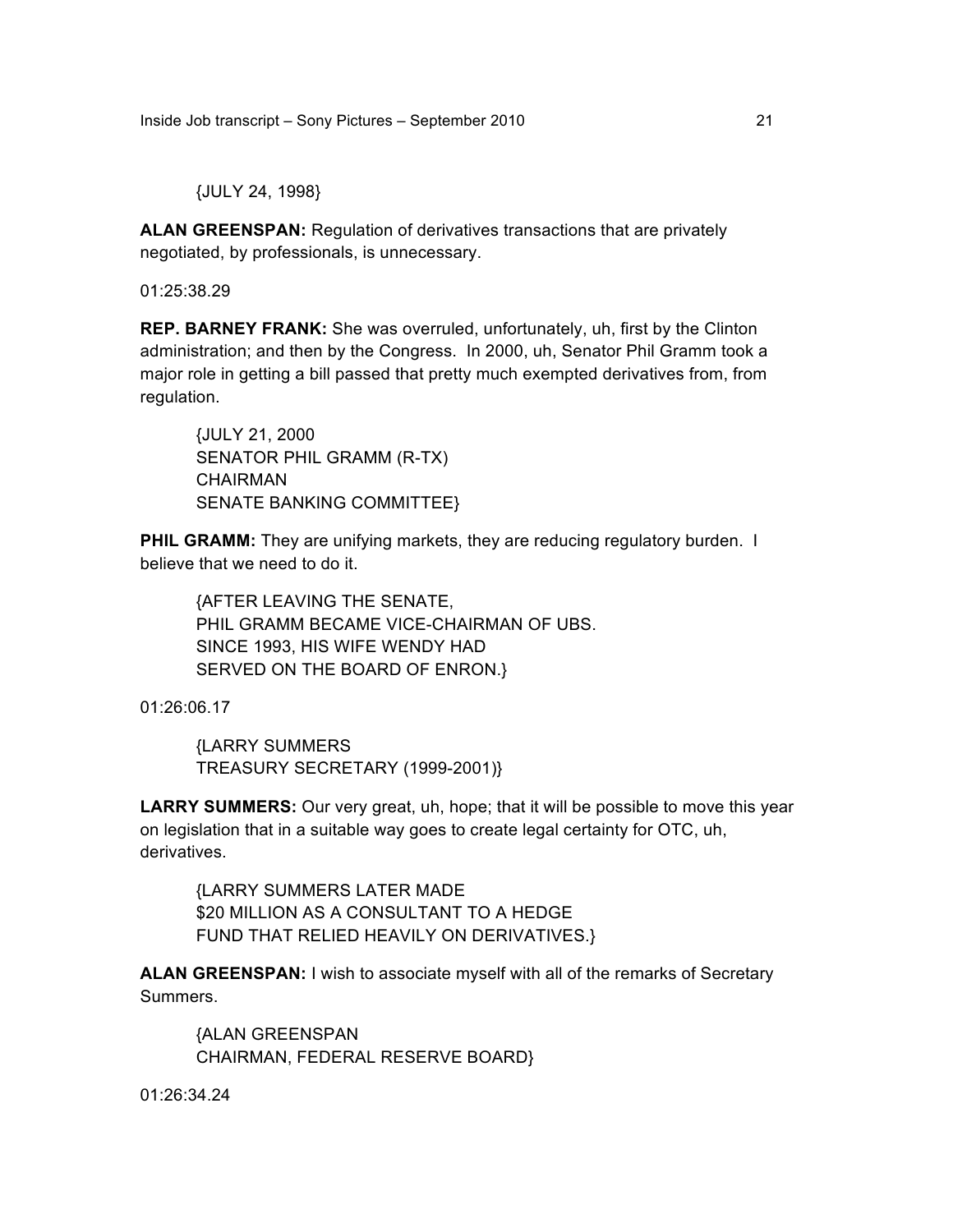**NARRATOR:** In December of 2000, Congress passed the Commodity Futures Modernization Act. Written with the help of financial-industry lobbyists, it banned the regulation of derivatives.

01:26:48.12

{FRANK PARTNOY PROFESSOR LAW AND FINANCE UNIVERSITY OF CALIFORNIA, SAN DIEGO}

**FRANK PARTNOY:** Once that was done, it was off to the races. And the use of derivatives and financial innovation, uh, exploded dramatically after 2000.

01:26:58.02 {JANUARY 20, 2001}

**MAN:** – so help me God.

**GEORGE W. BUSH:** – so help me God.

**NARRATOR:** By the time George W. Bush took office in 2001, the U.S. financial sector was vastly more profitable, concentrated, and powerful than ever before. Dominating this industry were five investment banks;

{GOLDMAN SACHS MORGAN STANLEY LEHMAN BROTHERS MERRILL LYNCH BEAR STEARNS}

– two financial conglomerates;

{CITIGROUP JP MORGAN}

– three securities-insurance companies;

{AIG MBIA AMBAC}

– and three rating agencies.

{MOODY'S STANDARD & POOR'S FITCH}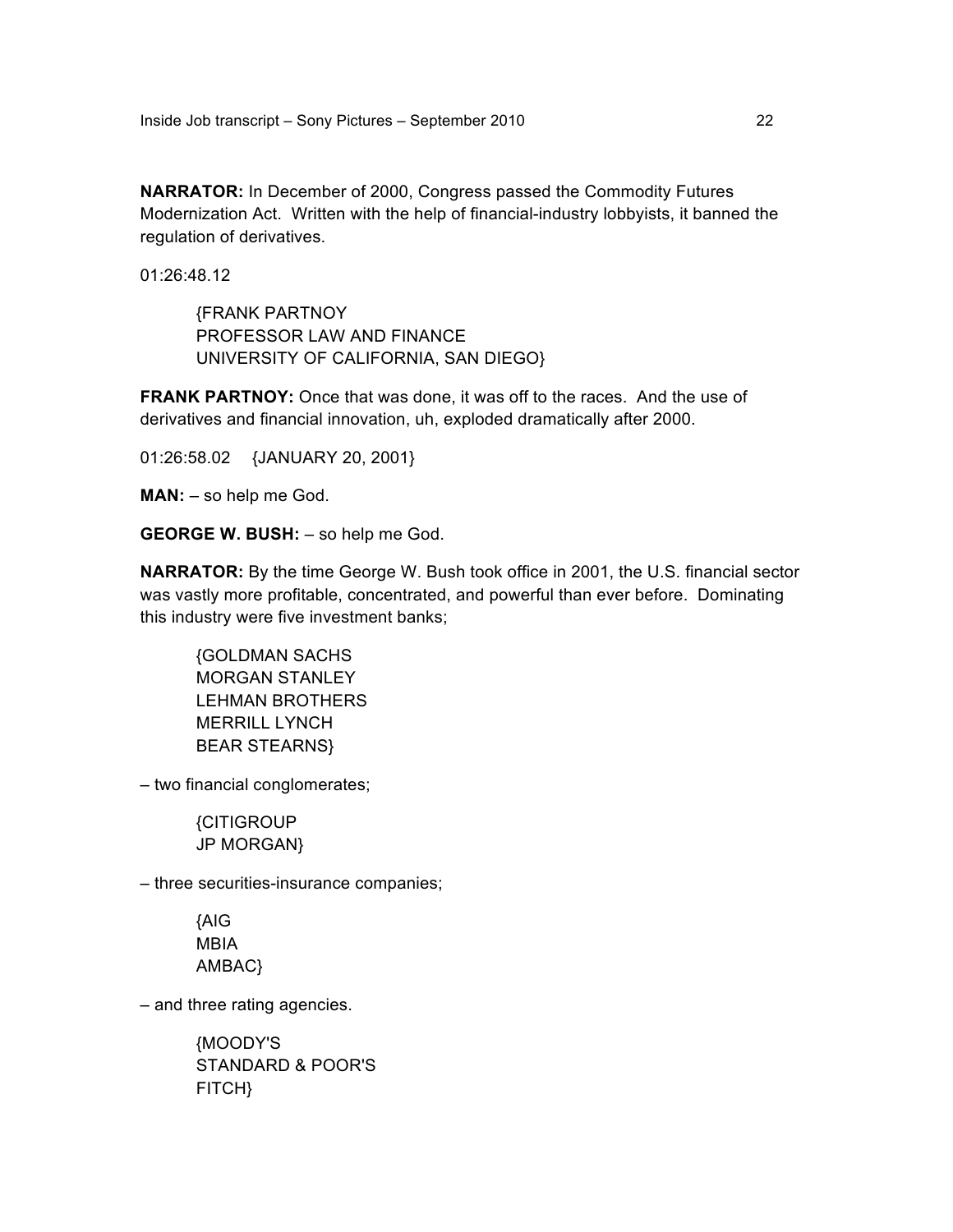And linking them all together was the securitization food chain, a new system which connected trillions of dollars in mortgages and other loans with investors all over the world.

01:27:34.12

**REP. BARNEY FRANK:** Thirty years ago, if you went to get a loan for a home, the person lending you the money expected you to pay him or her back. You got a loan from a lender who wanted you to pay him back. We've since developed securitization, whereby the people who make the loan are no longer at risk if there is a failure to repay.

01:27:51.21

**NARRATOR:** In the old system, when a homeowner paid their mortgage every month, the money went to their local lender. And since mortgages took decades to repay, lenders were careful.

In the new system, lenders sold the mortgages to investment banks. The investment banks combined thousands of mortgages and other loans — including car loans, student loans, and credit-card debt — to create complex derivatives, called collateralized debt obligations, or CDOs. The investment banks then sold the CDOs to investors.

Now, when homeowners paid their mortgages, the money went to investors all over the world.

01:28:33.11 The investment banks paid rating agencies to evaluate the CDOs, and many of them were given a AAA rating, which is the highest possible investment grade. This made CDOs popular with retirement funds, which could only purchase highly rated securities.

01:28:50.05 This system was a ticking time bomb. Lenders didn't care anymore about whether a borrower could repay, so they started making riskier loans. The investment banks didn't care, either; the more CDOs they sold, the higher their profits. And the rating agencies, which were paid by the investment banks, had no liability if their ratings of CDOs proved wrong.

01:29:17.11

{GILLIAN TETT U.S. MANAGING EDITOR THE FINANCIAL TIMES}

**GILLIAN TETT:** You weren't gonna be on the hook; and there weren't regulatory constraints. Um, so it was a green light to just pump out more and more and more loans.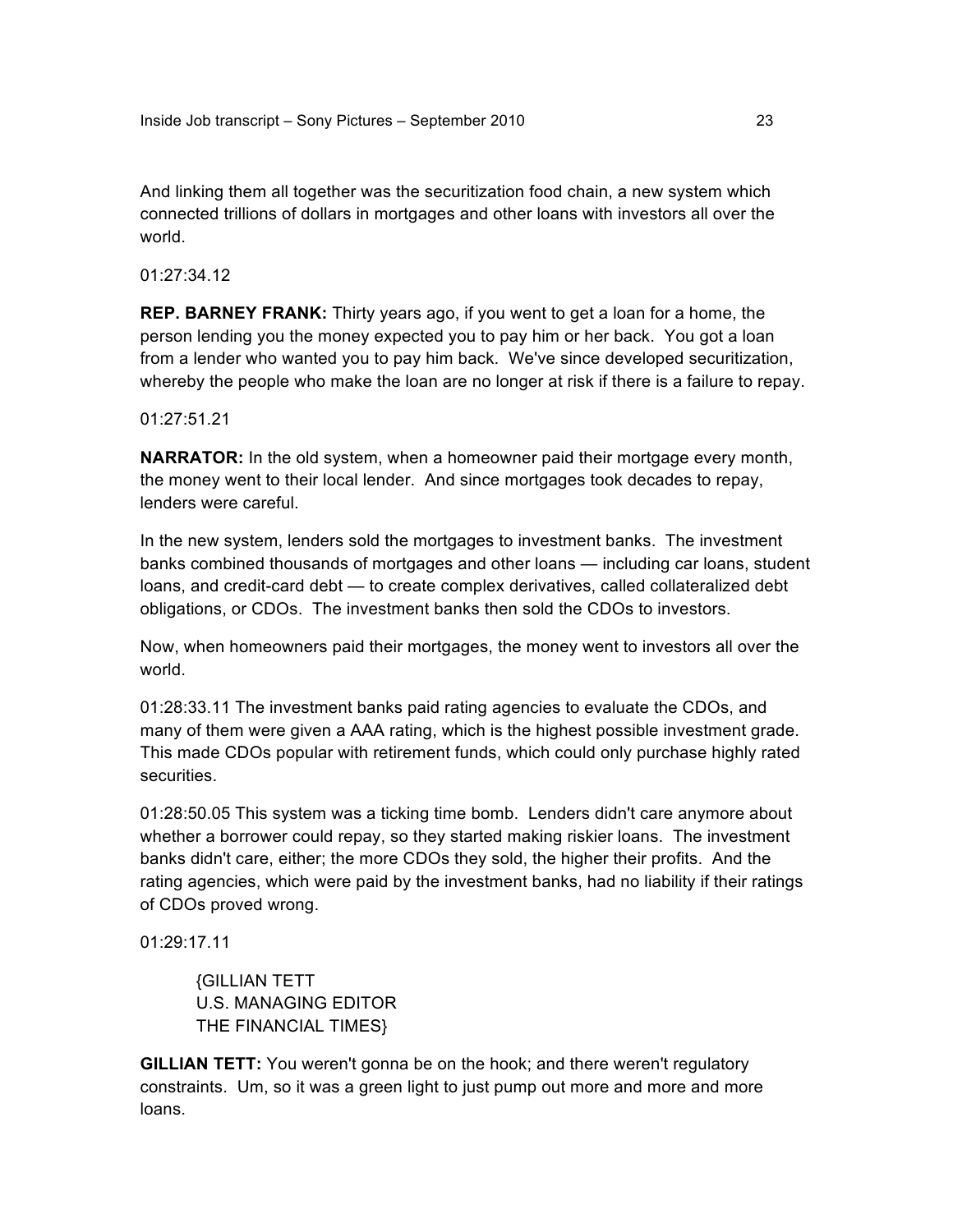**NARRATOR:** Between 2000 and 2003, the number of mortgage loans made each year nearly quadrupled.

**NOURIEL ROUBINI:** Everybody in this, uh, securitization food chain, from the very beginning until the end; they didn't care about the quality of the mortgage; they were caring about maximizing their volume, and getting a fee out of it.

01:29:46.05

**NARRATOR:** In the early 2000s, there was a huge increase in the riskiest loans, called subprime. But when thousands of subprime loans were combined to create CDOs, many of them still received AAA ratings.

01:30:03.06

**CHARLES FERGUSON:** Now it would have been possible to create derivative products that don't have these risks –

**GILLIAN TETT:** Um-hm.

**CHARLES FERGUSON:** – that carry the equivalent of deductibles, where there are limits on the risks that can be taken on, and so forth. They didn't do that, did they?

01:30:19.08

**GILLIAN TETT:** They didn't do that; and in retrospect, they should have done.

**CHARLES FERGUSON:** So did these guys know that they were doing something dangerous?

**SAM HAYES:** I think they did.

{THE INVESTMENT BANKS ACTUALLY PREFERRED SUBPRIME LOANS, BECAUSE THEY CARRIED HIGHER INTEREST RATES. THIS LED TO A MASSIVE INCREASE IN PREDATORY LENDING.}

{BORROWERS WERE NEEDLESSLY PLACED IN EXPENSIVE SUBPRIME LOANS, AND MANY LOANS WERE GIVEN TO PEOPLE WHO COULD NOT REPAY THEM.}

 $01:30:44.12$ 

**ROBERT GNAIZDA:** All the incentives that the financial institutions offered to their mortgage brokers were based on selling the most profitable products, which were predatory loans.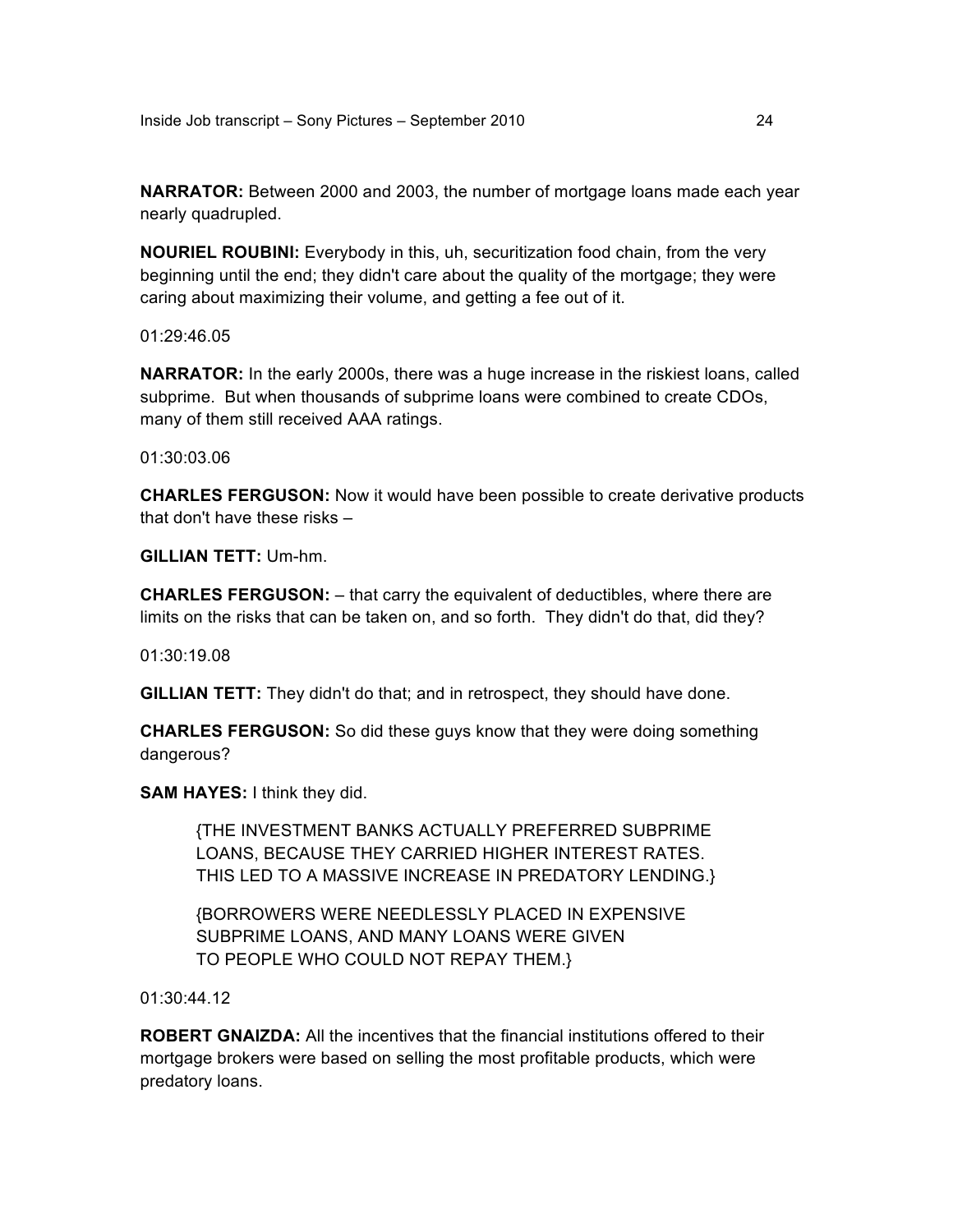Inside Job transcript – Sony Pictures – September 2010 25

01:30:55.00

{ERIC HALPERIN DIRECTOR, CENTER FOR RESPONSIBLE LENDING WASHINGTON, DC}

**ERIC HALPERIN:** The banker makes more money if they put you in a subprime loan, that's where they're gonna, that's where they're gonna put ya.

## 01:31:00.00 **{PART II: THE BUBBLE (2001-2007)}**

**NARRATOR:** Suddenly, hundreds of billions of dollars a year were flowing through the securitization chain. Since anyone could get a mortgage, home purchases and housing prices skyrocketed. The result was the biggest financial bubble in history.

**MAN:** Real estate is real. They can see their asset; they can live in their asset; they can rent out their asset.

01:31:27.05

**CHARLES MORRIS:** You had a huge boom in housing, that made no sense at all. The financing appetites of the financial sector drove what everybody else did.

**NOURIEL ROUBINI:** Last time we had a housing bubble was in the late '80s. In that case, the increase in home price had been relatively minor. That housing bubble led to a relatively severe recession.

From 1996 until 2006, real home prices effectively doubled.

01:32:07.12

**VOICE OVER:** At 500 dollars a ticket, they've come to hear how to buy their very own piece of the American dream.

**ROBERT GNAIZDA:** Goldman Sachs; Bear Stearns; Lehman Brothers; Merrill Lynch, were all in on this. The uh, p-, sub-, subprime lending alone increased from 30 billion a year in funding to over 600 billion a year, in 10 years. They knew what was happening.

01:32:33.15

**NARRATOR:** Countrywide Financial, the largest subprime lender, issued 97 billion dollars' worth of loans. It made over 11 billion dollars in profits as a result.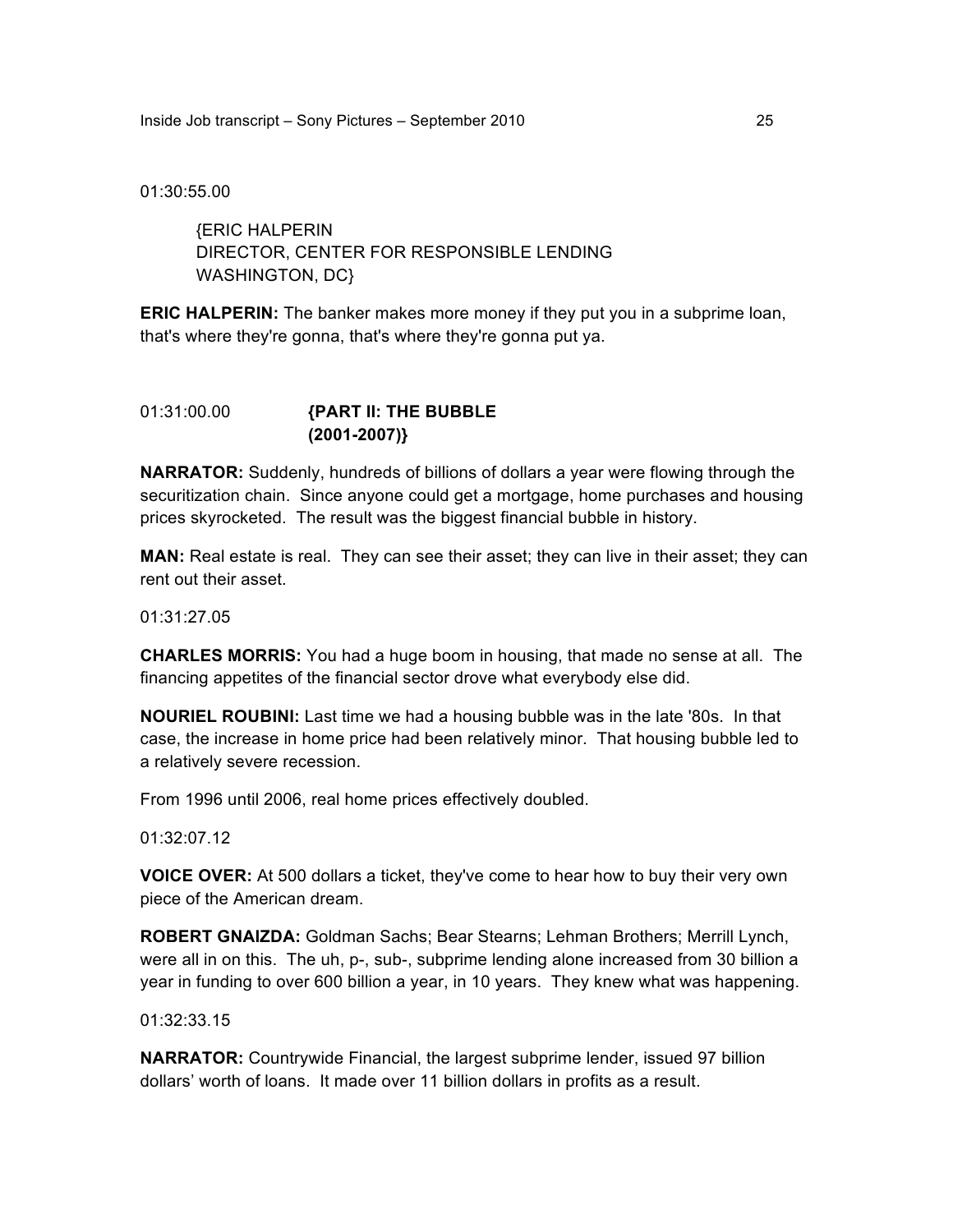01:32:46.22 On Wall Street, annual cash bonuses spiked. Traders and CEOs became enormously wealthy during the bubble.

Lehman Brothers was a top underwriter of subprime lending; and their CEO, Richard Fuld, took home 485 million dollars.

01:33:05.04

**NOURIEL ROUBINI:** On Wall Street, this housing and credit bubble was leading, uh, to hundreds of billions of dollars of profits. You know, by 2006, about 40 percent of all profits of S&P 500 firms was coming from financial institutions.

01:33:20.09

{MARTIN WOLF CHIEF ECONOMICS COMMENTATOR THE FINANCIAL TIMES}

**MARTIN WOLF:** It wasn't real profits, it wasn't real income; it was just money that was being created by the system, and booked as income two, three years down the road. There's a default; it's all wiped out.

I think this was, in fact, in retrospect, a great big national — and not just national, global — Ponzi scheme.

01:33:38.27

**NARRATOR:** Through the Home Ownership and Equity Protection Act, the Federal Reserve Board had broad authority to regulate the mortgage industry. But Fed Chairman Alan Greenspan refused to use it.

**REP. BARNEY FRANK:** Alan Greenspan said, no, that's regulation; ideologically, I don't believe in it.

**NARRATOR:** For 20 years, Robert Gnaizda was the head of Greenlining, a powerful consumer advocacy group. He met with Greenspan on a regular basis.

01:34:04.17

**ROBERT GNAIZDA:** We gave him an example of Countrywide, and 150 different complex adjustable-rate mortgages. And he said: If you had a doctorate in math, you wouldn't be able to understand them enough to know which was good for you and which wasn't.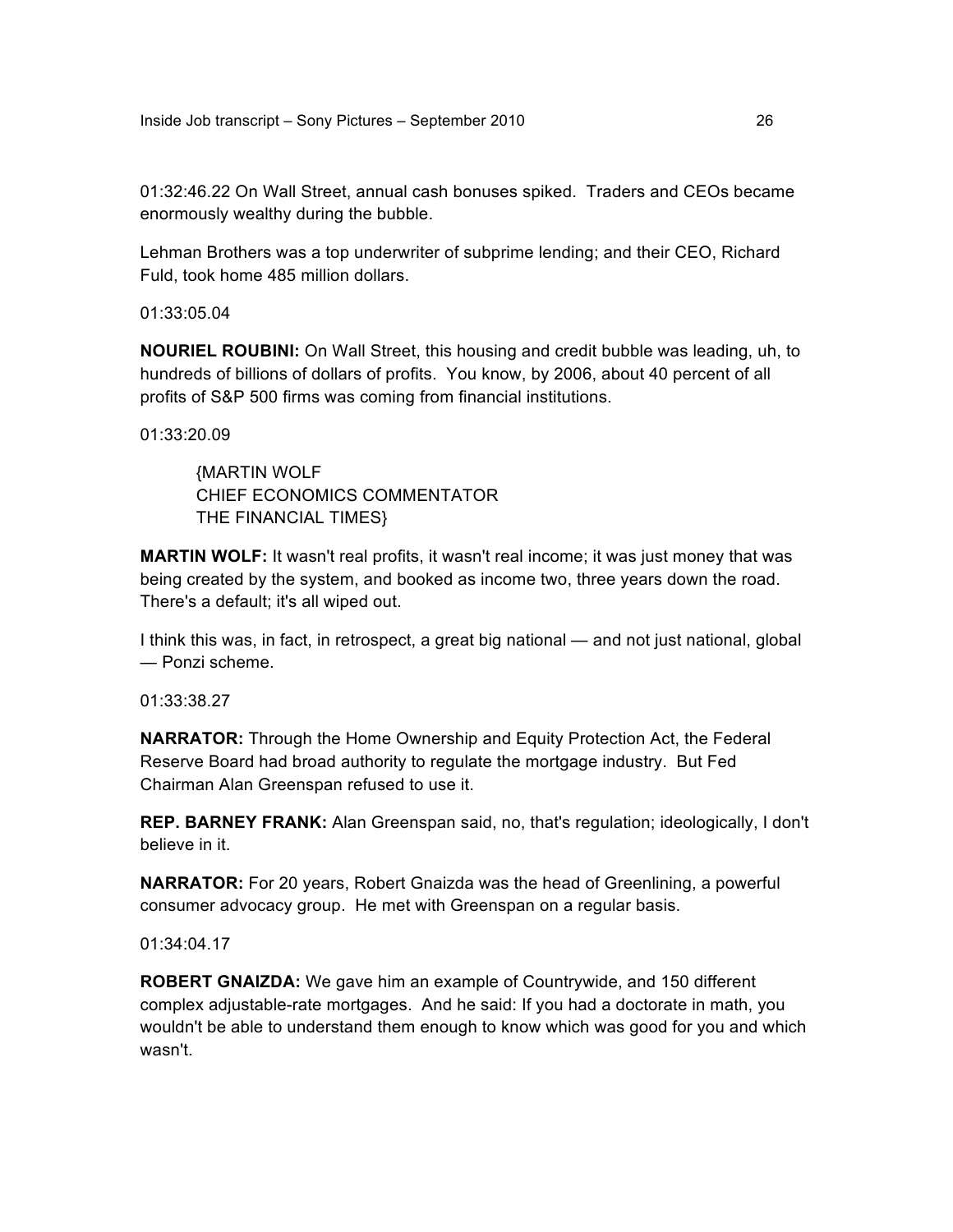So we thought he was gonna take action. But, as the conversation continued, it was clear he was stuck with his ideology.

We met again with Greenspan in '05. Often we met with him twice a year, and never less than once a year. And he wouldn't change his mind.

{ALAN GREENSPAN DECLINED TO BE INTERVIEWED FOR THIS FILM.}

01:34:45.02

{CHRISTOPHER COX SEC CHAIRMAN JUNE 2, 2005}

**CHRISTOPHER COX:** In this amazing world of instant global communications, the free and efficient movement of capital is helping to create the greatest prosperity in human history.

{THE SECURITIES AND EXCHANGE COMMISSION CONDUCTED NO MAJOR INVESTIGATIONS OF THE INVESTMENT BANKS DURING THE BUBBLE.}

01:35:01.04

{OCTOBER 7, 2008}

**REP. PETER WELCH:** A hundred and forty six people were cut from the enforcement division of the e-, SEC; is that what you also testified to?

{LYNN E. TURNER FORMER CHIEF ACCOUNTANT SECURITIES AND EXCHANGE COMMISSION}

**LYNN E. TURNER:** Yes. Yeah, I, I think there has been a, a, a systematic gutting, or whatever you want to call it, of the agency and its capability, through cutting back of staff.

01:35:20.03

**REP. PETER WELCH:** The SEC Office of, uh, Risk Management was reduced to a staff, did you say, of one?

**LYNN E. TURNER:** Yeah. When that gentleman would go home at night, he could turn the lights out.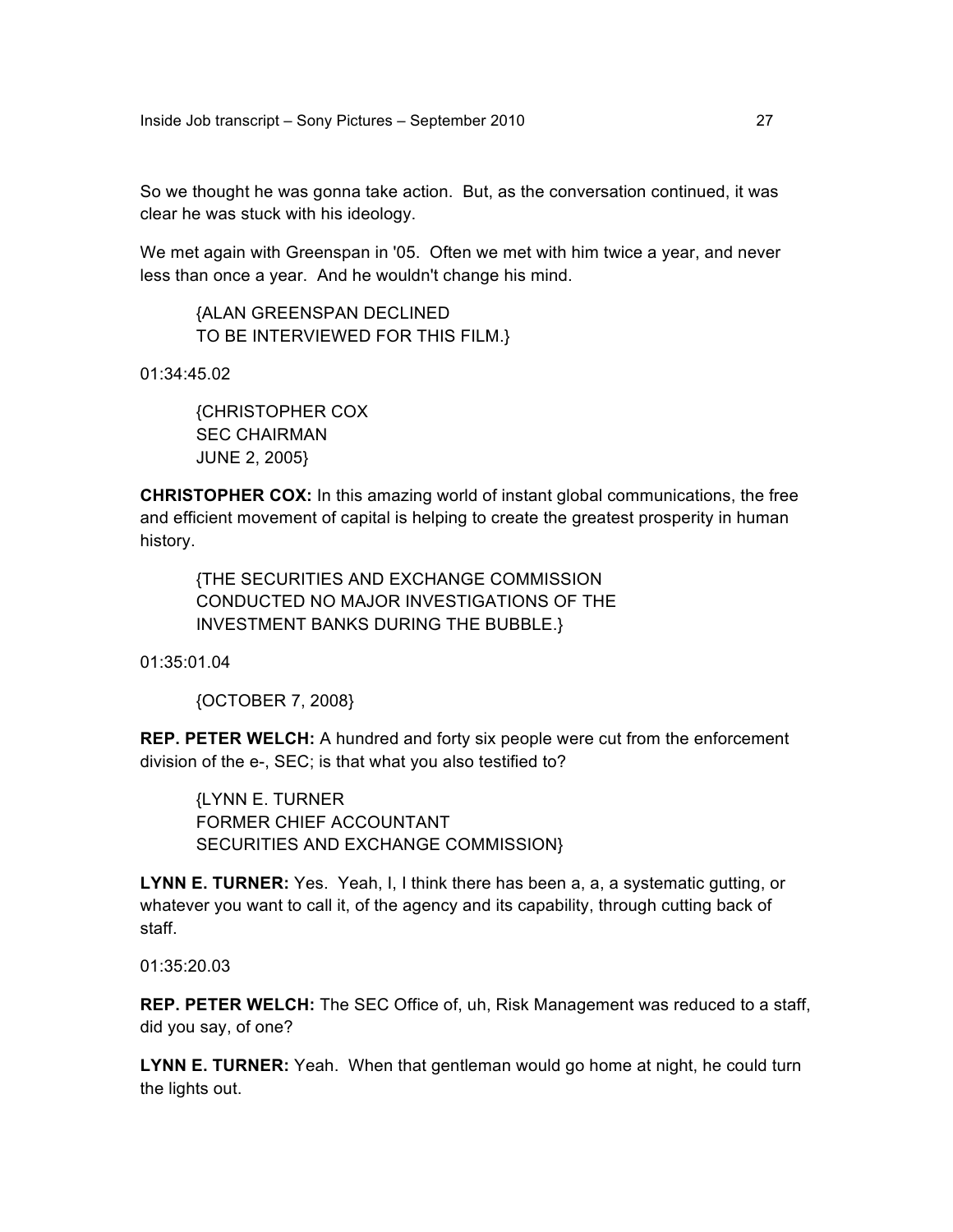#### 01:35:33.17

**NARRATOR:** During the bubble, the investment banks were borrowing heavily, to buy more loans, and create more CDOs.

The ratio between borrowed money and the banks' own money was called leverage. The more the banks borrowed, the higher their leverage.

In 2004, Henry Paulson, the CEO of Goldman Sachs, helped lobby the Securities and Exchange Commission to relax limits on leverage, allowing the banks to sharply increase their borrowing.

01:36:05.14

{KENNETH ROGOFF PROFESSOR OF ECONOMICS, HARVARD}

**KENNETH ROGOFF:** The SEC somehow decided to let investment banks gamble a lot more. That was nuts. I don't know why they did that, but they did that.

{ON APRIL 28, 2004, THE SEC MET TO CONSIDER LIFTING LEVERAGE LIMITS ON THE INVESTMENT BANKS}

01:36:21.20

**COMMISSIONER HARVEY J. GOLDSCHMID:** We've said these are the big guys and clearly that's true. But that means if anything goes wrong, it's going to be an awfully big mess.

[LAUGHTER]

**DIRECTOR ANNETTE L. NAZARETH:** At these levels, you obviously are dealing with the most highly sophisticated financial institutions.

01:36:37.13

**COMMISSIONER ROEL C. CAMPOS:** These are the firms that do most of the derivative activity in the United States. We talked to some of them as to what their comfort level was.

**DIRECTOR ANNETTE L. NAZARETH:** The firms actually thought that the number was, uh, appropriate.

**CHAIRMAN WILLIAM DONALDSON:** Do the commissioners vote to adopt the rule amendments and new rules as recommended by the staff?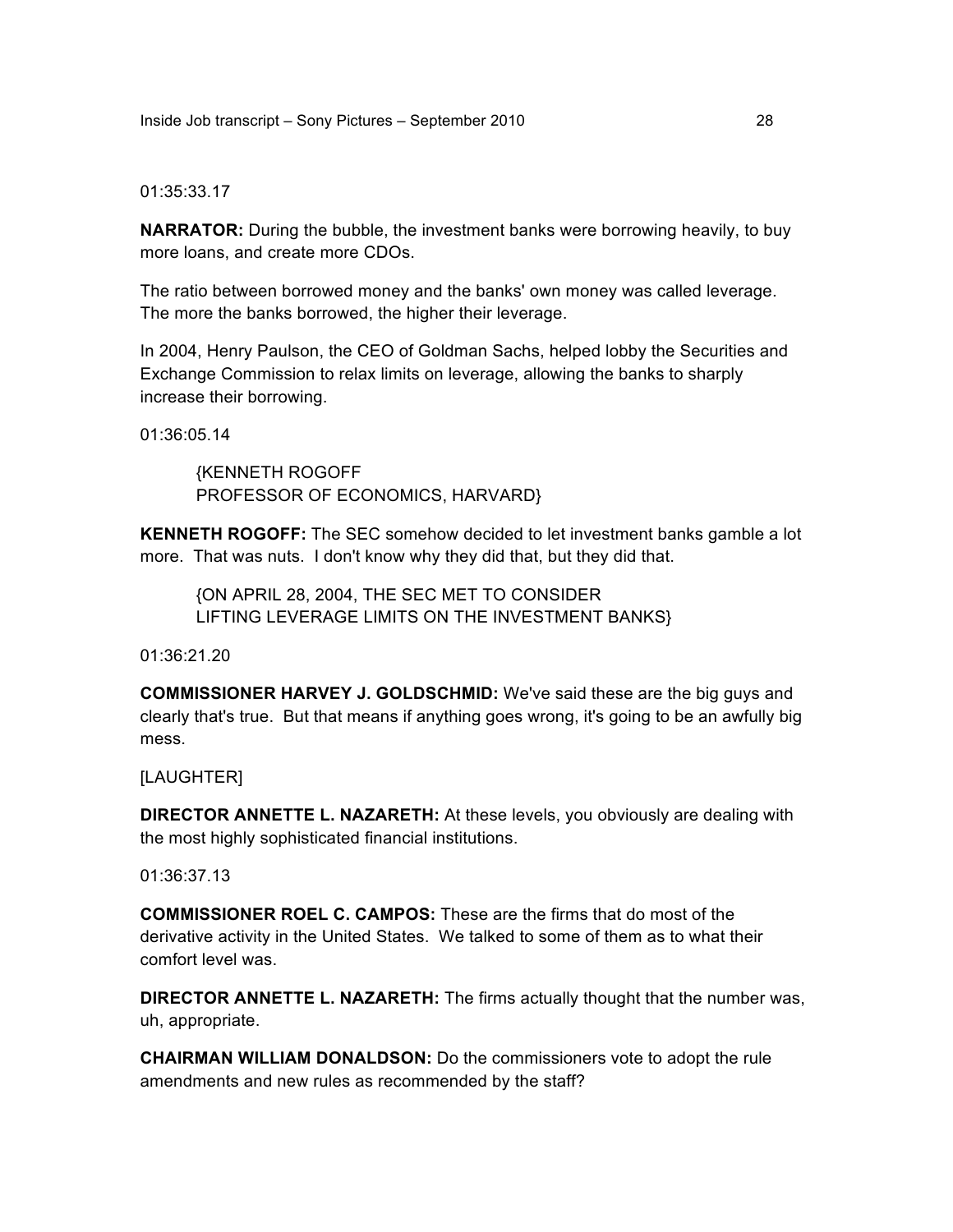Inside Job transcript – Sony Pictures – September 2010 29

**ALL:** Yes.

**WILLIAM DONALDSON:** We do indeed. Unanimous.

And we are adjourned.

01:37:03.00

{DANIEL ALPERT MANAGING DIRECTOR WESTWOOD CAPITAL}

**DANIEL ALPERT:** The degree of leverage in the financial system, uh, became absolutely frightening; investment banks leveraging up to the level of, you know, 33 to 1. Uh, which means that a tiny, 3-percent decrease in the value of their asset base would leave them insolvent.

01:37:22.10

**NARRATOR:** There was another ticking time bomb in the financial system: AIG, the world's largest insurance company, was selling huge quantities of derivatives, called credit default swaps.

For investors who owned CDOs, credit default swaps worked like an insurance policy. An investor who purchased a credit default swap paid AIG a quarterly premium. If the CDO went bad, AIG promised to pay the investor for their losses.

01:37:52.23 But unlike regular insurance, speculators could also buy credit default swaps from AIG in order to bet against CDOs they didn't own.

01:38:04.13

**SATYAJIT DAS:** In insurance, you can only insure something you own. Let's say you and I own property; I own a house. I can only insure that house once. The derivatives universe essentially enables anybody to actually insure that house. So you could insure that; somebody else could do that. So 50 people might insure my house.

So what happens is, if my house burns down, now the number of losses in the system becomes proportionately larger.

01:38:31.01

**NARRATOR:** Since credit default swaps were unregulated, AIG didn't have to put aside any money to cover potential losses. Instead, AIG paid its employees huge cash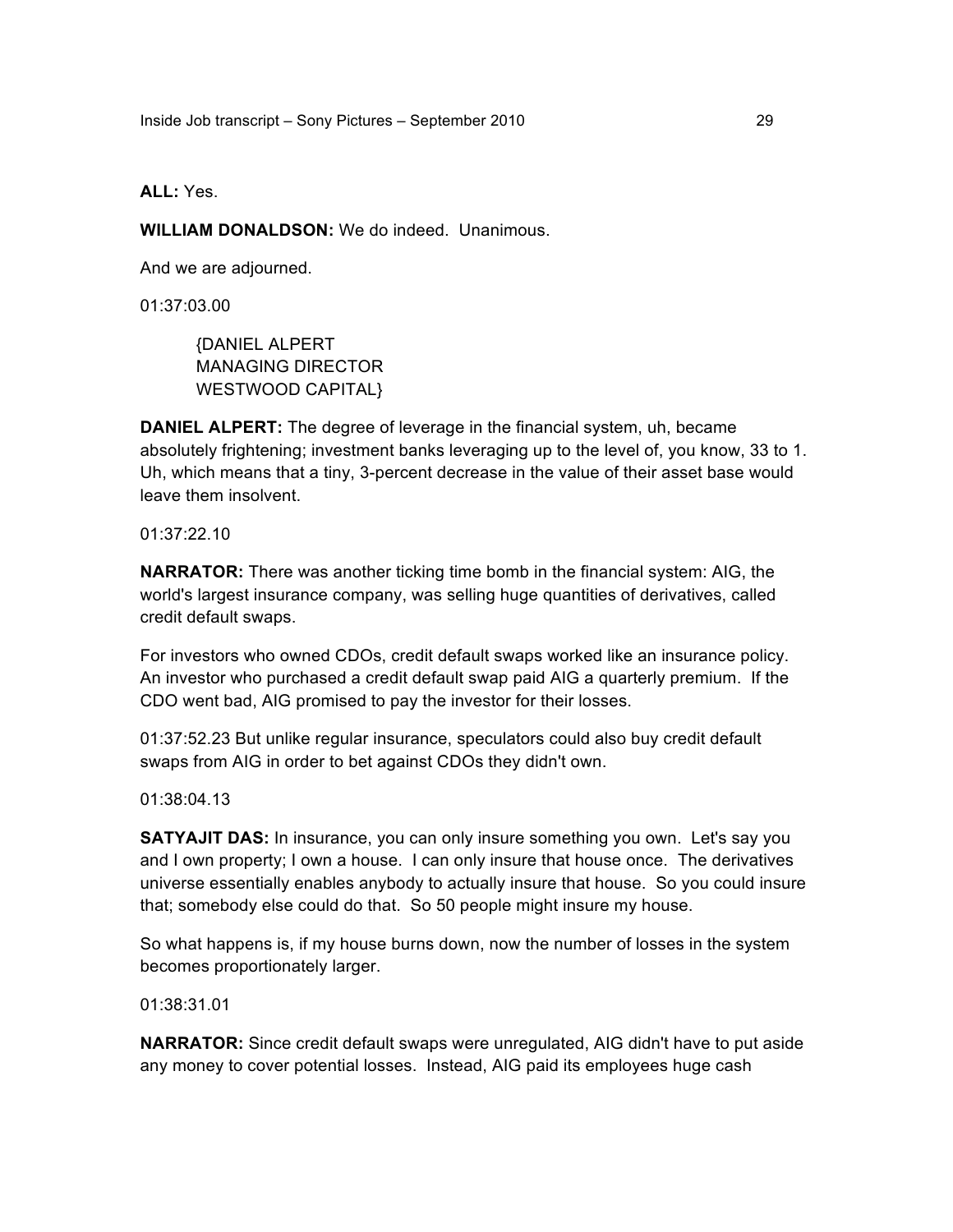bonuses as soon as contracts were signed. But if the CDOs later went bad, AIG would be on the hook.

**NOURIEL ROUBINI:** People were essentially being rewarded for taking massive risks. Uh, in good times, they generate short-term revenues and profits, and therefore bonuses. But that's gonna lead to the firm to be bankrupt over time. That's a totally distorted system of compensation.

01:39:07.13

**NARRATOR:** AIG's Financial Products Division in London issued 500 billion dollars worth of credit default swaps during the bubble, many of them for CDOs backed by subprime mortgages.

The 400 employees at AIGFP made 3.5 billion dollars between 2000 and 2007. Joseph Cassano, the head of AIGFP, personally made 315 million dollars.

01:39:34.00

{JOSEPH CASSANO ON AN AIG CONFERENCE CALL WITH INVESTORS, AUGUST 2007.}

**JOSEPH CASSANO:** It's hard for us, with, and with, without being flippant, to even see a scenario, within any kind of realm of reason, that would see us losing one dollar in any of those transactions.

01:39:48.05

**NARRATOR:** In 2007, AIG's auditors raised warnings. One of them, Joseph St. Denis, resigned in protest after Cassano repeatedly blocked him from investigating AIGFP's accounting.

**REP. HENRY WAXMAN:** Let me tell you one person that didn't get a bonus while everybody else was getting bonuses:

{HENRY WAXMAN CHAIRMAN, HOUSE OVERSIGHT COMMITTEE}

– that was St. Denis, Mr. St. Denis, who tried to alert the two of you to the fact that you were running into big problems. He quit in frustration, and he didn't get a bonus.

01:40:16.29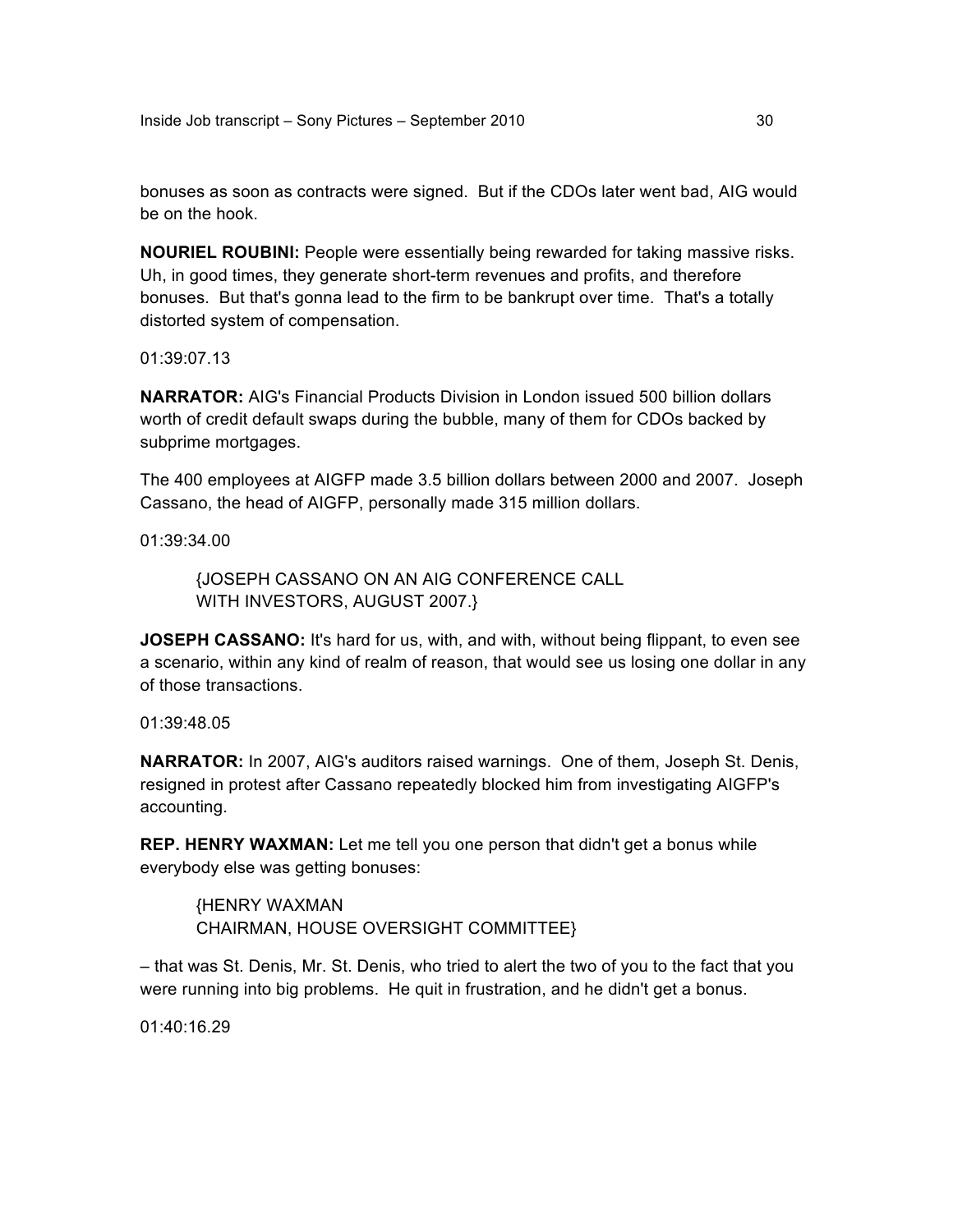**NARRATOR:** In 2005, Raghuram Rajan, then the chief economist of the International Monetary Fund, delivered a paper at the annual Jackson Hole Symposium, the most elite banking conference in the world.

**CHARLES FERGUSON:** Who was in the audience?

RAGHURAM RAJAN CHIEF ECONOMIST (2003-2007) INTERNATIONAL MONETARY FUND (IMF)}

**RAGHURAM RAJAN:** It was, uh, I guess, the central bankers of the world. Um, ranging from Mr. Greenspan himself; Ben Bernanke; Larry Summers was there; Tim Geithner was there.

The title of the paper was, essentially: Is Financial Development Making the World Riskier? And the conclusion was, uh, it is.

01:40:55.15

**NARRATOR:** Rajan's paper focused on incentive structures that generated huge cash bonuses based on short-term profits, but which imposed no penalties for later losses. Rajan argued that these incentives encouraged bankers to take risks that might eventually destroy their own firms, or even the entire financial system.

01:41:18.29

**RAGHURAM RAJAN:** It's very easy to generate performance by taking on more risk. And so what you need to do is compensate for risk-adjusted performance. And that's where all the bodies are buried.

{KENNETH ROGOFF PROFESSOR OF ECONOMICS, HARVARD}

01:41:30.12

**KENNETH ROGOFF:** Rajan wa-, you know, hit the nail on the head. What he particularly said was, you guys have claimed you have found a way to make more profits with less risk. I say you've found a way to make more profits with more risk, and there's a big difference.

01:41:45.26

**RAGHURAM RAJAN:** Summers was, was vocal. He basically thought that I was criticizing the change in the financial world, and was worried about, uh, you know, regulation which would reverse this whole change. So essentially, he accused me of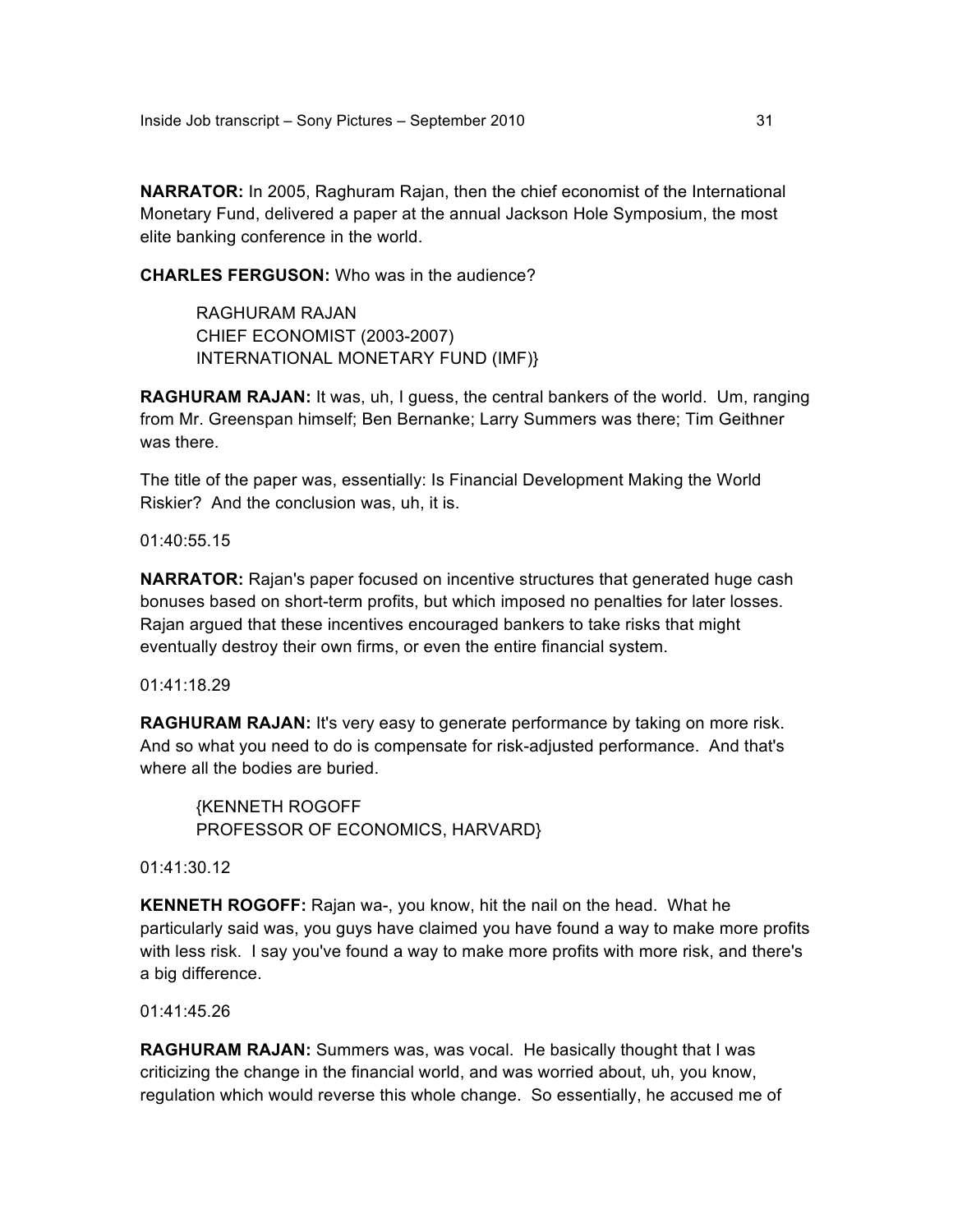being a Luddite. He wanted to make sure that we didn't bring in a whole new set of regulations to constrain the financial sector at that point.

{LARRY SUMMERS DECLINED TO BE INTERVIEWED FOR THIS FILM.}

01:42:18.08

**FRANK PARTNOY:** You're gonna make an extra 2 million dollars a year — or 10 million dollars a year — for putting your financial institution at risk. Someone else pays the bill, you don't pay the bill. Would you make that bet?

Most people who worked on Wall Street said, sure, I'd make that bet.

# 01:42:31.26 {MUSIC CUE} {THE HAMPTONS 2 HOURS FROM NEW YORK CITY}

01:43:15.21

**ROBERT GNAIZDA:** It never was enough. They don't want to own one home; they want to own five homes, and they want to have an expensive penthouse on Park Avenue; and they want to have their own private jet.

01:43:29.10

**CHARLES FERGUSON:** You think this is an industry where high, very high compensation levels are justified?

**SCOTT TALBOTT:** Well I think I would, I would take caution, or take heed, or take exception at your word very high. I mean, it's all relative.

01:43:40.20

**REP. HENRY WAXMAN:** You have a 14-million-dollar oceanfront home in Florida; you have a summer vacation home in Sun Valley, Idaho; you and your wife have an art collection filled with million-dollar paintings.

{RICHARD FULD

CEO, LEHMAN BROTHERS}

01:43:50.11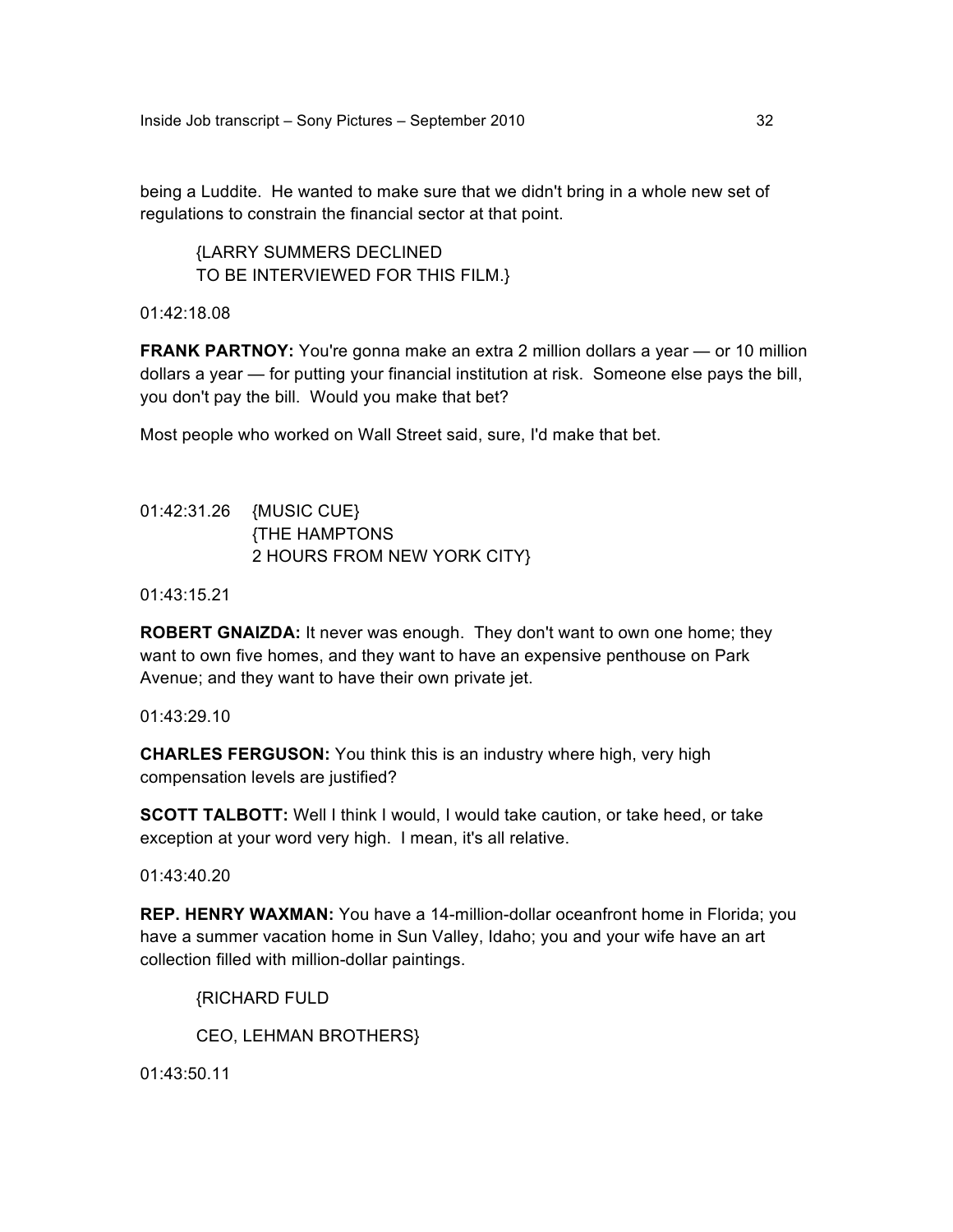{LAWRENCE McDONALD FORMER VICE PRESIDENT LEHMAN BROTHERS}

**LAWRENCE McDONALD:** Richard Fuld never appeared on the trading floor. There was art advisors up there all the time. You know, he had his own private elevator. The-, the, he went out of his way to be disconnected.

I mean, his elevator – they hired technicians to program it, you know, so that his driver would call in in the morning, and a security guard would hold it. And there's only like a two- or three-second window where he actually has to see people. And he hops into this elevator, and goes straight to 31.

01:44:16.10

**CHARLES FERGUSON:** Lehman owned a bunch of corporate jets. Do you know about this?

{HARVEY MILLER LEHMAN'S BANKRUPTCY LAWYER}

**HARVEY MILLER:** Yes.

**CHARLES FERGUSON:** How many were there?

**HARVEY MILLER:** Well, there were six, including the 767s. They also had a helicopter.

**CHARLES FERGUSON:** I see. Isn't that kind of a lot of planes to have, for –

01:44:32.11

{JEFFREY LANE VICE CHAIRMAN LEHMAN BROTHERS (2003-2007)}

**JEFFREY LANE:** You're dealing with Type A personalities, and uh, uh, Type A personalities know everything in the world.

**WILLEM BUITER:** Banking became a pissing contest, you know; m-, mine's bigger than yours; that kind of stuff. It was all men that ran it, incidentally.

**JEFFREY LANE:** Fifty-billion-dollar deals were not large enough, so we do hundredbillion-dollar deals.

01:44:48.07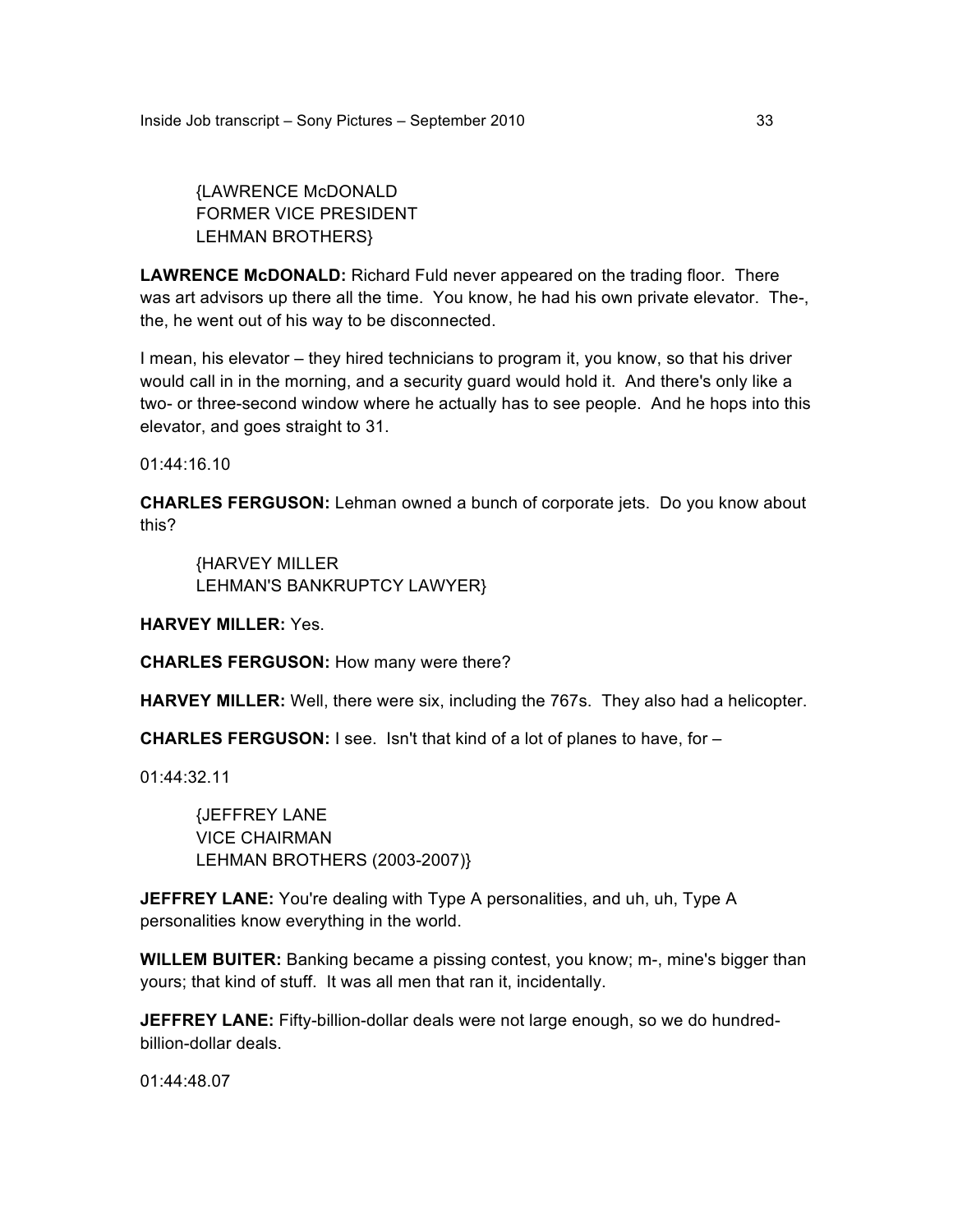**JONATHAN ALPERT:** These people are risk-takers; they're impulsive.

{JONATHAN ALPERT IS A THERAPIST WHOSE CLIENTS INCLUDE MANY HIGH-LEVEL WALL STREET EXECUTIVES.}

It's part of their behavior, it's part of their personality. And that manifests outside of work as well.

It's quite typical for the guys to go out, to go to strip bars, to use drugs. I see a lot of cocaine use, a lot of use of prostitution.

{–THE OWNER OF THE V.I.P. CLUB IN CHELSEA, WHO ESTIMATES THAT ABOUT 80 PERCENT OF HIS CLIENTS ARE WALL STREET TYPES.}

01:45:18.17

{ANDREW LO PROFESSOR & DIRECTOR MIT LABORATORY FOR FINANCIAL ENGINEERING}

**ANDREW LO:** Recently, neuroscientists have done experiments where, uh, they've, uh, taken individuals and put them into an MRI machine. And they have them play a game where the prize is money. And they noticed that when these subjects earn money, the part of the brain that gets stimulated is the same part that cocaine stimulates.

01:45:38.24

**JONATHAN ALPERT:** A lot of people feel that they need to really participate in that behavior to make it, to get promoted, to get recognized.

**NARRATOR:** According to a Bloomberg article, business entertainment represents 5 percent of revenue for New York derivatives brokers, and often includes strip clubs, prostitution, and drugs. A New York broker filed a lawsuit in 2007 against his firm, alleging he was required to retain prostitutes to entertain traders.

01:46:05.24

**JONATHAN ALPERT:** There's just a blatant disregard for the impact that their actions might have on, on society, on family. They have no problem using a prostitute, uh, and going home to their wife.

01:46:18.10 {MUSIC CUE}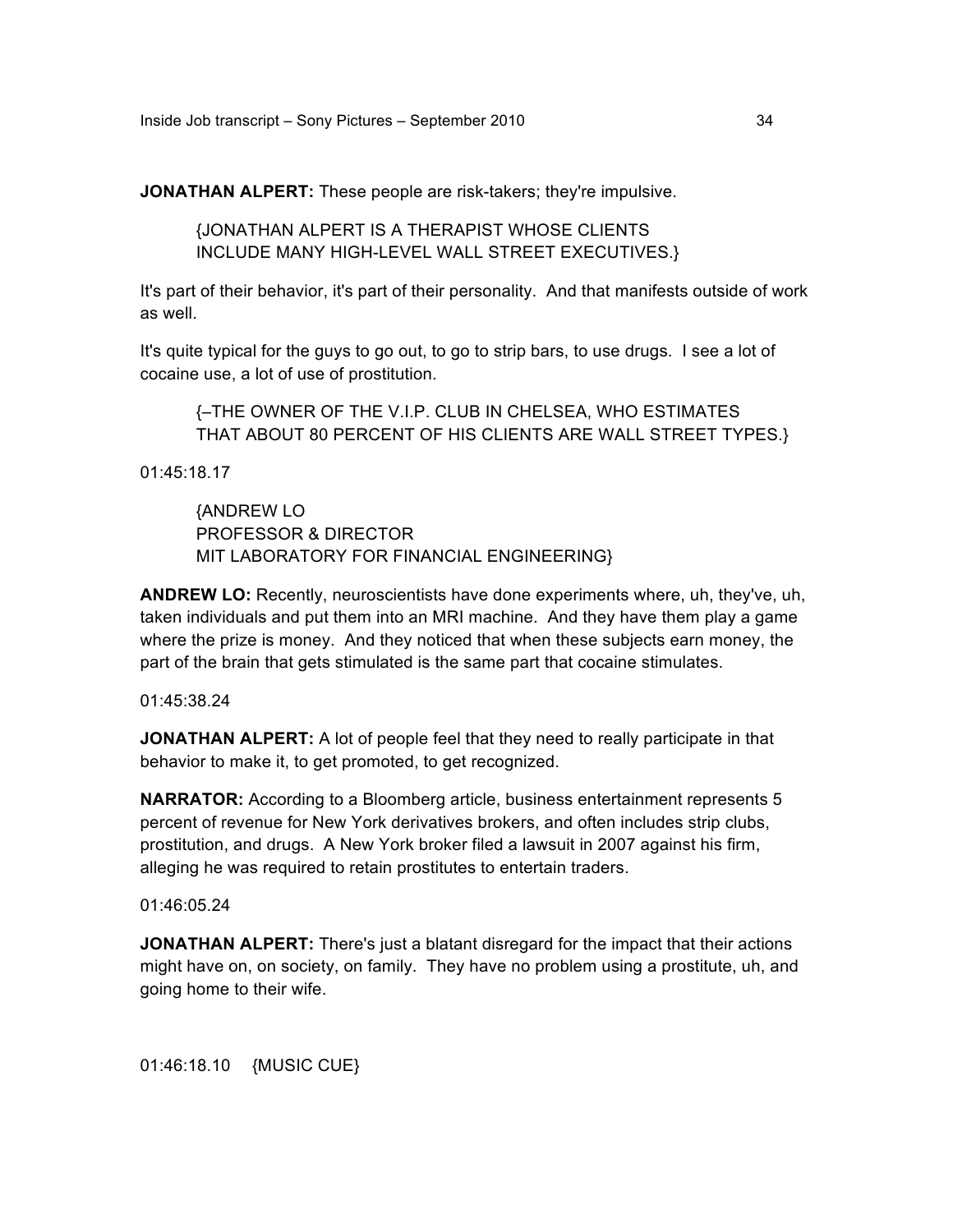{KRISTIN DAVIS RAN AN ELITE PROSTITUTION RING FROM HER HIGH-RISE APARTMENT.

IT WAS LOCATED A FEW BLOCKS FROM THE NEW YORK STOCK EXCHANGE.}

01:46:27.19

**CHARLES FERGUSON:** How many customers?

**KRISTIN DAVIS:** About 10,000 at that point in time.

01:46:36.01

**CHARLES FERGUSON:** What fraction were from Wall Street?

**KRISTIN DAVIS:** Of the higher-end clients, probably – 40 to 50 percent.

**CHARLES FERGUSON:** And were all the major Wall Street firms represented? Goldman Sachs.

**KRISTIN DAVIS:** Lehman Brothers; yeah, they're all in there.

**JONATHAN ALPERT:** Morgan Stanley was a little less of that. Uh, I think Goldman was, was pretty, pretty big with that.

01:46:57.03

**KRISTIN DAVIS:** A lot of clients would call me, and say, can you get me a Lamborghini for the night for the girl?

These guys were spending corporate money; I had many black cards from, you know, the various financial firms.

**JONATHAN ALPERT:** What's happening is services are being charged to computer repair.

01:47:14.19

**KRISTIN DAVIS:** Trading research; you know; consulting for market compliance. [They], I just usually gave them a piece of letterhead, and said, make your own invoice.

01:47:22.04

**CHARLES FERGUSON:** So this pattern of behavior, you think, extends to the senior management of the firm.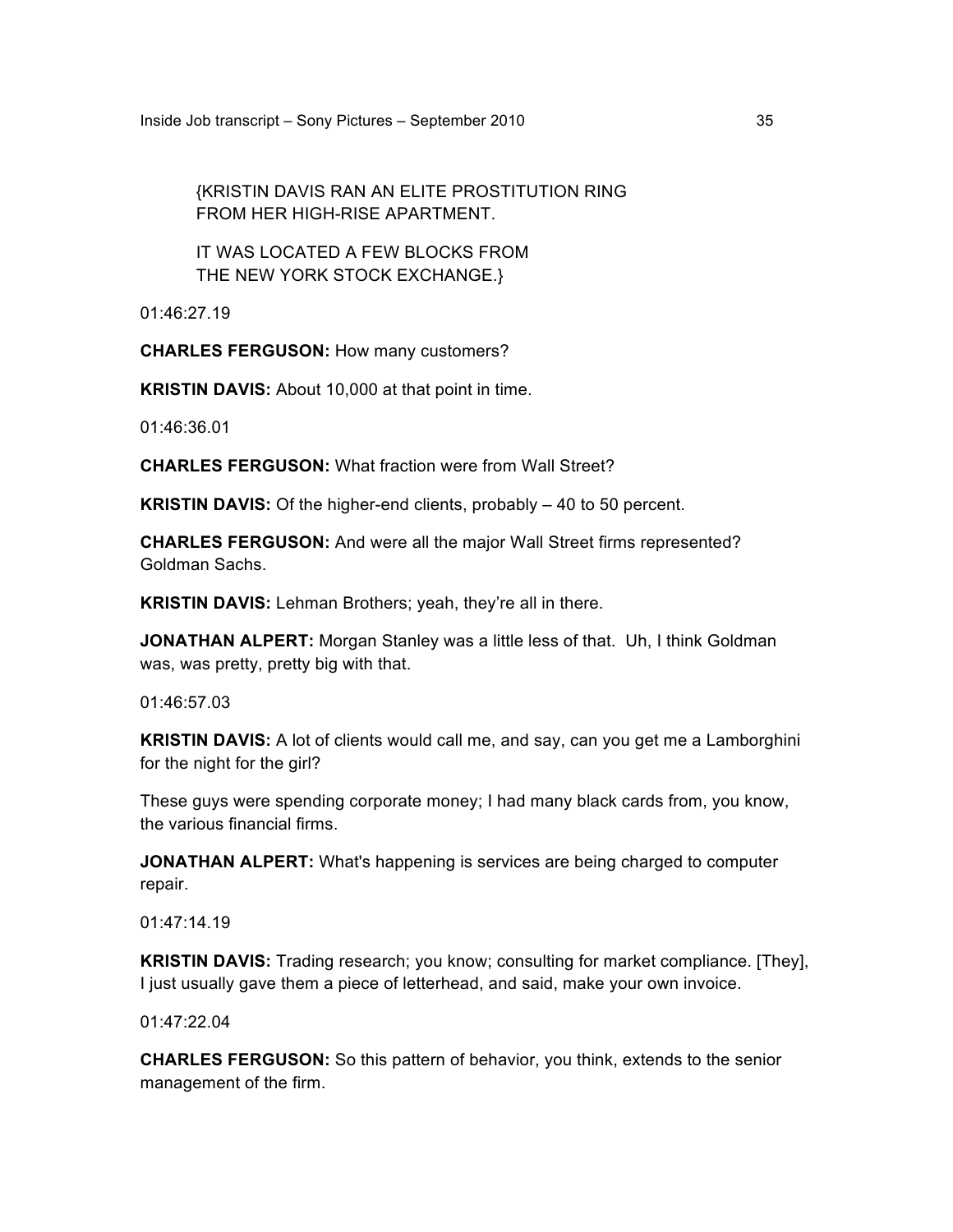**JONATHAN ALPERT:** Absolutely does, yeah. I know for a fact that it does. It extends to the very top.

01:47:36.19

{ALLAN SLOAN SENIOR EDITOR FORTUNE MAGAZINE}

**ALLAN SLOAN:** A friend of mine, who, who's involved in a company that has a big financial presence, said: Well, it's about time you learned about subprime mortgages. So he set up a session with his trading desk and me; and, and a techie, who, who did all this – gets very excited; runs to his computer; pulls up, in about three seconds, this Goldman Sachs issue of securities.

It was a complete disaster. Borrowers had borrowed, on average, 99.3 percent of the price of the house. Which means they have no money in the house. If anything goes wrong, they're gonna walk away from the mortgage.

01:48:11.17 This is not a loan you'd really make, right? You've gotta be crazy.

But somehow, you took 8,000 of these loans; and by the time the guys were done at Goldman Sachs and the rating agencies, two-thirds of the loans were rated AAA, which meant they were rated as safe as government securities. It's, it's utterly mad.

01:48:33.18

**NARRATOR:** Goldman Sachs sold at least 3.1 billion dollars' worth of these toxic CDOs in the first half of 2006. The CEO of Goldman Sachs at this time was Henry Paulson, the highest-paid CEO on Wall Street.

01:48:49.19

{MAY 30, 2006}

**GEORGE W. BUSH:** {COUGH} Good morning, welcome to the White House. I am pleased to announce that I will nominate Henry Paulson to be the secretary of the Treasury. He has a lifetime of business experience; he has an intimate knowledge of financial markets; he has earned a reputation for candor and integrity.

01:49:04.08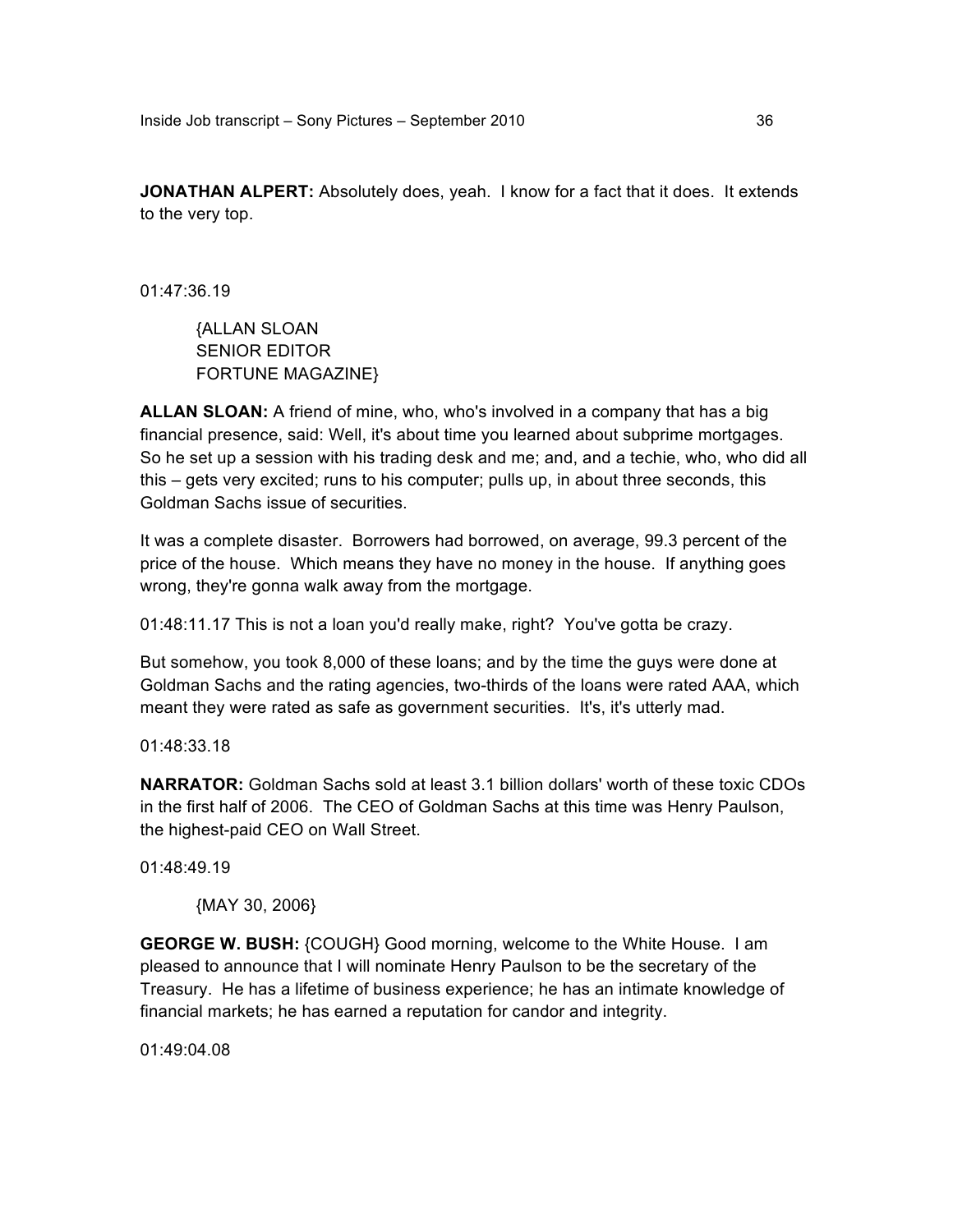**NARRATOR:** You might think it would be hard for Paulson to adjust to a meager government salary. But taking the job as Treasury secretary was the best financial decision of his life.

Paulson had to sell his 485 million dollars of Goldman stock when he went to work for the government. But because of a law passed by the first President Bush, he didn't have to pay any taxes on it. It saved him 50 million dollars.

01:49:30.24

{IN 2007, ALAN SLOAN PUBLISHED AN ARTICLE ABOUT THE CDOs ISSUED DURING PAULSON'S LAST MONTHS AS CEO.}

**ALLAN SLOAN:** The article came out in October of 2007. Already, a third of the mortgages defaulted. Now, uh, most of them are goin'.

01:49:49.16

**NARRATOR:** One group that had purchased these now-worthless securities was the Public Employees Retirement System of Mississippi, which provides monthly benefits to over 80,000 retirees. They lost millions of dollars, and are now suing Goldman Sachs.

{AVERAGE ANNUAL RETIREMENT BENEFITS FOR A MISSISSIPPI PUBLIC EMPLOYEE: \$18,750

AVERAGE ANNUAL COMPENSATION OF A GOLDMAN SACHS EMPLOYEE: \$600,000

HANK PAULSON'S COMPENSATION IN 2005: \$31,000,000}

01:50:19.27

**NARRATOR:** By late 2006, Goldman had taken things a step further. It didn't just sell toxic CDOs; it started actively betting against them at the same time it was telling customers that they were high-quality investments.

01:50:35.02 By purchasing credit default swaps from AIG, Goldman could bet against CDOs it didn't own, and get paid when the CDOs failed.

01:50:45.26

**ALLAN SLOAN:** I asked them if anybody called the customers, and said, you know, we don't really like this kind of mortgage anymore, and we thought you ought to know, you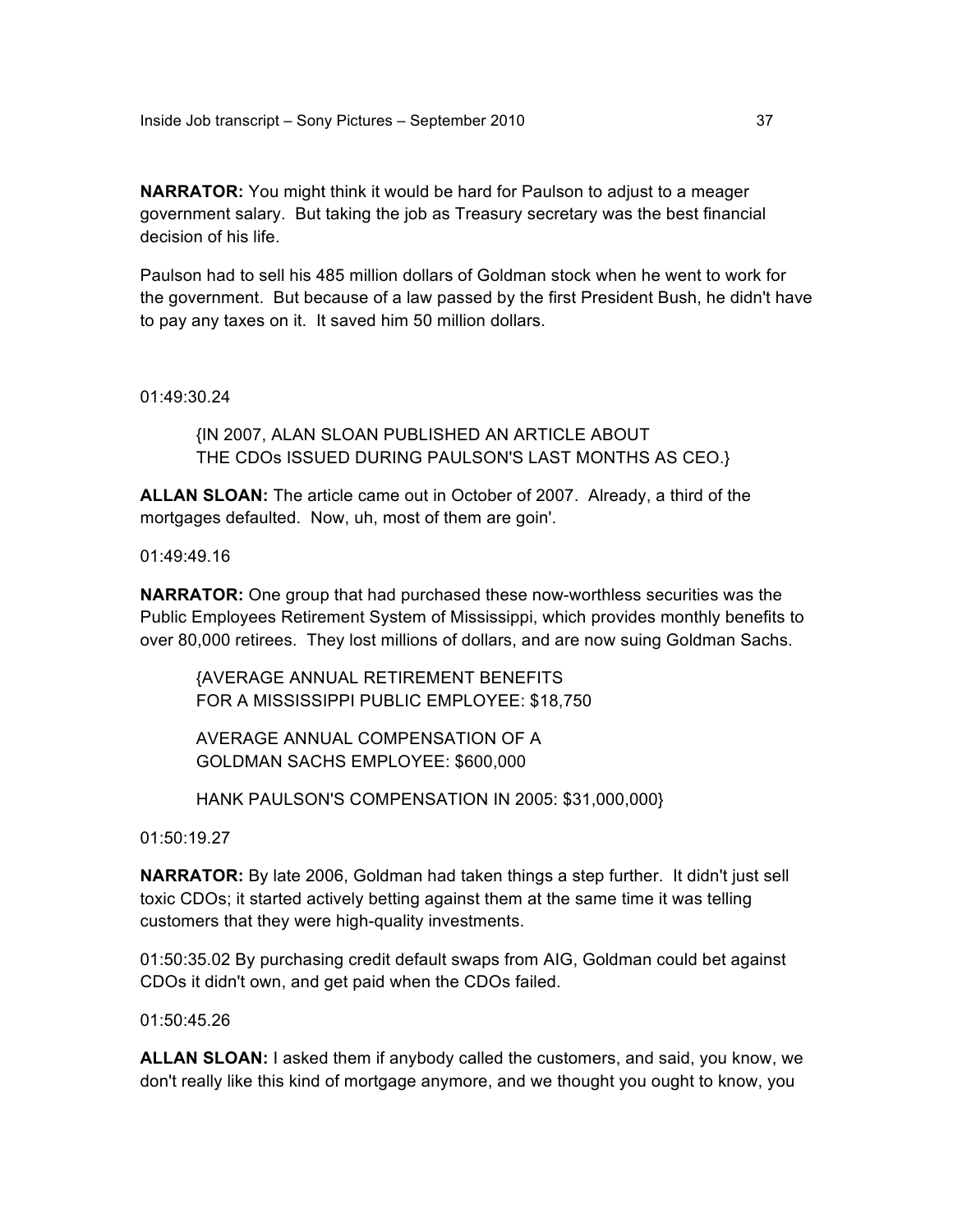know. They, they didn't really say anything; but, you know, you could just feel the laughter coming over the phone.

01:51:01.11

**NARRATOR:** Goldman Sachs bought at least 22 billion dollars of credit default swaps from AIG. It was so much that Goldman realized that AIG itself might go bankrupt; so they spent 150 million dollars insuring themselves against AIG's potential collapse.

Then, in 2007, Goldman went even further. They started selling CDOs specifically designed so that the more money their customers lost, the more money Goldman Sachs made.

{GOLDMAN SACHS' CEO AND ALL OF ITS SENIOR EXECUTIVES DECLINED TO BE INTERVIEWED FOR THIS FILM.}

{BUT IN APRIL 2010, THEY WERE FORCED TO TESTIFY BEFORE CONGRESS.}

01:51:36.08

**SEN. CARL LEVIN:** Six hundred million dollars; Timberwolf Securities is what you sold. Before you sold them, this is what your sales team were tellin' to each other.

Boy, that Timberwolf was one shitty deal.

01:51:51.27

{DANIEL SPARKS FORMER MORTGAGES DEPARTMENT HEAD}

**DANIEL SPARKS:** This was an e-mail to me in late June.

**SEN. CARL LEVIN:** Right. And you're callin' Timberwolf –

**DANIEL SPARKS:** After the transaction.

**SEN. CARL LEVIN:** No no; you sold Timberwolf after as well.

**DANIEL SPARKS:** W-, we did trades after that.

**SEN. CARL LEVIN:** Yeah, okay. The next e-mail; take a look; July 1, '07; tells the sales force, "the top priority is Timberwolf."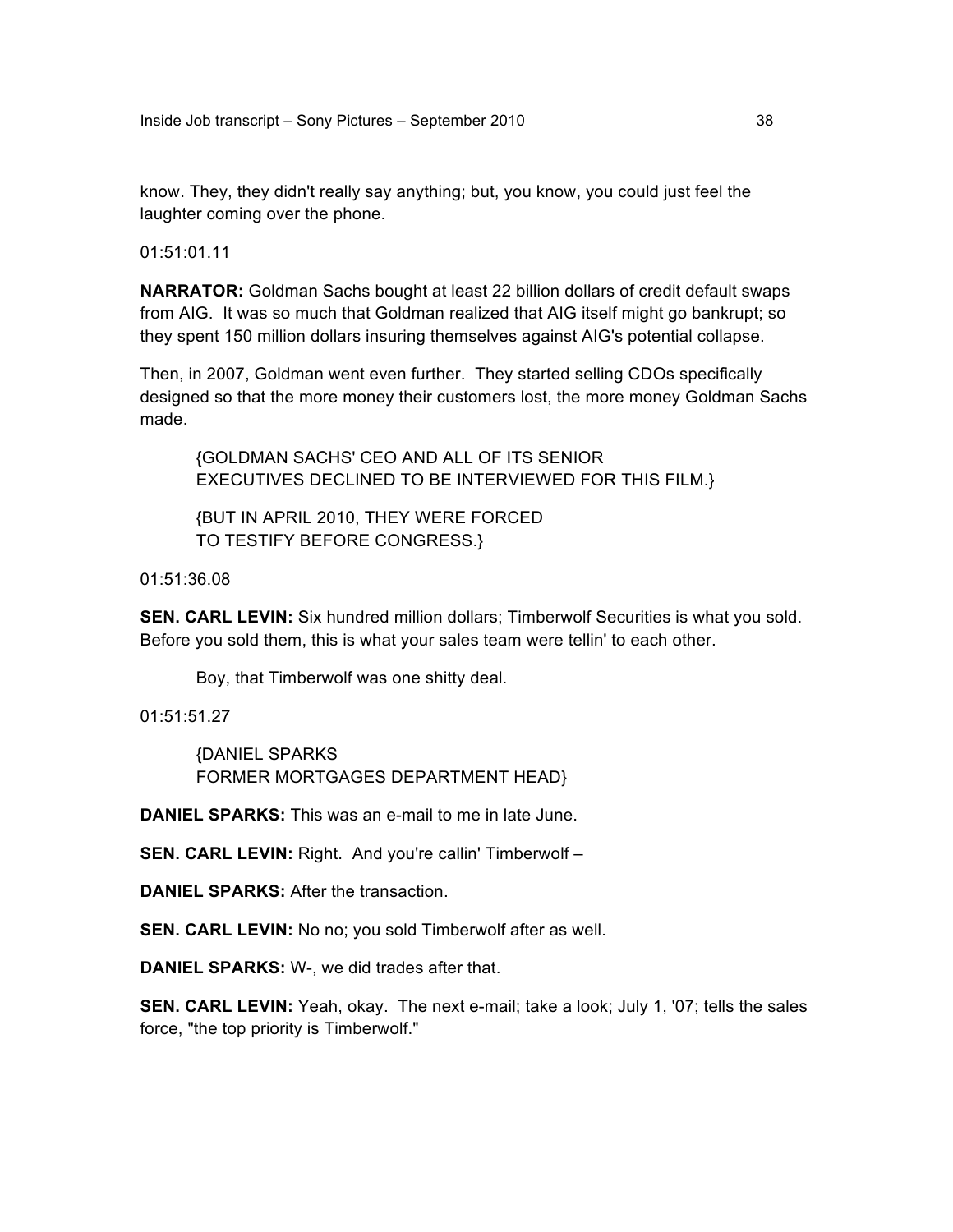01:52:10.04 Your top priority to sell is that shitty deal. Uh, if you have an adverse interest to your client, do you have the duty to disclose that to your client; to tell that client of your adverse interest? That's my question.

**DANIEL SPARKS:** M-, Mr. Chairman, just tryin' to understand --

**SEN. CARL LEVIN:** No, I think you understand it; I don't think you want to answer it.

01:52:25.28

**SEN. SUSAN COLLINS (R-ME):** Do you believe that you have a duty to act in the best interests of your clients?

{FABRICE TOURRE EXECUTIVE DIRECTOR, STRUCTURED PRODUCTS GROUP TRADING GOLDMAN SACHS}

FABRICE TOURRE: Again, uh, uh, Senator, I, I will repeat, you know, we have a, a duty to, to serve our clients by showing prices on transaction where they ask us to show prices for.

01:52:43.01

**SEN. CARL LEVIN:** What do you think about selling securities which your own people think are – crap? Does that bother you?

{LLOYD BLANKFEIN CHAIRMAN & CEO GOLDMAN SACHS}

**LLOYD BLANKFEIN:** I think they would, again, as a hypothetical?

**SEN. CARL LEVIN:** No. This is real.

**LLOYD BLANKFEIN:** Well then I don't –

**SEN. CARL LEVIN:** We heard it today.

**LLOYD BLANKFEIN:** Well –

**SEN. CARL LEVIN:** We heard it today: this is a shitty deal, this is crap.

**LLOYD BLANKFEIN:** I, I, I heard nothing today that makes me think anything, um, went wrong.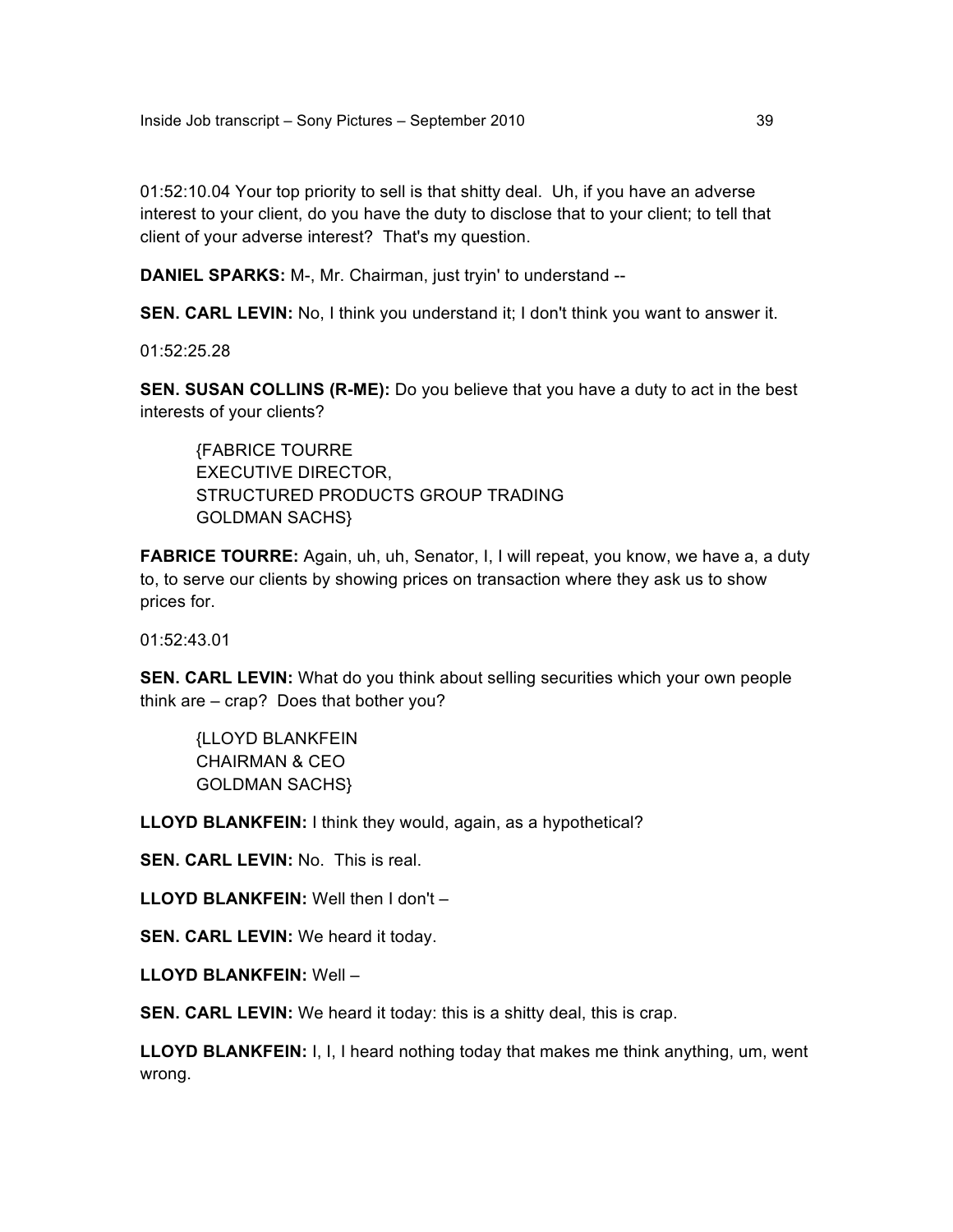#### 01:53:08.09

**SEN. CARL LEVIN:** Is there not a conflict when you sell something to somebody, and then are determined to bet against that same security; and you don't disclose that to the person you're selling it –

**LLOYD BLANKFEIN:** In the –

**SEN. CARL LEVIN:** Do you see a problem?

**LLOYD BLANKFEIN:** In the context of market-making, that is not a conflict.

01:53:27.20

{DAVID VINIAR EXECUTIVE VICE PRESIDENT AND CFO GOLDMAN SACHS}

**SEN. CARL LEVIN:** When you heard that your employees, in these e-mails, said, god, what a shitty deal; god, what a piece of crap; do you feel anything?

**DAVID VINIAR:** I f-, I think that's very unfortunate to have on e-mail.

**SEN. CARL LEVIN:** Are you b-

**DAVID VINIAR:** And, and, and very unfortunate – I don't, I don't –

**SEN. CARL LEVIN:** On e-mail?

**DAVID VINIAR:** [UI] –

**SEN. CARL LEVIN:** How about feeling that way?

**DAVID VINIAR:** I think it's very unfortunate for anyone to have said that, in any form.

{SEN. TOM COBURN (R-OK) RANKING MEMBER GOVERNMENTAL AFFAIRS SUBCOMMITTEE ON INVESTIGATIONS}

01:53:48.26

**SEN. TOM COBURN:** Is it your understanding that your competitors were engaged in similar activities?

**LLOYD BLANKFEIN:** Uh, yes. And, and to a greater extent than us, in most cases.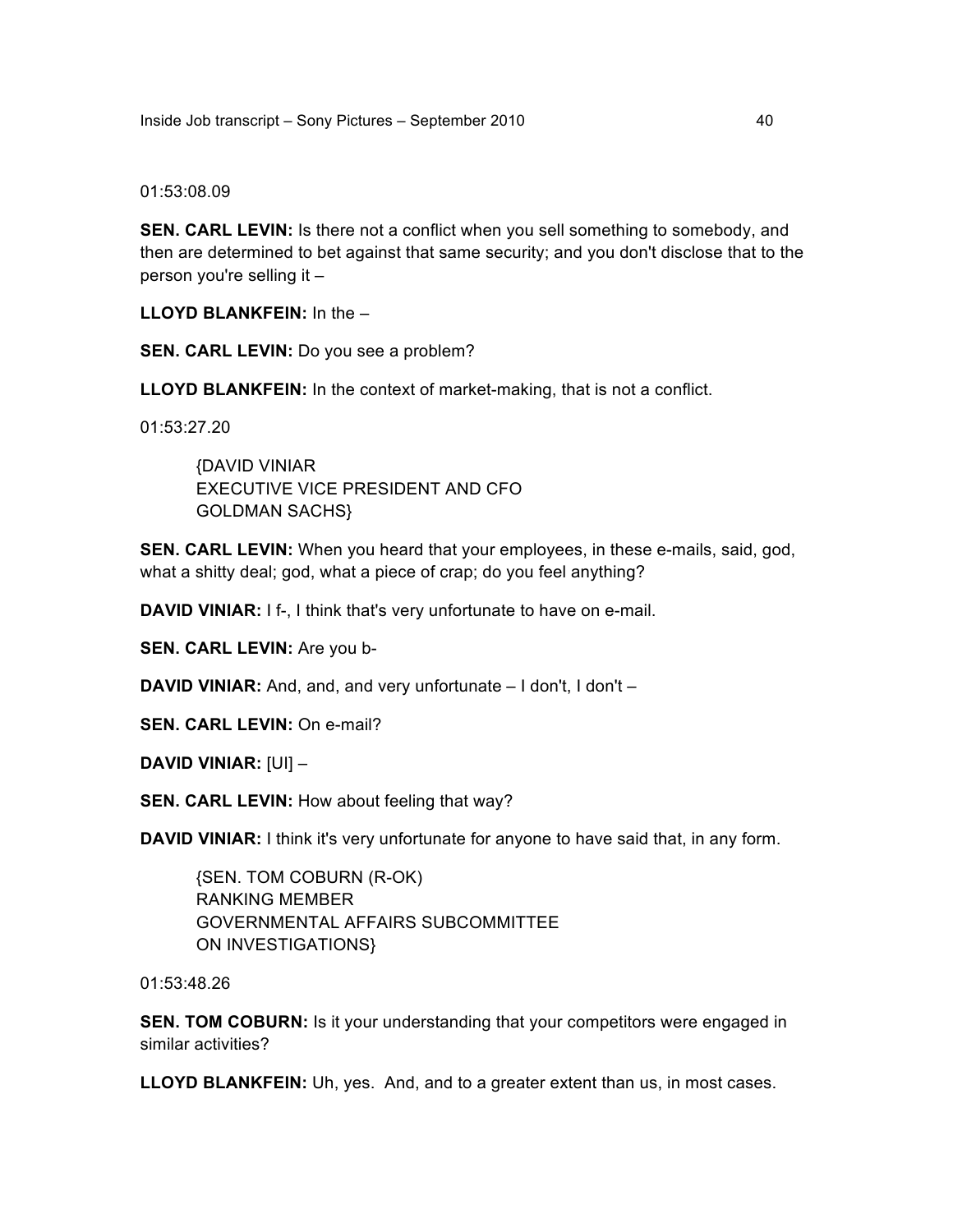### 01:53:58.12

**NARRATOR:** Hedge fund manager John Paulson made 12 billion dollars betting against the mortgage market. When John Paulson ran out of mortgage securities to bet against, he worked with Goldman Sachs and Deutsche Bank to create more of them.

01:54:12.24 Morgan Stanley was also selling mortgage securities that it was betting against, and it's now being sued by the government employees retirement fund of the Virgin Islands for fraud.

The lawsuit alleges that Morgan Stanley knew that the CDOs were junk. Although they were rated AAA, Morgan Stanley was betting they would fail. A year later, Morgan Stanley had made hundreds of millions of dollars, while the investors had lost almost all of their money.

{GOLDMAN SACHS, JOHN PAULSON, AND MORGAN STANLEY WEREN'T ALONE.

THE HEDGE FUNDS TRICADIA AND MAGNETAR MADE BILLIONS BETTING AGAINST CDOs THEY HAD DESIGNED WITH MERRILL LYNCH, J.P. MORGAN, AND LEHMAN BROTHERS.

THE CDOs WERE SOLD TO CUSTOMERS AS "SAFE" INVESTMENTS.}

01:54:56.19

**CHARLES MORRIS:** You would have thought that pension funds would have said, those are subprime; why am I buying them? And they had these guys at Moody's and Standard and Poor's who said, that's a AAA.

01:55:09.04

{BILL ACKMAN HEDGE FUND MANAGER}

**BILL ACKMAN:** None of these securities got issued without the imprimatur, you know, the Good Housekeeping Seal of Approval, of the rating agencies.

**NARRATOR:** The three rating agencies — Moody's, S&P, and Fitch — made billions of dollars giving high ratings to risky securities. Moody's, the largest rating agency, quadrupled its profits between 2000 and 2007.

01:55:32.02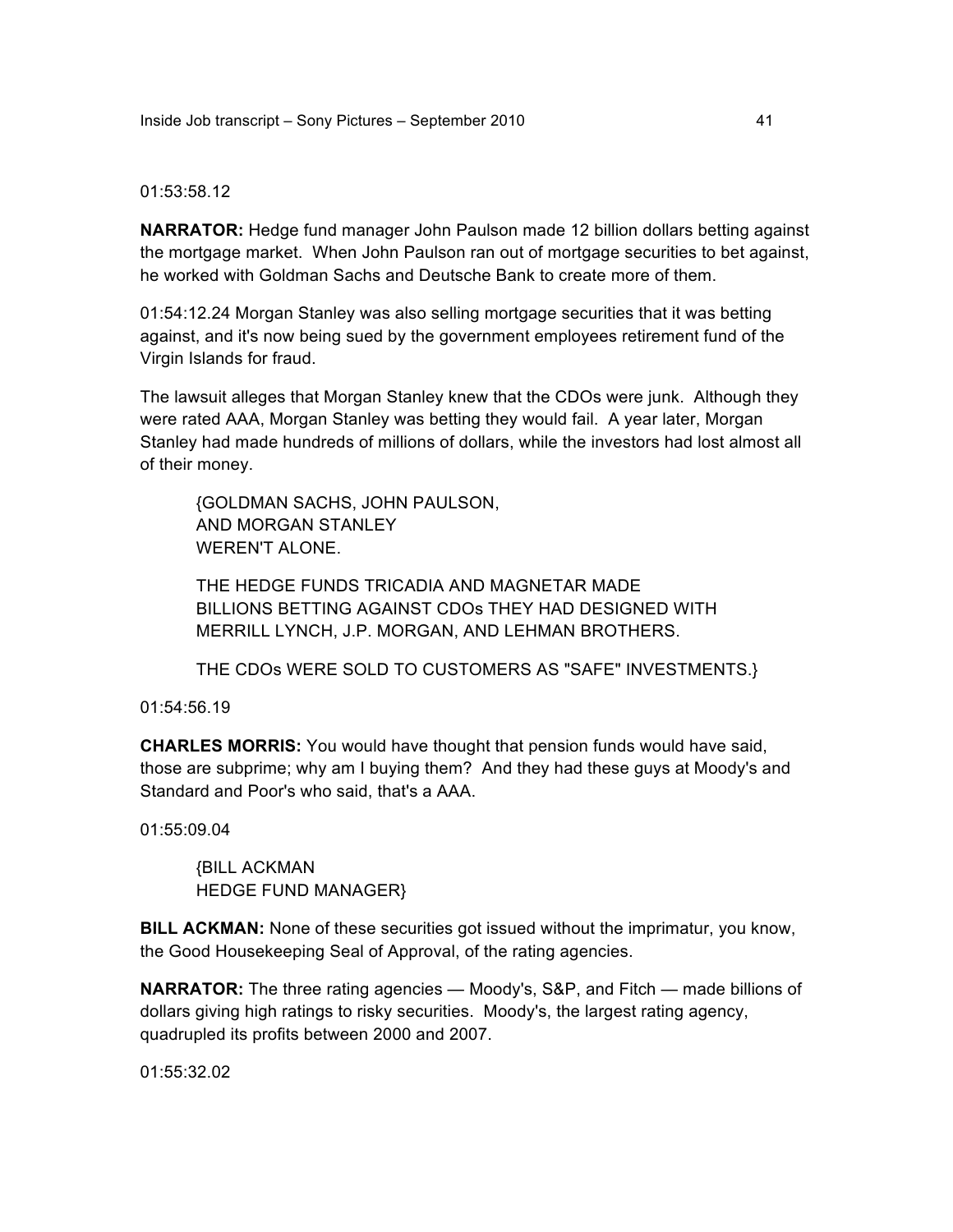Inside Job transcript – Sony Pictures – September 2010 42

**BILL ACKMAN:** Moody's and S&P get compensated based on putting out ratings reports. And the more structured securities they gave a AAA rating to, the higher their earnings were gonna be for the quarter.

Imagine if you went to the New York Times, and you said, look, if you write a positive story, I'll pay you 500,000 dollars. But if you don't, I'll give you nothing.

01:55:48.03

{JEROME FONS FORMER MANAGING DIRECTOR MOODY'S RATING AGENCY}

**JEROME FONS:** The rating agencies could have stopped the party, and said: We're sorry  $-$  you know  $-$  we're gonna tighten our standards. This is  $-$  a-, and, and immediately cut off a lot of the flow of funding to risky borrowers.

**FRANK PARTNOY:** AAA-rated instruments mushroomed from just a handful to thousands and thousands.

01:56:09.09

**JEROME FONS:** Hundreds of billions of dollars, uh, were being rated. You know – and –

**CHARLES FERGUSON:** Per year.

**JEROME FONS: Per year; oh, yeah.** 

01:56:16.05

**FRANK PARTNOY:** I've now testified before both houses of Congress on the credit rating agency issue. And both times, they trot out very prominent First Amendment lawyers, and argue that when we say something is rated AAA, that is merely our opinion; you shouldn't rely on it.

01:56:35.17

**DEVEN SHARMA:** S&P's ratings express our opinion.

**STEPHEN JOYNT:** Our ratings are, uh, are our opinions. But they're opinions.

**RAYMOND McDANIEL:** Opinions, and those are, they are just opinions.

**STEPHEN JOYNT:** I think we are emphasizing the fact that our ratings are, uh, uh, are opinions.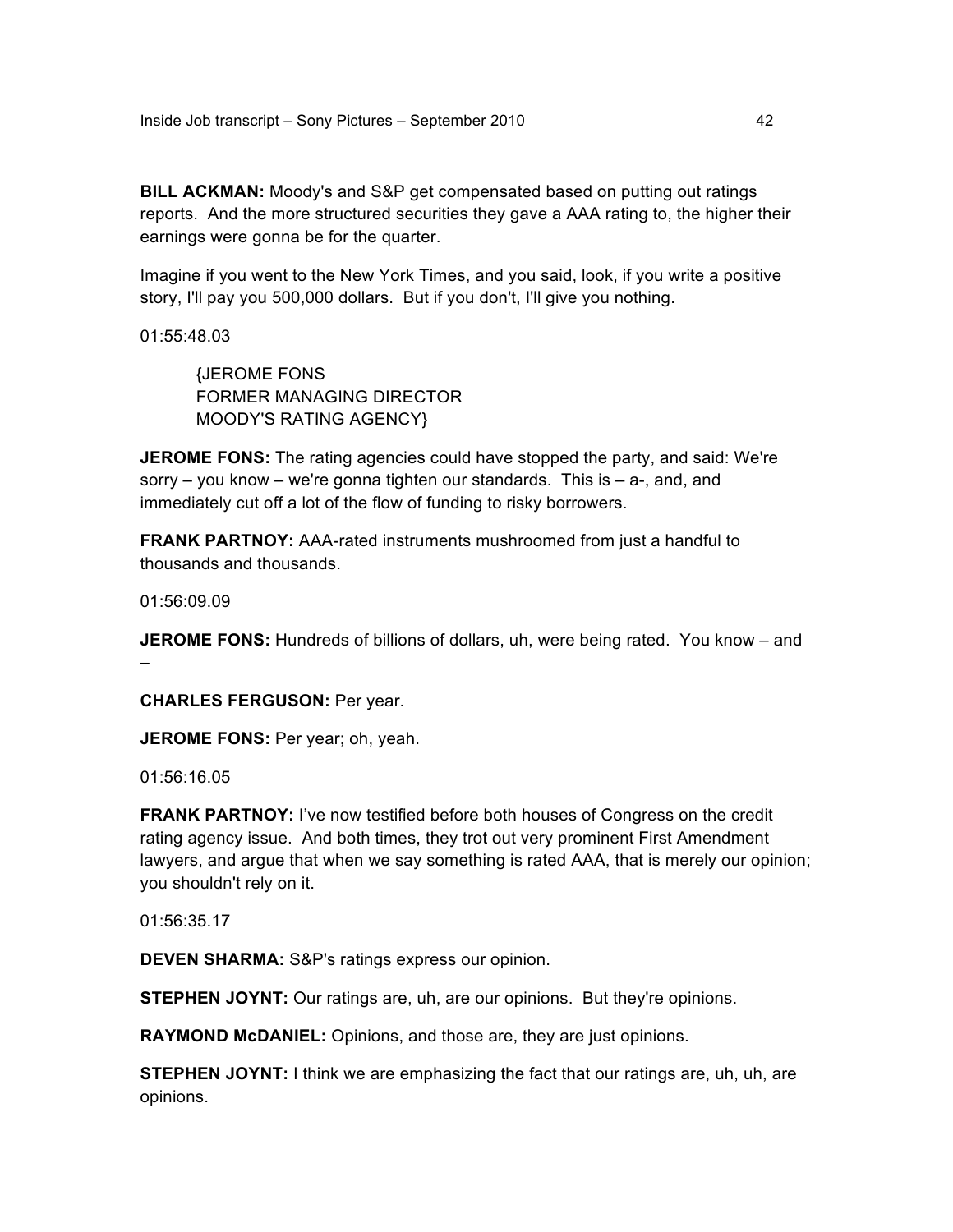# {THEY DIDN'T SHARE THEIR OPINIONS WITH US. THEY ALL DECLINED TO BE INTERVIEWED FOR THIS FILM.}

01:56:54.18

**DEVEN SHARMA:** They do not speak to the market value of a security, the volatility of its price, or its suitability as an investment.

## 01:57:02.25 **{PART III: THE CRISIS}**

01:57:20.16

{JULY, 2005}

**NEWSWOMAN:** We have so many economists coming on our air, and saying, oh, this is a bubble, and it's going to burst, and this is going to be a real issue for the economy. Some say it could even cause a recession at some point.

What is the worst-case scenario, if in fact we were to see prices come down substantially across the country?

01:57:38.03

**BEN BERNANKE:** Well, I, I guess I don't buy your premise. It's a pretty unlikely possibility. We've never had a decline in house prices on a nationra-, ba-, a nationwide basis.

**NARRATOR:** Ben Bernanke became chairman of the Federal Reserve Board in February 2006, the top year for subprime lending. But despite numerous warnings, Bernanke and the Federal Reserve Board did nothing.

{BEN BERNANKE DECLINED TO BE INTERVIEWED FOR THIS FILM.}

01:58:03.28

**NARRATOR:** Robert Gnaizda met with Ben Bernanke and the Federal Reserve Board three times after Bernanke became chairman.

**ROBERT GNAIZDA:** Only at the last meeting did he suggest that there was a problem, and that the government ought to look into it.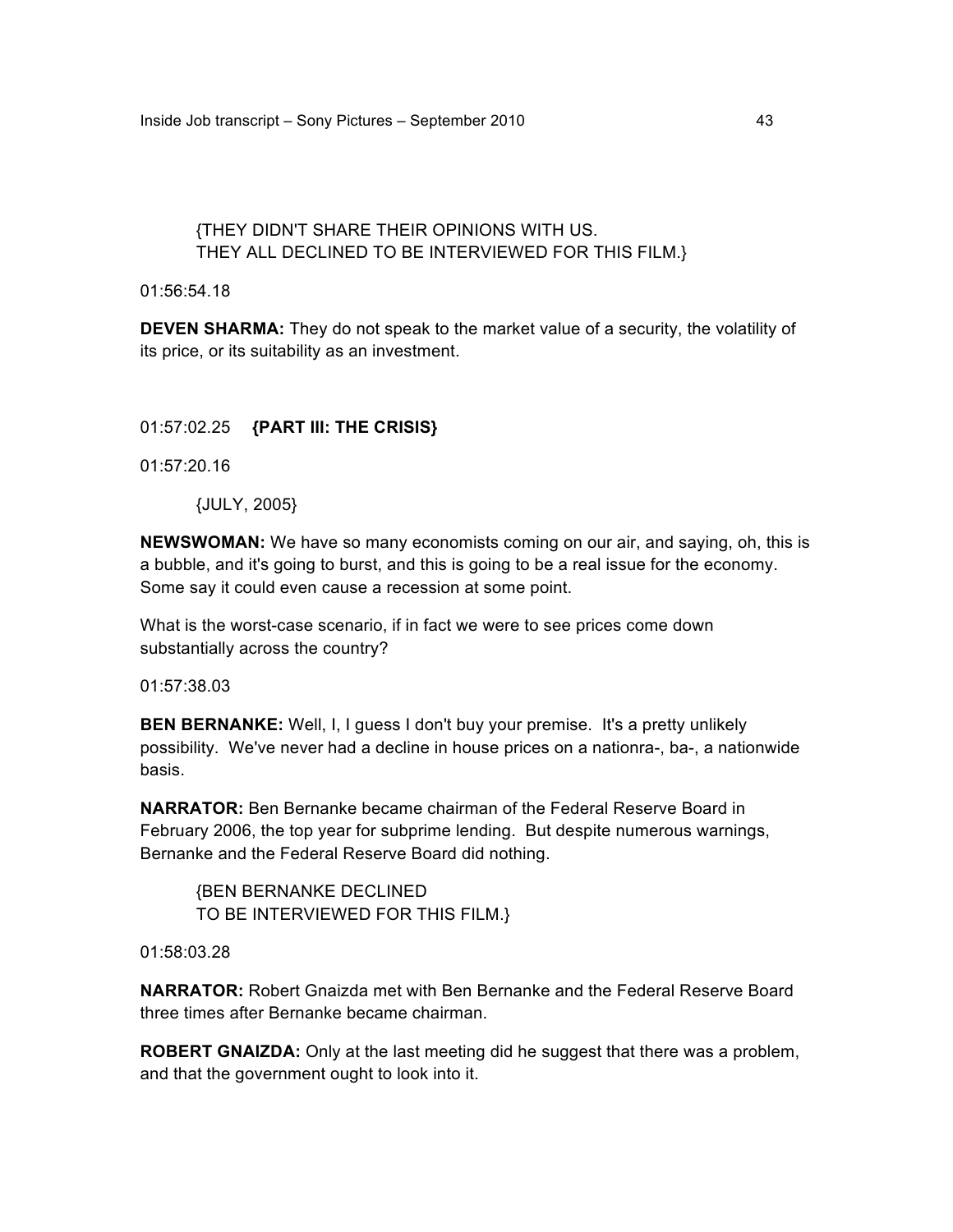**CHARLES FERGUSON:** When? When was that? What year?

**ROBERT GNAIZDA:** It's 2009; March 11th, in D.C.

**CHARLES FERGUSON:** This year.

**ROBERT GNAIZDA:** This year we met, yes.

**CHARLES FERGUSON:** And so for the two previous years you met him; even in 2008?

**ROBERT GNAIZDA:** Yes.

01:58:31.21

**NARRATOR:** One of the six Federal Reserve Board governors serving under Bernanke was Frederic Mishkin, who was appointed by President Bush in 2006.

{FREDERIC MISHKIN GOVERNOR, FEDERAL RESERVE (2006-2008)}

**CHARLES FERGUSON:** Did you participate in the semiannual meetings that, uh, Robert Gnaizda and, and, uh, Greenlining had with the Federal Reserve Board?

**FREDERIC MISHKIN:** Yes I did. I was actually on the committee that, uh, that was involved, involved with that; the Consumer Community Affairs Committee.

01:58:53.18

**CHARLES FERGUSON:** He warned, in an extremely explicit manner, about what was going on; and he came to the Federal Reserve Board with loan documentation of the kind of loans that were frequently being made. And he was listened to politely, and nothing was done.

**FREDERIC MISHKIN:** Yeah. So, uh, again, I, I don't know the details, in terms of, of, uh, of, um – uh, in fact, I, I just don't – I, I – eh, eh, whatever information he provide, I'm not sure exactly, I, eh, uh – it's, it's actually, to be honest with you, I can't remember the, the, this kind of discussion. But certainly, uh, there, there were issues that were, uh, uh, coming up. But then the question is, how pervasive are they?

**CHARLES FERGUSON:** Why didn't you try looking?

01:59:32.16

**FREDERIC MISHKIN:** I think that people did. We had people looking at, a whole group of people looking at this, for whatever reason –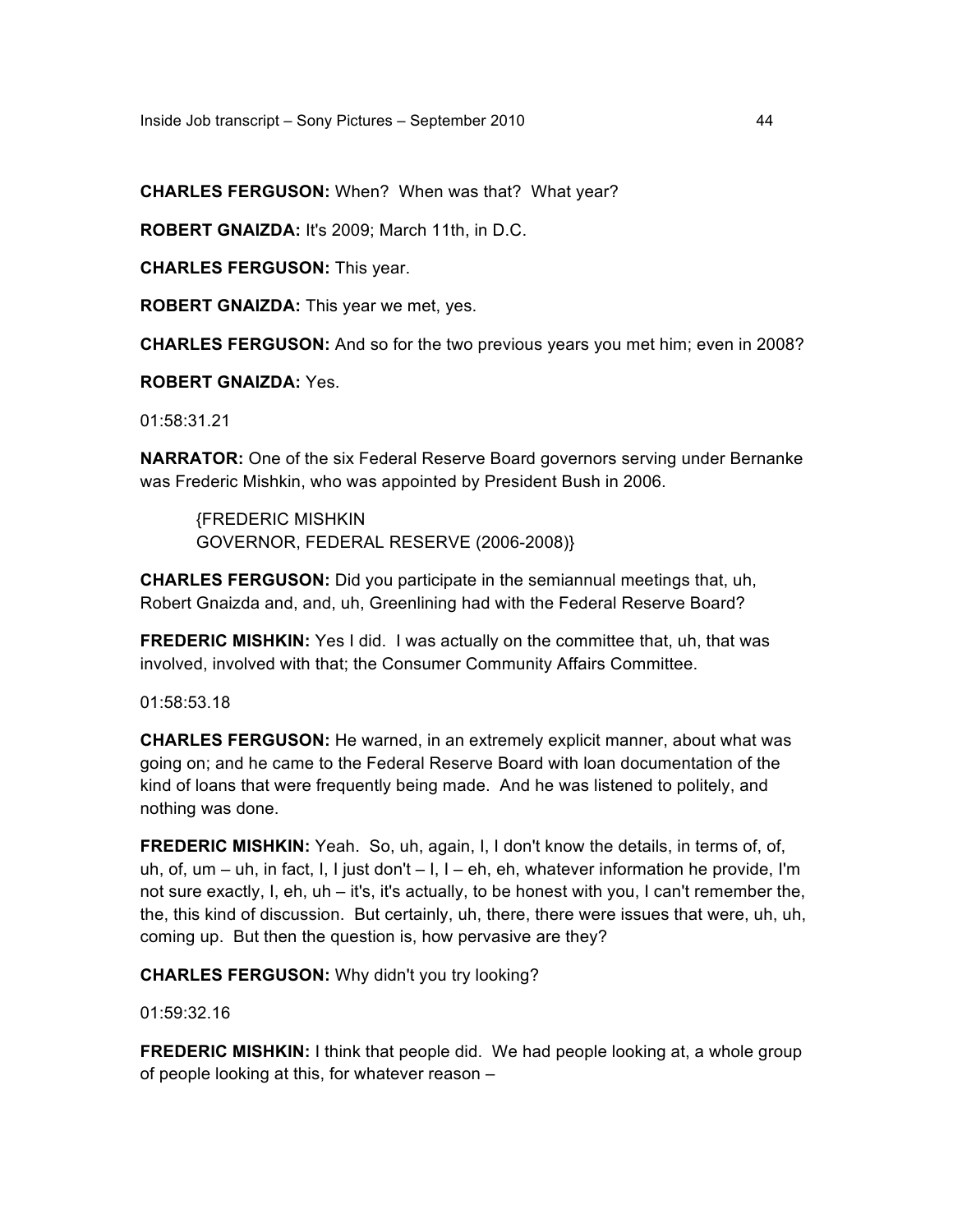**CHARLES FERGUSON:** Excuse me, you can't be serious. If you would have looked, you would have found things.

**FREDERIC MISHKIN:** Uh, you know, that's very, very easy to always say that you can always find it.

01:59:44.15

**NARRATOR:** As early as 2004, the FBI was already warning about an epidemic of mortgage fraud. They reported inflated appraisals, doctored loan documentation, and other fraudulent activity.

In 2005, the IMF's chief economist, Raghuram Rajan, warned that dangerous incentives could lead to a crisis.

02:00:06.19 Then came Nouriel Roubini's warnings in 2006; Allan Sloan's articles in Fortune magazine and the Washington Post in 2007; and repeated warnings from the IMF.

02:00:18.02

{DOMINIQUE STRAUSS-KAHN MANAGING DIRECTOR INTERNATIONAL MONETARY FUND (IMF)}

**DOMINIQUE STRAUSS-KAHN:** I said it, and on behalf of the institution: ah, the crisis which is in front of us is a huge crisis –

**CHARLES FERGUSON:** Who did you talk to?

**DOMINIQUE STRAUSS-KAHN:** The government, Treasury, s-, Fed, everybody.

02:00:27.21

**NARRATOR:** In May of 2007, hedge fund manager Bill Ackman circulated a presentation called "Who's Holding the Bag?", which described how the bubble would unravel.

And in early 2008, Charles Morris published his book about the impending crisis.

02:00:46.27

**FREDERIC MISHKIN:** You're just not sure, what do you do? And you, you might have some suspicions that underwriting standards are being weakened; but then the question is, should you do anything about it?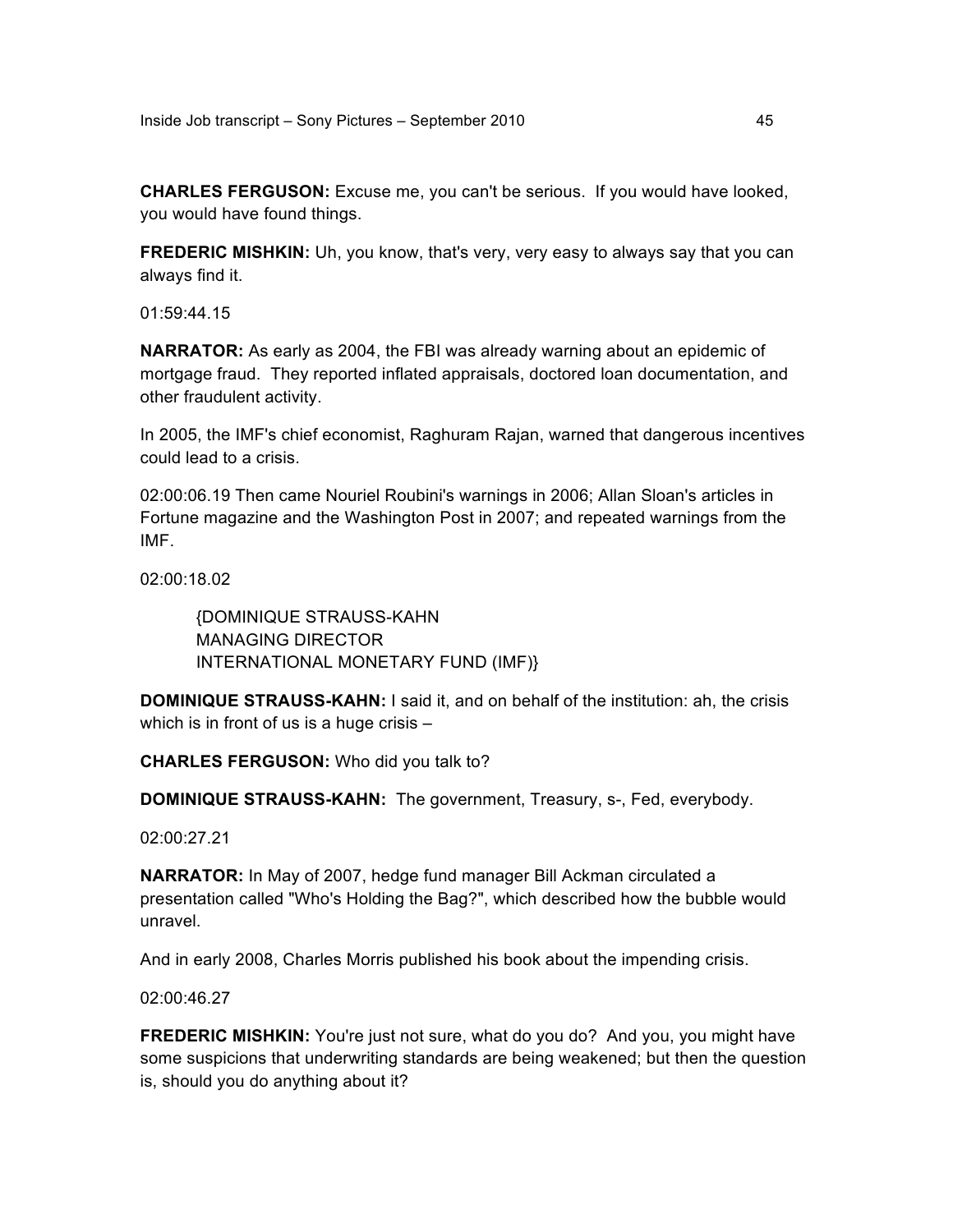**NARRATOR:** By 2008, home foreclosures were skyrocketing, and the securitization food chain imploded. Lenders could no longer sell their loans to the investment banks; and as the loans went bad, dozens of lenders failed.

02:01:13.24

**GEORGE SOROS:** Chuck Prince, of Citibank, famously said that, uh, uh, we have to dance until the music stops. Actually, the music had stopped already when he said that.

**NARRATOR:** The market for CDOs collapsed, leaving the investment banks holding hundreds of billions of dollars in loans, CDOs, and real estate they couldn't sell.

**NOURIEL ROUBINI:** When the crisis started, uh, both the budha-, uh, Bush administration and uh, and the Federal Reserve were totally behind the curve. They did not understand the extent of it.

02:01:47.27

**CHARLES FERGUSON:** At what point do you remember thinking, for the first time, this is dangerous, this is bad?

**CHRISTINE LAGARDE:** I remember very well, uh, one, uh, I think it was a G7 meeting, of February 2008. And I remember discussing the issue with, with Hank Paulson. And I clearly remember telling Hank: we are watching this tsunami coming. And you just – proposing that we ask which swimming costume we are going to put on.

**CHARLES FERGUSON:** What was his response, what was his feeling?

**CHRISTINE LAGARDE:** Things are pretty much under control. Yes, we are looking at, uh, this situation carefully, and uh – yeah, it's under control.

02:02:30.11

{G7 MEETING, TOKYO FEBRUARY 9, 2008}

**HENRY PAULSON:** We're gonna keep growing, okay? And obviously, I'll, I'll say it: if, if you kee-, keep, if you're growing, you're not in recession, right? I mean, we, w-, we all know that.

{THE RECESSION HAD ACTUALLY STARTED

FOUR MONTHS BEFORE PAULSON MADE THIS STATEMENT.}

02:02:45.01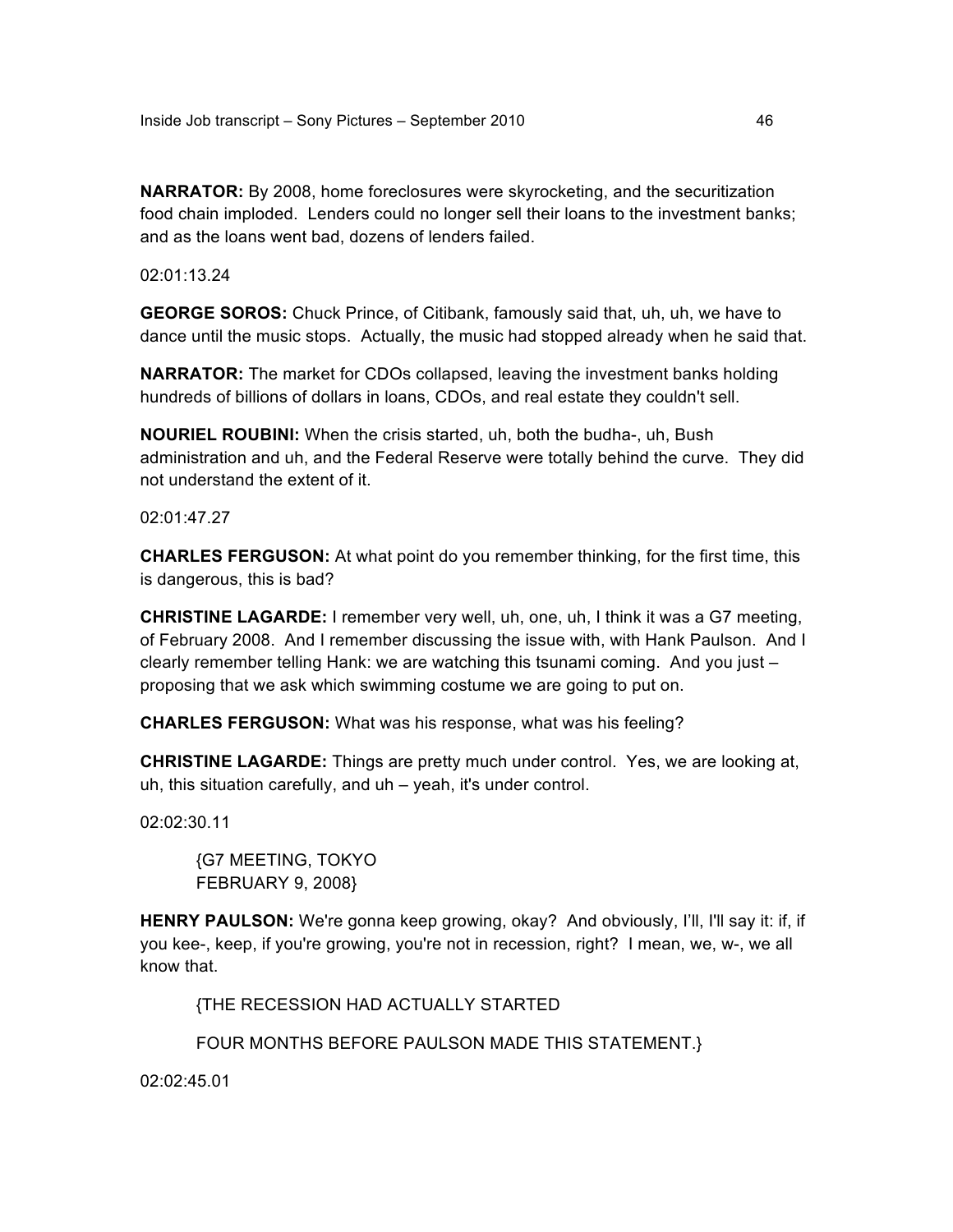{MARCH 16, 2008}

**WOMAN REPORTER:** In a matter of days, one of the pillars of Wall Street sold to rival –

**NARRATOR:** In March of 2008, the investment bank Bear Stearns ran out of cash, and was acquired for two dollars a share by JP Morgan Chase. The deal was backed by 30 billion dollars in emergency guarantees from the Federal Reserve.

{SIMON JOHNSON PROFESSOR, MIT FORMER CHIEF ECONOMIST INTERNATIONAL MONETARY FUND}

**SIMON JOHNSON:** That was the time when the administration could have come in, and put in place, you know, various kinds of measures that would have reduced system risk.

02:03:11.05

{JULY 10, 2008}

**REP. PAUL KANJORSKI (D-PA):** The information that I'm receiving from some entities is the end is not here; that there are other shoes to fall.

**HENRY PAULSON:** I, I, eh, well, I've seen those investment banks, uh, working with the, uh, the, the Fed and the SEC to strengthen their liquidity, to strengthen their, uh, the, the, the, their capital positions.

I get reports all the time. Our re-, our regulators are, are, are very vigilant.

02:03:36.01

**NARRATOR:** On September 7th, 2008, Henry Paulson announced the federal takeover of Fannie Mae and Freddie Mac, two giant mortgage lenders on the brink of collapse.

**HENRY PAULSON:** Nothing about our actions today in any way reflects a changed view of the housing correction or the strength of other U.S. financial institutions.

02:03:56.02

**NARRATOR:** Two days later, Lehman Brothers announced record losses of 3.2 billion dollars, and its stock collapsed.

02:04:03.26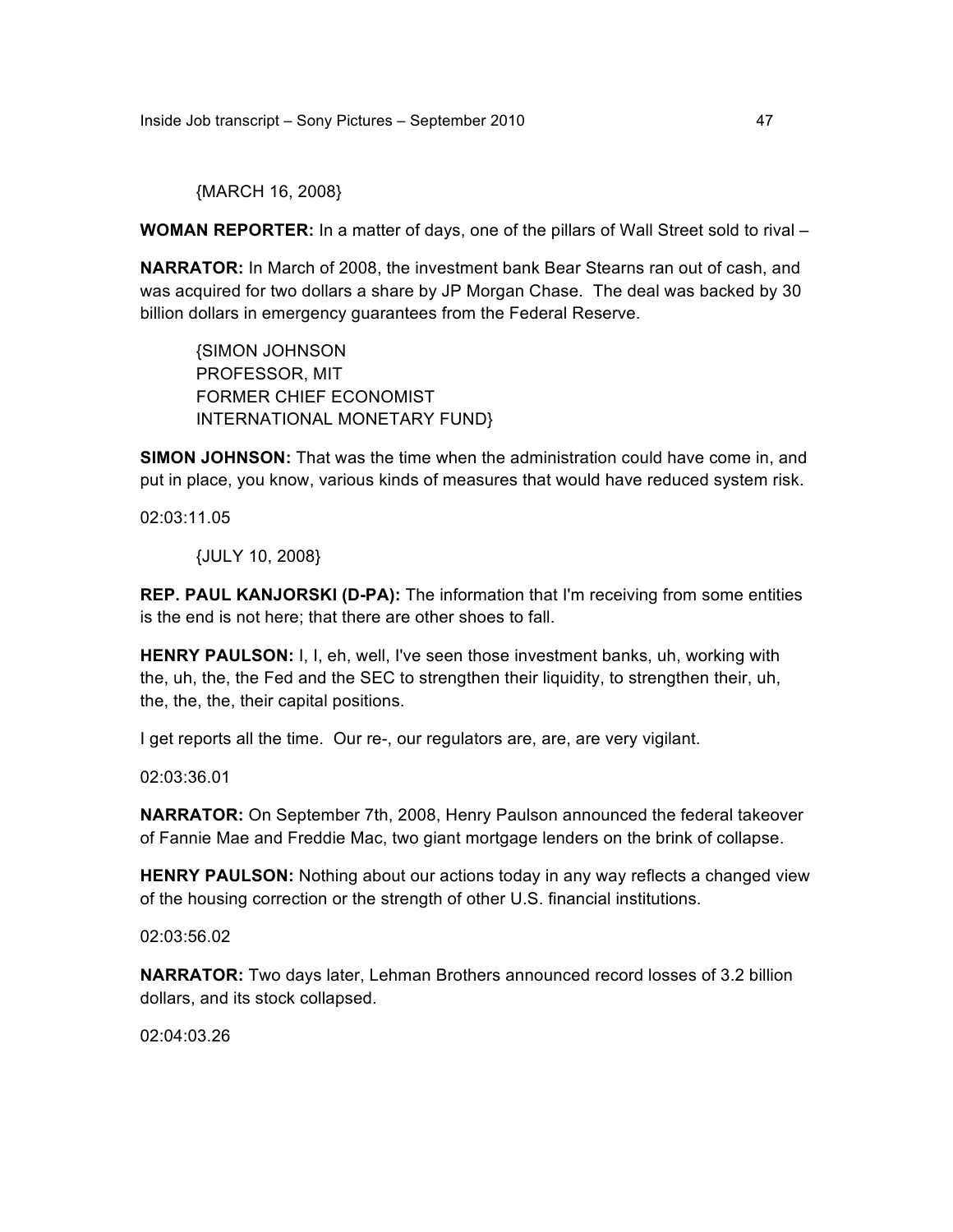**CHARLES FERGUSON:** The effects of Lehman and AIG in September still came as a surprise. I mean, this is even after July, and Fannie and Freddie. So clearly, there was stuff that as of September — major stuff — that nobody knew about.

**DAVID McCORMICK:** I think that's, I think that's fair.

02:04:23.22

**CHARLES FERGUSON:** Bear Stearns was rated AAA, like, a month before it went bankrupt?

**JEROME FONS:** Uh, more likely A2.

**CHARLES FERGUSON:** A2.

**JEROME FONS:** Yeah.

**CHARLES FERGUSON:** Okay.

**JEROME FONS:** Yeah.

**CHARLES FERGUSON:** A2 is still not bankrupt.

**JEROME FONS:** No no no. No. That's, that's a high investment grade; solid investment-grade rating. Lehman Brothers; A2, within days of failing. Um, AIG, AA, within days of being bailed out. Um, uh, Fannie Mae and Freddie Mac were AAA when they were rescued. Um, Citigroup, Merrill; all, all of 'em had investment-grade ratings.

**CHARLES FERGUSON:** How can that be?

02:04:55.06

**JEROME FONS:** Well, that's a good question. {LAUGHTER} That's a great question.

**CHARLES FERGUSON:** At no point did the administration ever go to all the major institutions, and say, you know: this is serious; tell us what your positions are; you know, uh, no bullshit; where are you?

**DAVID McCORMICK:** Um-hm.

**CHARLES FERGUSON:** Um –

**DAVID McCORMICK:** Well, first, that's what the regulators, that's their job, right? Their job is to understand the exposure across these different institutions, and they have a very refined, uh, understanding that I think became more respon-, more refined as the crisis, um, proceeded. So –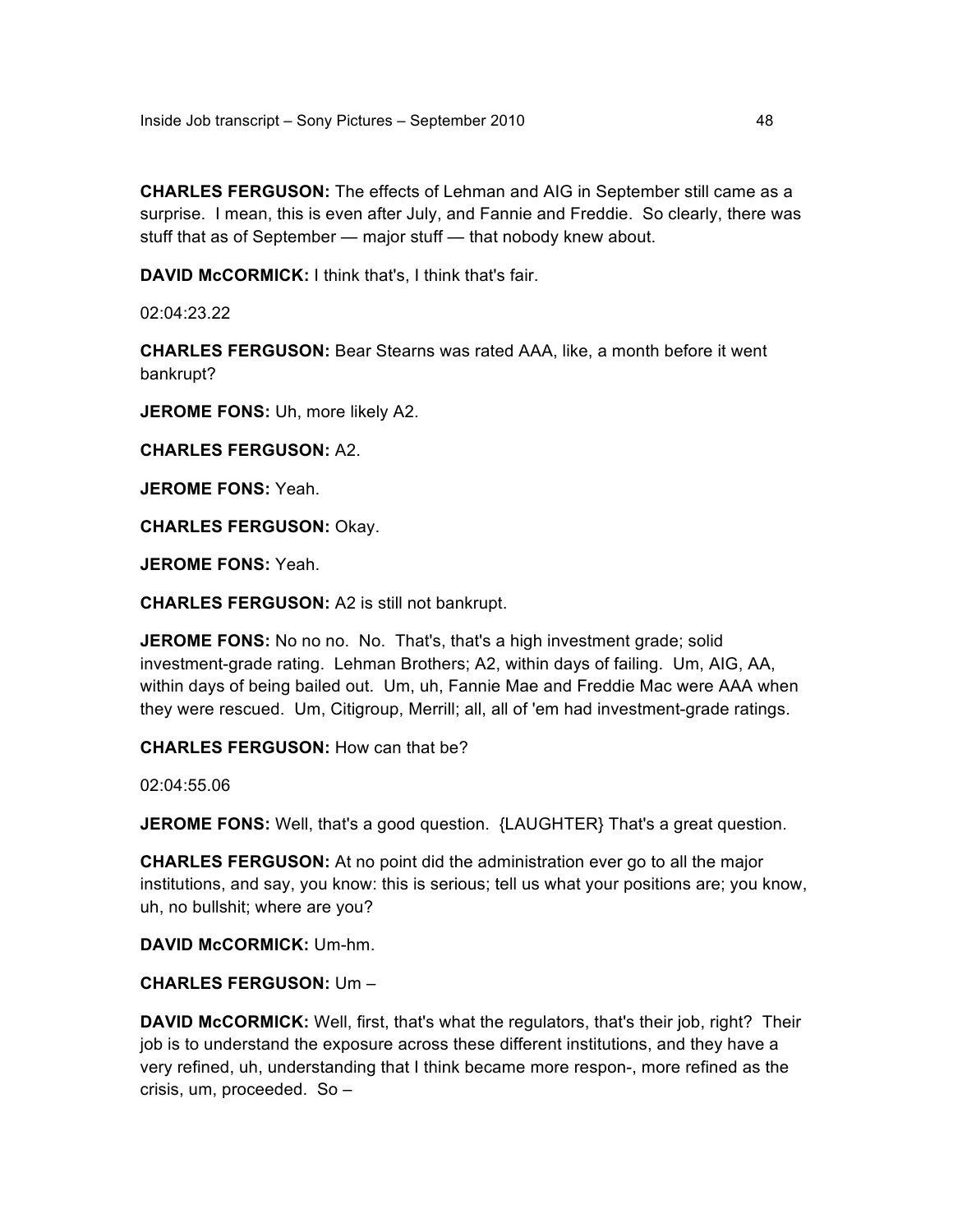Inside Job transcript – Sony Pictures – September 2010 49

02:05:28.18

**CHARLES FERGUSON:** Forgive me, but that's clearly not true. I m-

**DAVID McCORMICK:** What do you mean, it's not true?

**CHARLES FERGUSON:** In August of 2008, were you aware of the, the credit ratings held then by Lehman Brothers, Merrill Lynch, AIG; and did you think that they were accurate?

02:05:45.02

**FREDERIC MISHKIN:** Well, uh, e-, uh, certainly by that time, it was clear that that earlier credit ratings were inaccurate, because they had been downgraded substantially.

**CHARLES FERGUSON:** No they hadn't.

**FREDERIC MISHKIN:** Uh, there's still, there was still some downgrading, in terms of the, the industry, concerns of the ind-, certainly the stock prices –

02:05:58.20

**CHARLES FERGUSON:** Not some; all those firms were rated at least A2 until a couple of days before they, uh, were rescued.

**FREDERIC MISHKIN:** Well then, you know, then the answer is, I just don't, don't know enough to t-, really answer your question on this particular issue.

02:06:08.20

**NEWSCASTER:** Governor Fred Mishkin is resigning, effective August 31. He says he plans to return to his teaching post at Columbia's Graduate School of Business.

**CHARLES FERGUSON:** Why did you leave the Federal Reserve in August of 2008 – I mean, in, in the middle of the worst financial crisis –

**FREDERIC MISHKIN:** So, so, uh, that, uh, I had to, to revise a textbook.

**NEWSCASTER:** His departure leaves the Fed board with three of its seven seats vacant; just when the economy needs it most.

02:06:32.24

**CHARLES FERGUSON:** Well, I'm sure your textbook is important and widely read. But in August of 2008, you know, some, somewhat more important things were going on in the world, don't you think?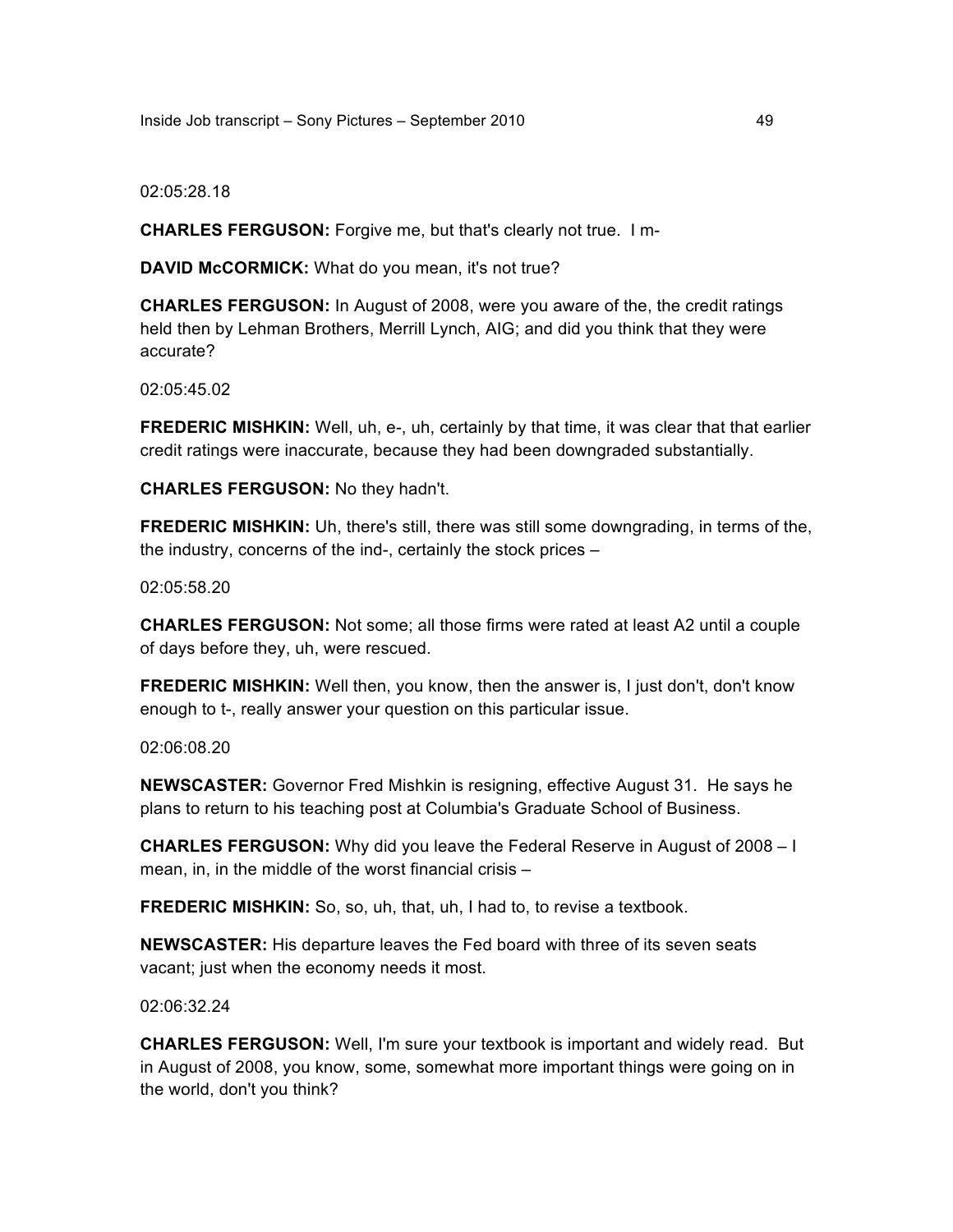#### 02:06:42.05

**NARRATOR:** By Friday, September 12th, Lehman Brothers had run out of cash, and the entire investment banking industry was sinking fast. The stability of the global financial system was in jeopardy.

That weekend, Henry Paulson and Timothy Geithner, president of the New York Federal Reserve, called an emergency meeting with the CEOs of the major banks in an effort to rescue Lehman.

{VIKRAM PANDIT - CEO OF CITIGROUP JOHN J. MACK - CEO OF MORGAN STANLEY JAMIE DIMON - CEO OF JP MORGAN LLOYD BLANKFEIN - CEO OF GOLDMAN SACHS}

02:07:06.19 But Lehman wasn't alone. Merrill Lynch, another major investment bank, was also on the brink of failure. And that Sunday, it was acquired by Bank of America.

The only bank interested in buying Lehman was the British firm Barclay's. But British regulators demanded a financial guarantee from the U.S. government. Paulson refused.

{NEITHER LEHMAN NOR THE FEDERAL GOVERNMENT HAD DONE ANY PLANNING FOR BANKRUPTCY.}

## 02:07:34.04

**HARVEY MILLER:** We all jumped into a yellow cab; and went down to the Federal Reserve Bank. They wanted the bankruptcy case commenced before midnight of September 14. We kept pressing that this would be a, uh, terrible event. And at some point, I used the word "Armageddon." Had they fully considered the consequences of what they were proposing? The effect on the market would be extraordinary.

02:08:03.05

**CHARLES FERGUSON:** You said this.

**HARVEY MILLER:** Yes. They just said they had considered all of the comments that we had made; and they were still of the belief that in order to calm the markets and move forward, it was necessary for Lehman to go into bankruptcy.

**CHARLES FERGUSON:** Calm the markets.

**HARVEY MILLER:** Yes.

02:08:21.08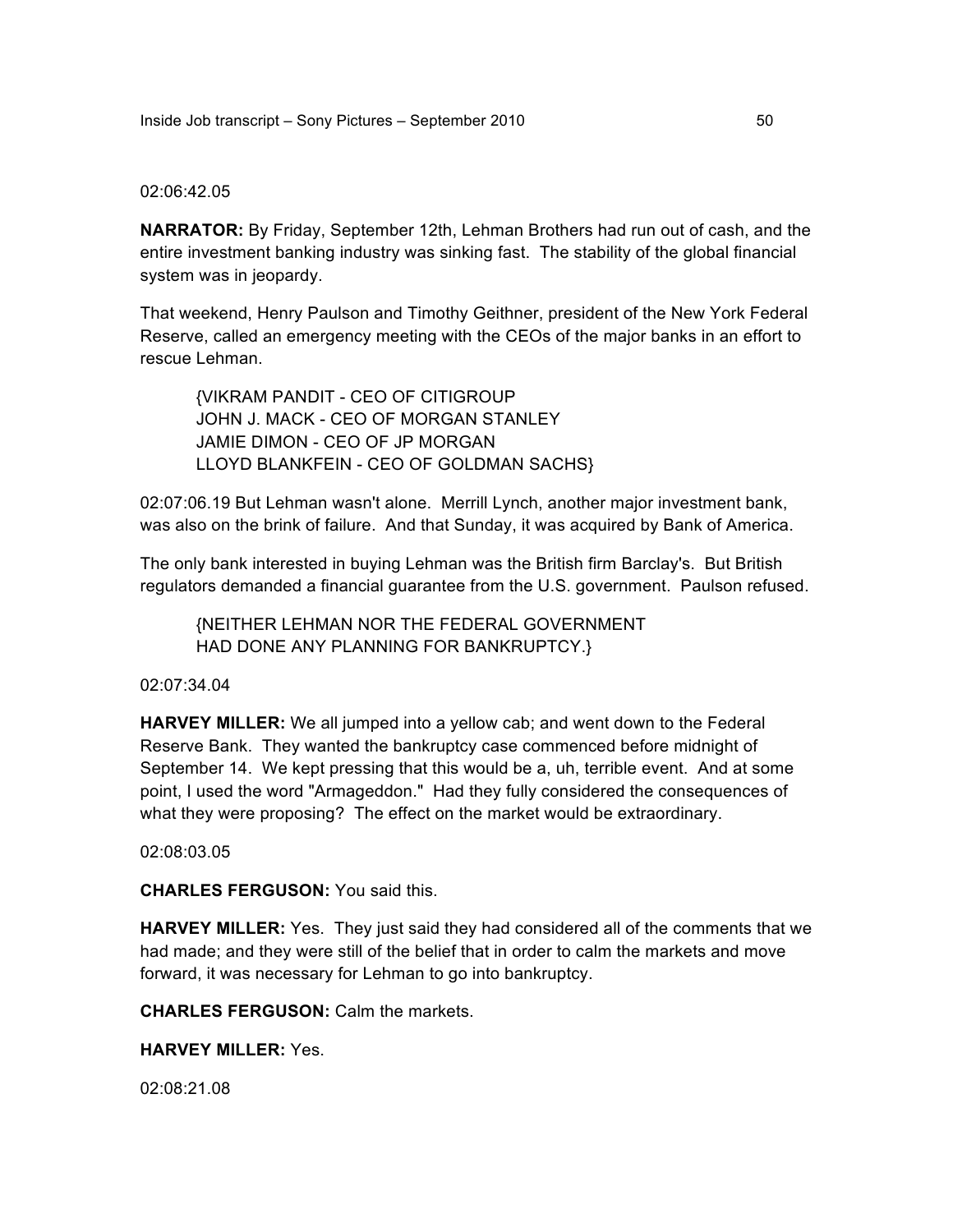**CHARLES FERGUSON:** When were you first told that Lehman in fact was going to go bankrupt?

**CHRISTINE LAGARDE:** Ah, after the fact.

**CHARLES FERGUSON:** After the fact.

**CHRISTINE LAGARDE:** Um-hm.

**CHARLES FERGUSON:** Wow. Okay. Um – and – what was your reaction when you learned of it?

**CHRISTINE LAGARDE:** Holy cow.

02:08:42.04

**NARRATOR:** Paulson and Bernanke had not consulted with other governments, and didn't understand the consequences of foreign bankruptcy laws.

{SEPTEMBER 16, 2008}

**REPORTER:** – bankers at Lehman Brothers London continued to empty their desks today.

**NARRATOR:** Under British law, Lehman's London office had to be closed immediately.

**HARVEY MILLER:** All transactions came to a halt. And [there are] thousands and thousands and thousands of transactions.

**GILLIAN TETT:** The hedge funds who had had assets with Lehman in London discovered overnight, to their complete horror, that they couldn't get those assets back.

02:09:10.00

**SATYAJIT DAS:** One of the points of the hub failed. And that had huge knock-on effects around the system.

**NEWSWOMAN:** The oldest money market fund in the nation wrote off roughly three quarters of a billion dollars in bad debt issued by the now-bankrupt Lehman Brothers.

02:09:24.23

**NARRATOR:** Lehman's failure also caused a collapse in the commercial paper market, which many companies depend on to pay for operating expenses, such as payroll.

**NEWSWOMAN:** That means maybe they have to lay off employees; they can't buy parts. It stops business in its tracks.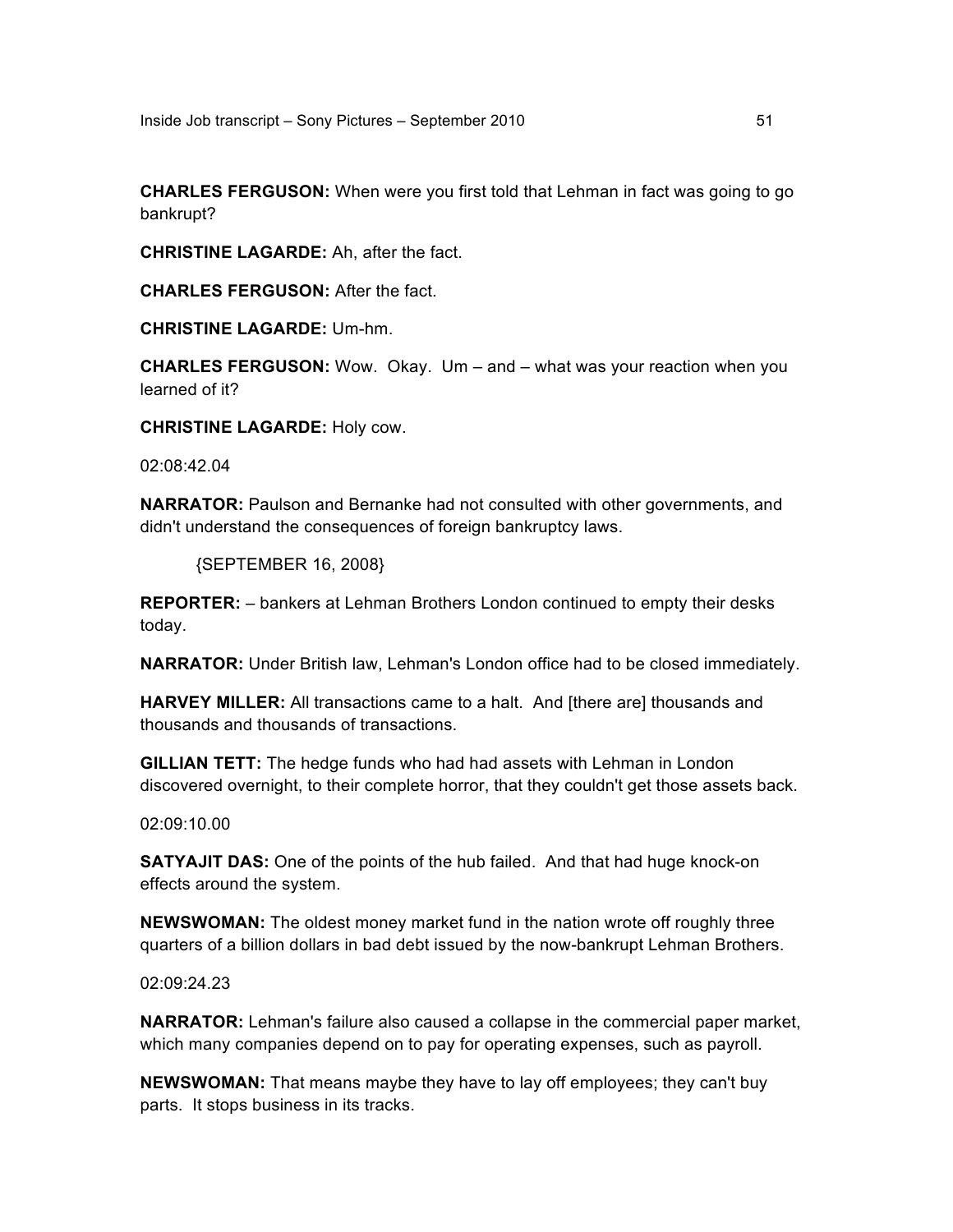**GILLIAN TETT:** Suddenly, people stood, and said: Listen; what can we believe in? There's nothing we can trust anymore.

02:09:43.25

**NARRATOR:** That same week, AIG owed 13 billion dollars to holders of credit default swaps; and it didn't have the money.

**ANDREW SHENG:** AIG was another hub. If AIG had stopped, you know, all planes may have to be, you know, stop flying.

**NARRATOR:** On September 17th, AIG is taken over by the government. And one day later, Paulson and Bernanke ask Congress for 700 billion dollars to bail out the banks.

**HENRY PAULSON:** We are coming together –

**NARRATOR:** They warn that the alternative would be a catastrophic financial collapse.

02:10:13.13

**NOURIEL ROUBINI:** It was scary. You know, the entire system froze up; every part of the financial system, every part of the credit system. Nobody could borrow money. It was like a cardiac arrest of the global financial system.

{SEPTEMBER 15, 2008}

**HENRY PAULSON:** I am playing the hand that was dealt me. Uh, a lot of what I am dealing with, eh, you know, I'm dealing with the consequences of things that were done, often, many years ago.

02:10:35.07

**DAVID McCORMICK:** Secretary Paulson spoke throughout the fall. And all the potential root causes of this — and there are plenty — he called 'em. Uh, so I, I'm not sure –

**CHARLES FERGUSON:** You're not being serious about that, are you?

**DAVID McCORMICK:** I am being serious. What, what would you have expected? Uh, I, I'm, what are, what were you looking for that you didn't see?

02:10:49.22

**CHARLES FERGUSON:** He was the senior advocate for prohibiting the regulation of credit default swaps; and also lifting the leverage limits on the investment banks.

**DAVID McCORMICK:** So a-, again, what –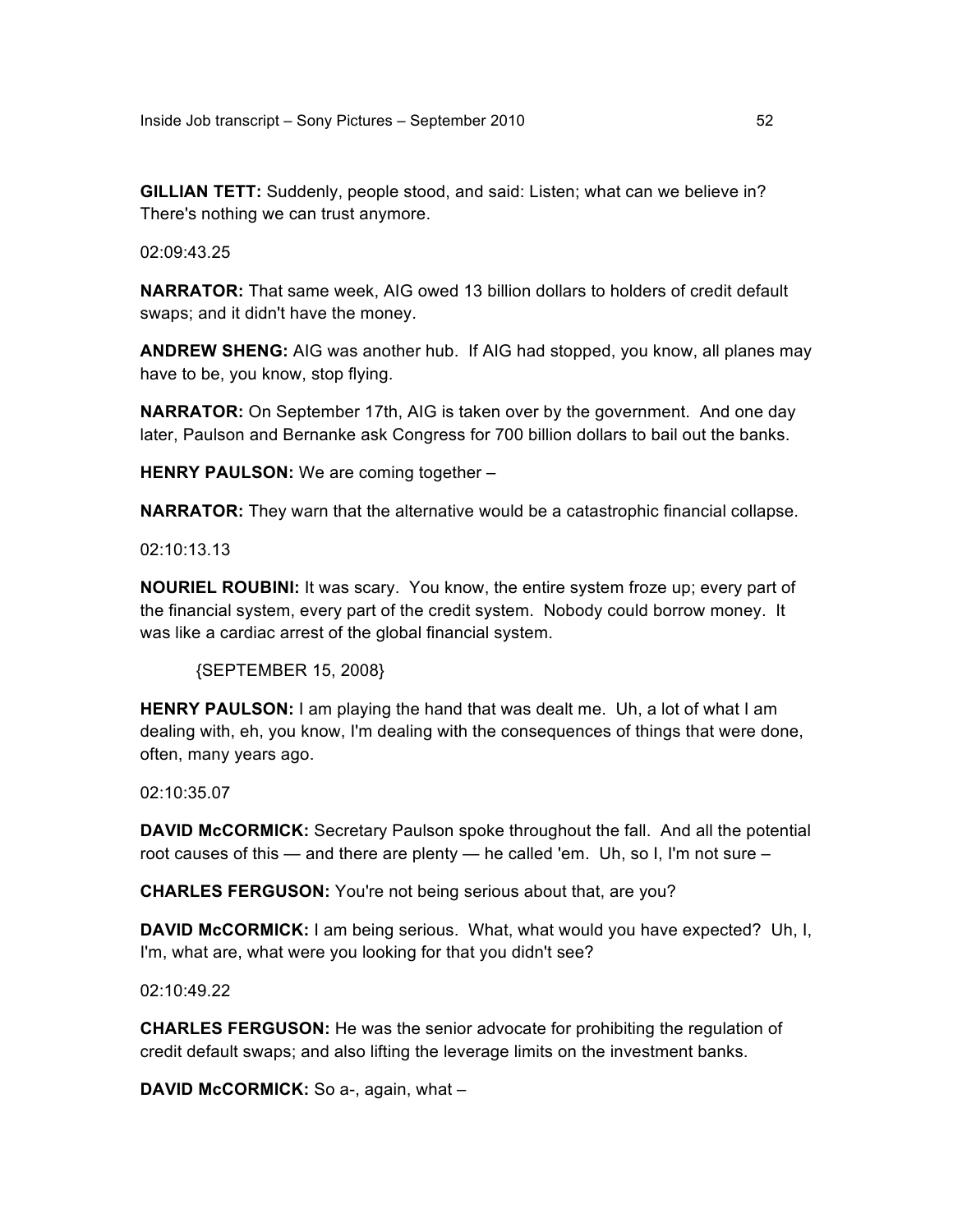**CHARLES FERGUSON:** He mentioned those things? I never heard him mention those things.

**DAVID McCORMICK:** C-, can we turn this off for a second?

{HENRY PAULSON DECLINED TO BE INTERVIEWED FOR THIS FILM.}

02:11:13.21

**NARRATOR:** When AIG was bailed out, the owners of its credit default swaps, the most prominent of which was Goldman Sachs, were paid 61 billion dollars the next day. Paulson, Bernanke, and Tim Geithner forced AIG to pay 100 cents on the dollar, rather than negotiate lower prices. Eventually, the AIG bailout cost taxpayers over 150 billion dollars.

**MICHAEL GREENBERGER:** A hundred and sixty billion dollars went through AIG; 14 billion went to Goldman Sachs.

02:11:45.17

**NARRATOR:** At the same time, Paulson and Geithner forced AIG to surrender its right to sue Goldman and the other banks for fraud.

**CHARLES FERGUSON:** Isn't there a problem when the person in charge of dealing with this crisis is the former CEO of Goldman Sachs; someone who had a major role in causing it?

**DAVID McCORMICK:** Well, I think it's fair to say that the financial markets today are incredibly complicated.

## 02:12:08.28

**GEORGE W. BUSH:** – supply urgently needed money so banks and other financial institutions –

**NARRATOR:** On October 4th, 2008, President Bush signs a 700-billion-dollar bailout bill. But world stock markets continue to fall, amid fears that a global recession is now underway.

02:12:28.20 The bailout legislation does nothing to stem the tide of layoffs and foreclosures. Unemployment in the United States and Europe quickly rises to 10 percent. The recession accelerates, and spreads globally.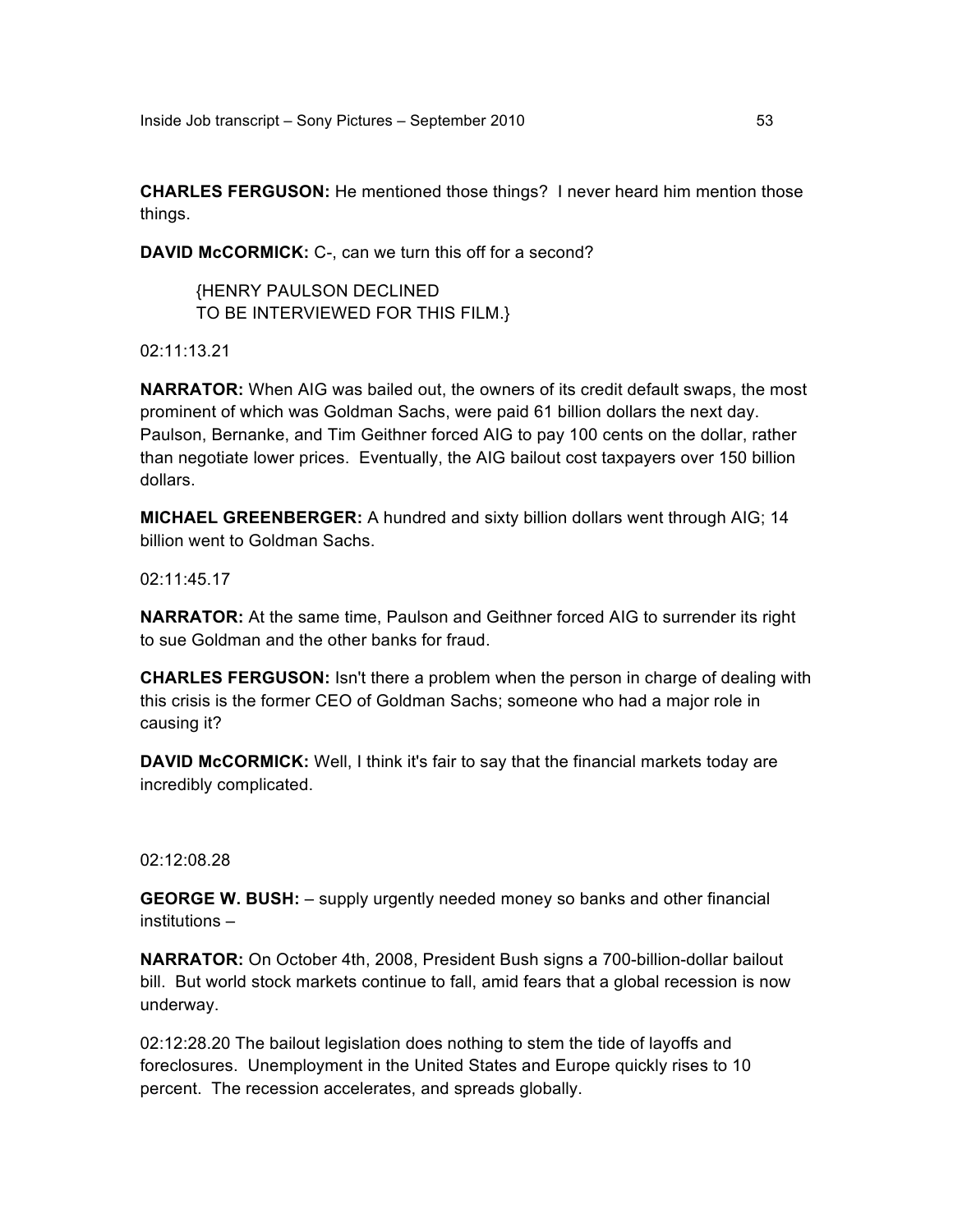#### 02:12:46.01

**CHARLES MORRIS:** I began to get really scared, 'cause I hadn't foreseen the whole world going down at the same rate at the same time.

**NARRATOR:** By December of 2008, General Motors and Chrysler are facing bankruptcy. And as U.S. consumers cut back on spending, Chinese manufacturers see sales plummet. Over 10 million migrant workers in China lose their jobs.

#### 02:13:14.14

DOMINIQUE STRAUSS-KAHN: At the end of the day, the poorest, as always, pay the most.

{CHINA GRAND LIGHTING FACTORY GUANGDONG PROVINCE, CHINA}

02:13:24.14

**JOANNA XN:** Here you can earn a lot of money, like, uh, 70, 80, uh, U.S. dollars per month. As a farmer in the countryside, you cannot earn as much money. The workers just wire their salaries to their hometown. To give to their families.

The crisis started in America. We all know it will be coming to China.

02:13:57.19 Some of the factories try to cut off some workers. Some people will get poor because they'll lose their jobs. Life gets harder.

{SINGAPORE}

02:14:16.18

{PATRICK DANIEL EDITOR IN CHIEF SINGAPORE PRESS HOLDINGS}

**PATRICK DANIEL:** We were growing at about 20 percent. It was a super year. And then we suddenly went to minus nine this quarter. Exports collapsed. And we're talking like 30 percent.

So we just took a hit, you know, fell off a cliff, boom!

02:14:35.17

**LEE HSIEN LOONG:** Even as the crisis unfolded, we didn't know how wide it was going to spread, or how severe it was going to be. And we were still hoping that there would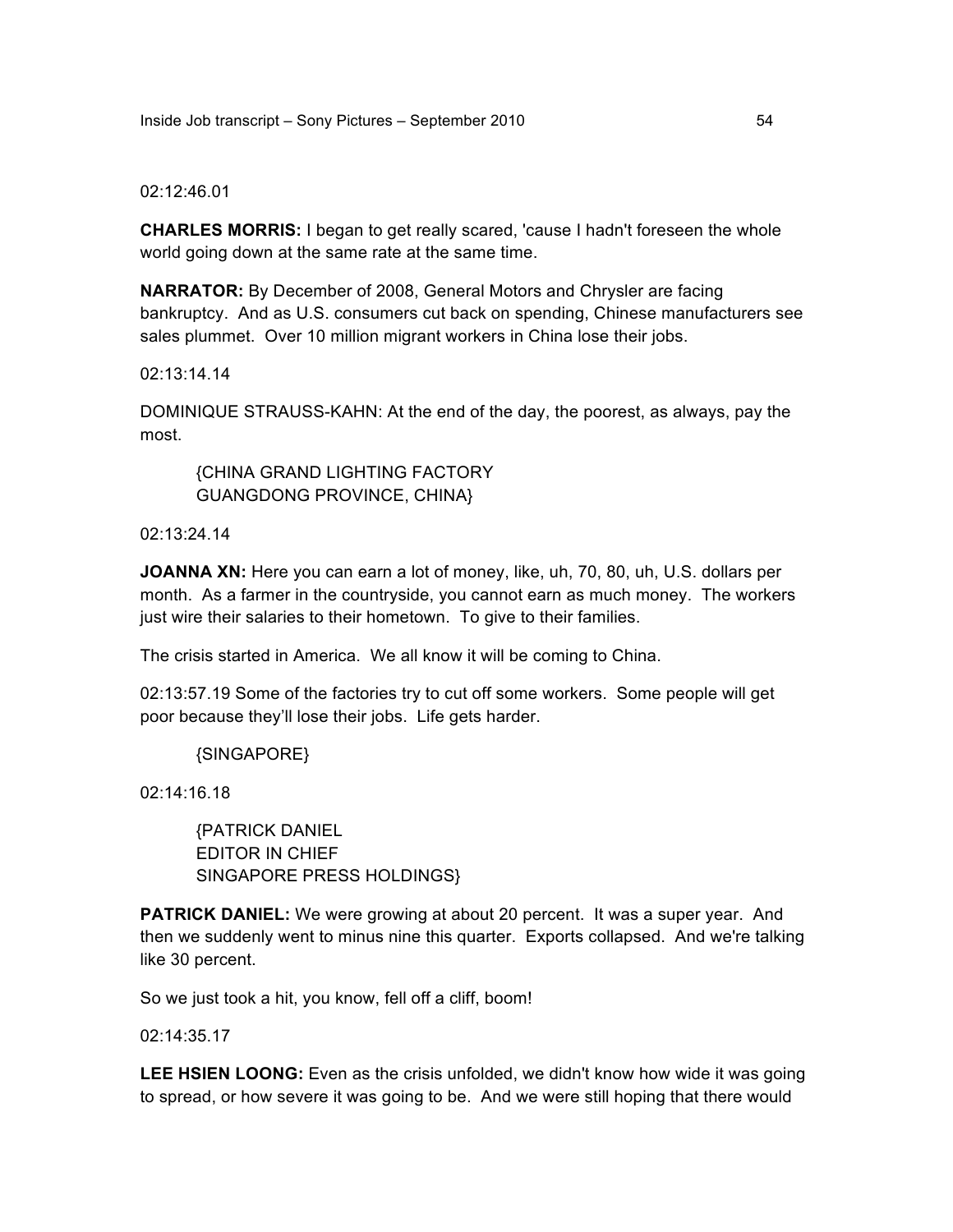be some way for us to have a shelter, and be, uh, less battered by the storm. But it is not possible. It's a very globalized world; the economies are all linked together.

02:15:23.09

{FORECLOSURES IN THE UNITED STATES REACHED 6 MILLION BY EARLY 2010.}

**ERIC HALPERIN:** Every time a home goes into foreclosure, it affects everyone who lives around that house. 'Cause when that property goes on the market, it's gonna be sold at a lower price; maybe before it goes on the market, it won't be well maintained.

We estimate another 9 million homeowners will lose their homes.

02:15:50.10

{COLUMBA RAMOS SAN JOSE, CA}

**COLUMBA RAMOS:** {We went out on a weekend to see what houses were for sale. We saw one we liked. The payment was going to be \$3,200.}

{COLUMBA RAMOS AND HER HUSBAND DON'T SPEAK ENGLISH. THEY WERE DEFRAUDED BY THEIR MORTGAGE BROKER, WHO WAS PAID BY A PREDATORY LENDER.}

**COLUMBA RAMOS:** {Everything was beautiful, the house was very pretty. The payment was low. Everything was – we won the lottery. But the reality was when the first payment arrived.

I felt very bad for my husband. Because he works too much.

02:16:39.23

{"TENT CITY" PINELLAS COUNTY, FLORIDA}

02:16:48.02

{ERIC EVANOUSKAS VOLUNTEER, CATHOLIC CHARITIES}

**ERIC EVANOUSKAS:** The vast majority I've seen lately, unfortunately, are people who have just been hurt by the economy. They were living, you know, day to day, paycheck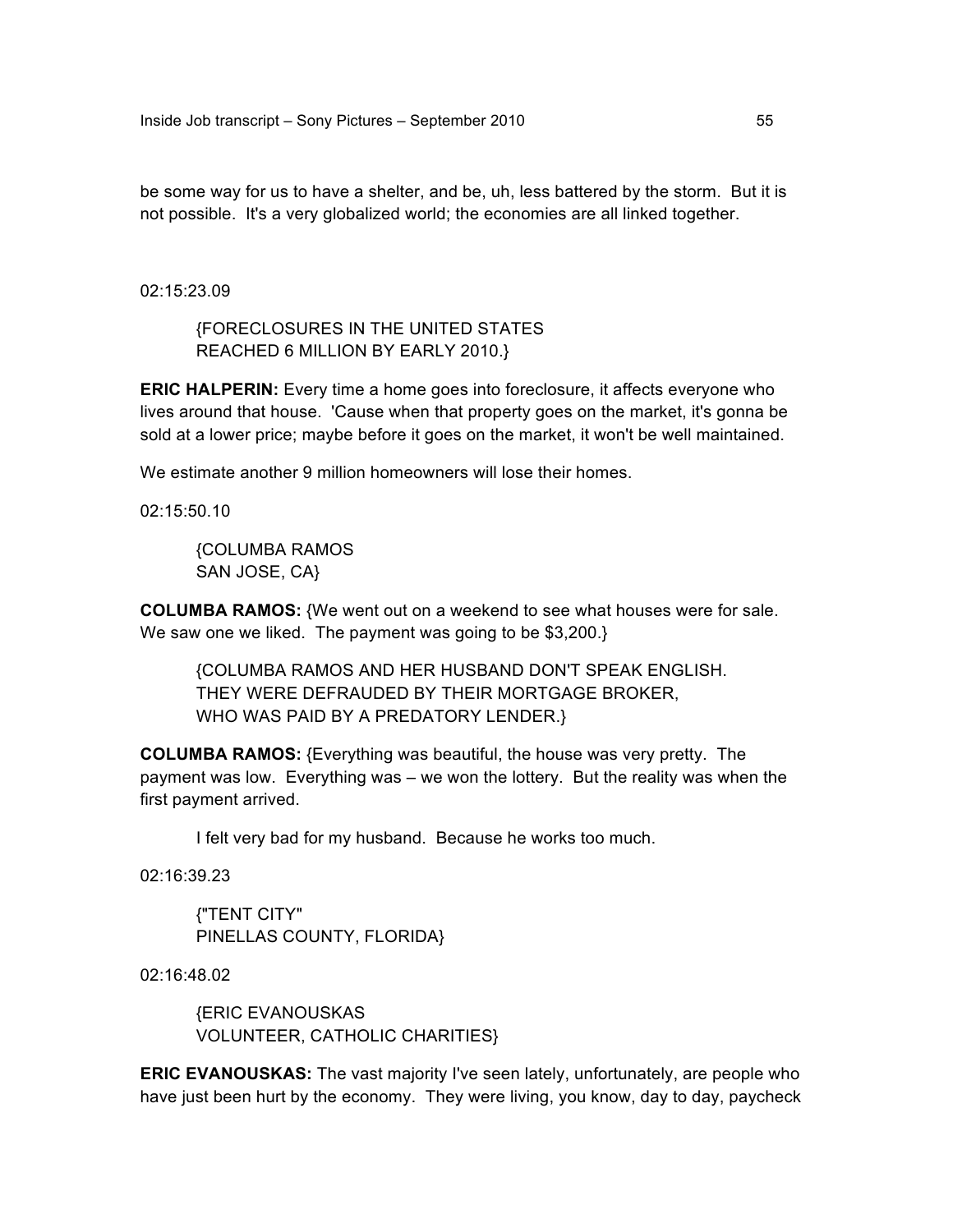to paycheck, and unfortunately, that ran out. And unemployment isn't gonna pay a house mortgage; it's not gonna pay a car bill.

02:17:00.15

{STEVEN A. STEPHEN FORMER CONSTRUCTION WORKER}

**STEVEN A. STEPHEN:** I was a log-truck driver. And they shut down, they shut down all the logging systems up there; shut down the sawmills and everything. So I moved down here, I had a construction job. And the construction jobs got shut down too, so – things are so tough, there's a lot o' people out there, and pretty soon, you're gonna be seeing more camps like this around, because there's just no jobs right now.

# 02:17:21.29 **{PART IV: ACCOUNTABILITY}**

{RICHARD FULD CEO OF LEHMAN BROTHERS}

**RICHARD FULD:** When the company did well, we did well; when the company did not do well, sir, we did not do well.

**NARRATOR:** The men who destroyed their own companies, and plunged the world into crisis, walked away from the wreckage with their fortunes intact.

The top five executives at Lehman Brothers made over a billion dollars between 2000 and 2007; and when the firm went bankrupt, they got to keep all the money.

 $02.17.54.03$ 

**RICHARD FULD:** The system worked.

**ANGELO MOZILO:** It doesn't make any sense for us to make a loan that's gonna fail, 'cause we lose. They lose; the borrower loses; the community loses; and we lose.

02:18:02.26

**NARRATOR:** Countrywide's CEO Angelo Mozilo made 470 million dollars between 2003 and 2008. One hundred forty million came from dumping his Countrywide stock in the 12 months before the company collapsed.

02:18:17.04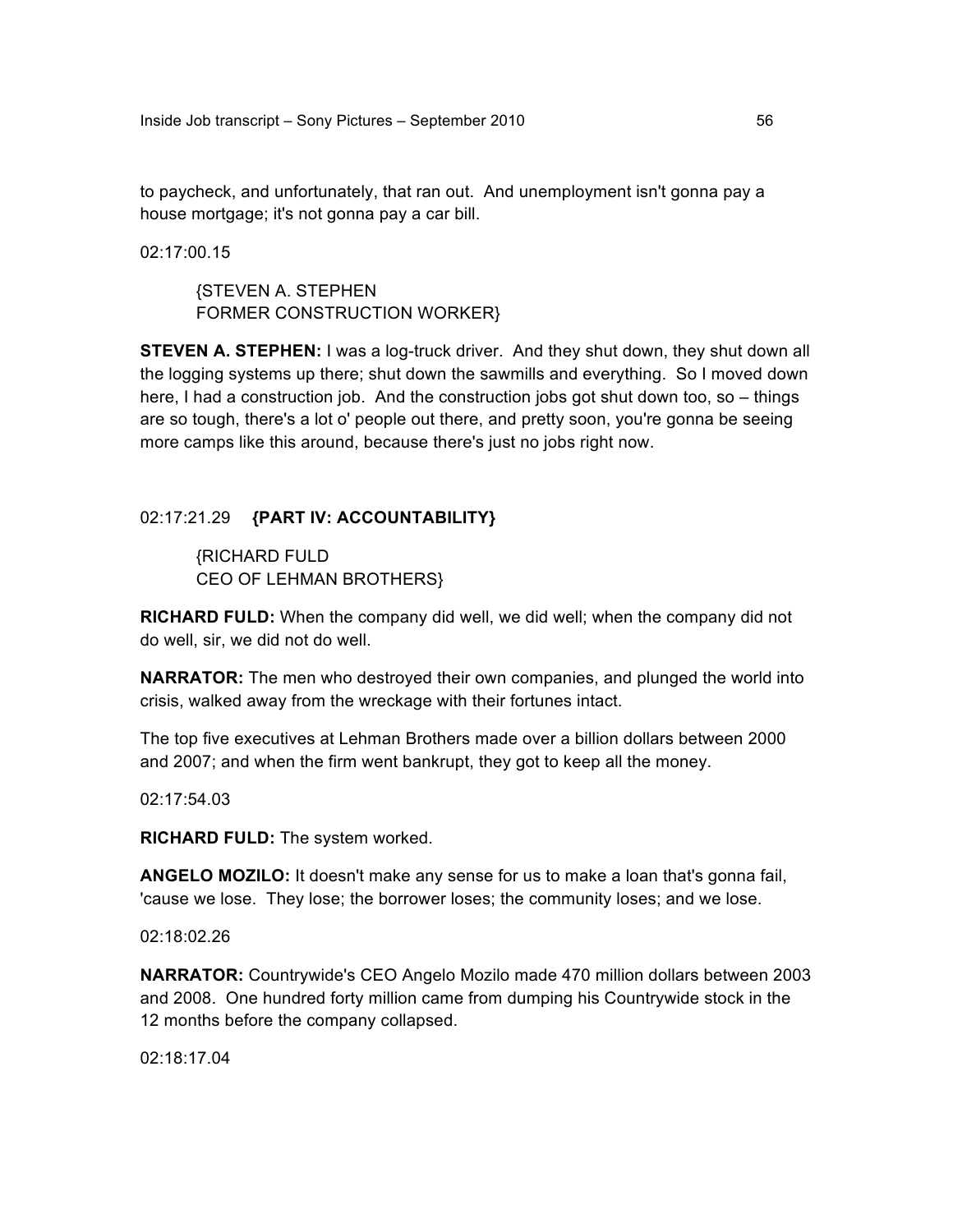**BILL ACKMAN:** Ultimately, I hold the board accountable when a business fails. 'Cause the board is responsible for hiring and firing the CEO and overseeing big strategic decisions. The problem with board composition in America is the way boards are elected. You know, the boards are pretty much, in many cases, picked by the CEO.

02:18:31.25

**SCOTT TALBOTT:** The board of directors and the compensation committees are the two bodies best situated to determine the pay packages, uh, for executives.

**CHARLES FERGUSON:** How do you think they've done over the past 10 years?

**SCOTT TALBOTT:** Well, I think that, if you look at those, uh, in, I would give about a B. Because –

**CHARLES FERGUSON:** A B?

**SCOTT TALBOTT:** Yes.

**CHARLES FERGUSON:** Not an F.

**SCOTT TALBOTT:** Not an F, not an F.

02:18:51.11

**NARRATOR:** Stan O'Neal, the CEO of Merrill Lynch, received 90 million dollars in 2006 and 2007 alone. After driving his firm into the ground, Merrill Lynch's board of directors allowed him to resign; and he collected 161 million dollars in severance.

02:19:08.05

**CHARLES FERGUSON:** Instead of being fired, Stan O'Neal is allowed to resign, and takes away 151 million dollars.

**SCOTT TALBOTT:** That's a decision that that board of directors made at that point – you know –

**CHARLES FERGUSON:** And what grade do you give that decision?

**SCOTT TALBOTT:** Uh, that's a tougher one. I don't know if I would give that one a B as well.

02:19:23.24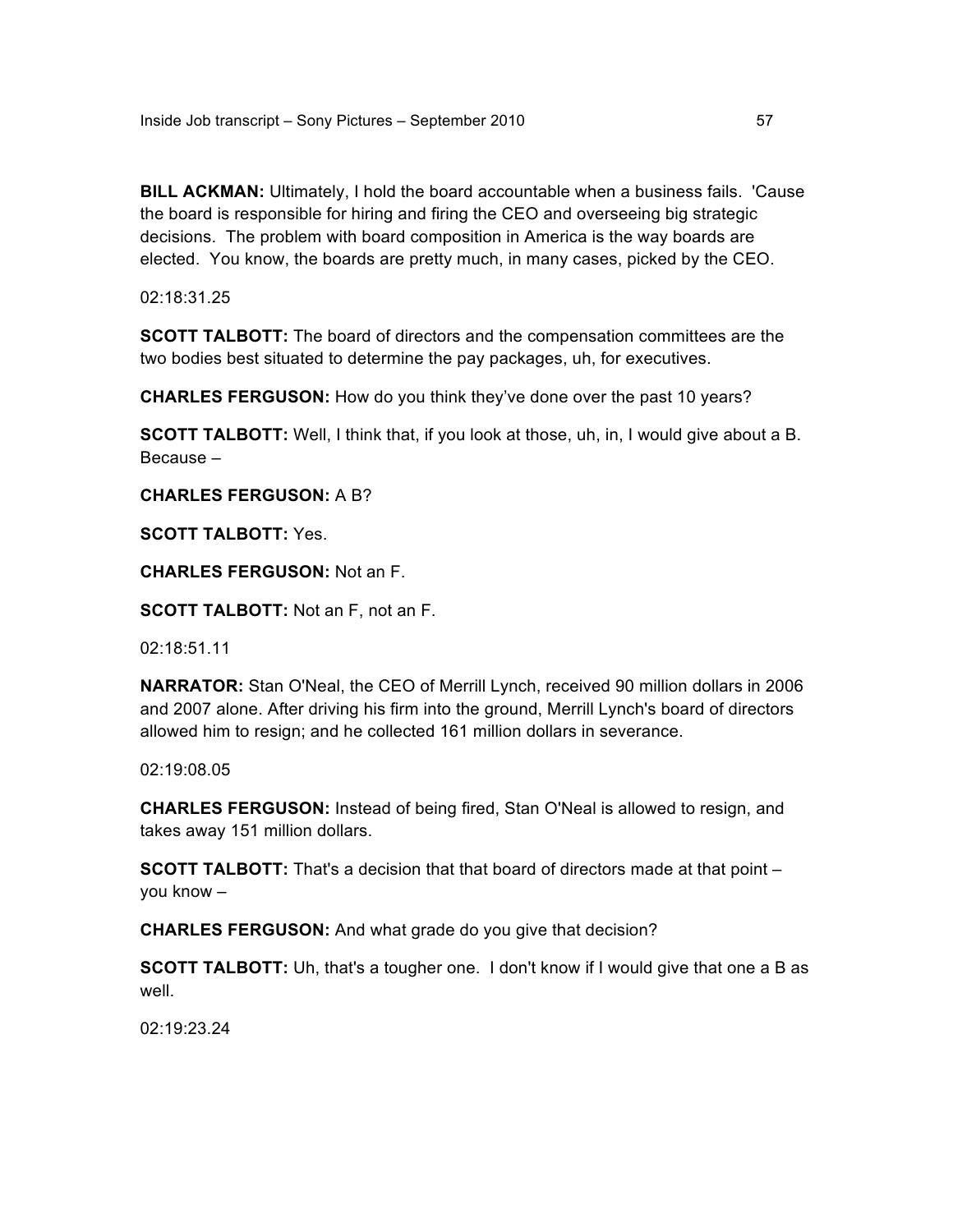**NARRATOR:** O'Neal's successor, John Thain, was paid 87 million dollars in 2007; and in December of 2008, two months after Merrill was bailed out by U.S. taxpayers, Thain and Merrill's board handed out billions in bonuses.

In March of 2008, AIG's Financial Products Division lost 11 billion dollars. Instead of being fired, Joseph Cassano, the head of AIGFP, was kept on as a consultant – for a million dollars a month.

02:19:55.27

**MARTIN SULLIVAN:** And you want to make sure that the key players and the key, key employees, uh, within AIGFP; yeah, we retain that intellectual knowledge.

02:20:03.18

**DOMINIQUE STRAUSS-KAHN:** I attended a very interesting, uh, dinner, organized by Hank Paulson, a little more than one year ago; uh, with some officials and a couple of, uh, CEOs from the biggest, uh, banks in the U.S. And uh, surprisingly enough, all these gentlemen were arguing, uh, we were too greedy; so we have part responsibility. Fine.

And then they were turning to the treasurer, to the secretary of the Treasury, and say, you should regulate more, because we are too greedy, we can't avoid it. The only way to avoid this is to have more regulation.

02:20:34.03

**CHARLES FERGUSON:** I have spoken to many bankers about –

**DOMINIQUE STRAUSS-KAHN:** Um hm.

**CHARLES FERGUSON:** – this question, including very senior ones. And uh, this is the first time that I've ever heard anybody say that they actually wanted their compensation to be regulated –

**DOMINIQUE STRAUSS-KAHN:** Yeah, because it was at the moment where they were afraid. And uh, after, when solution to the crisis began to appear, then probably they, they changed their mind.

02:21:00.06

**NARRATOR:** In the U.S., the banks are now bigger, more powerful, and more concentrated than ever before.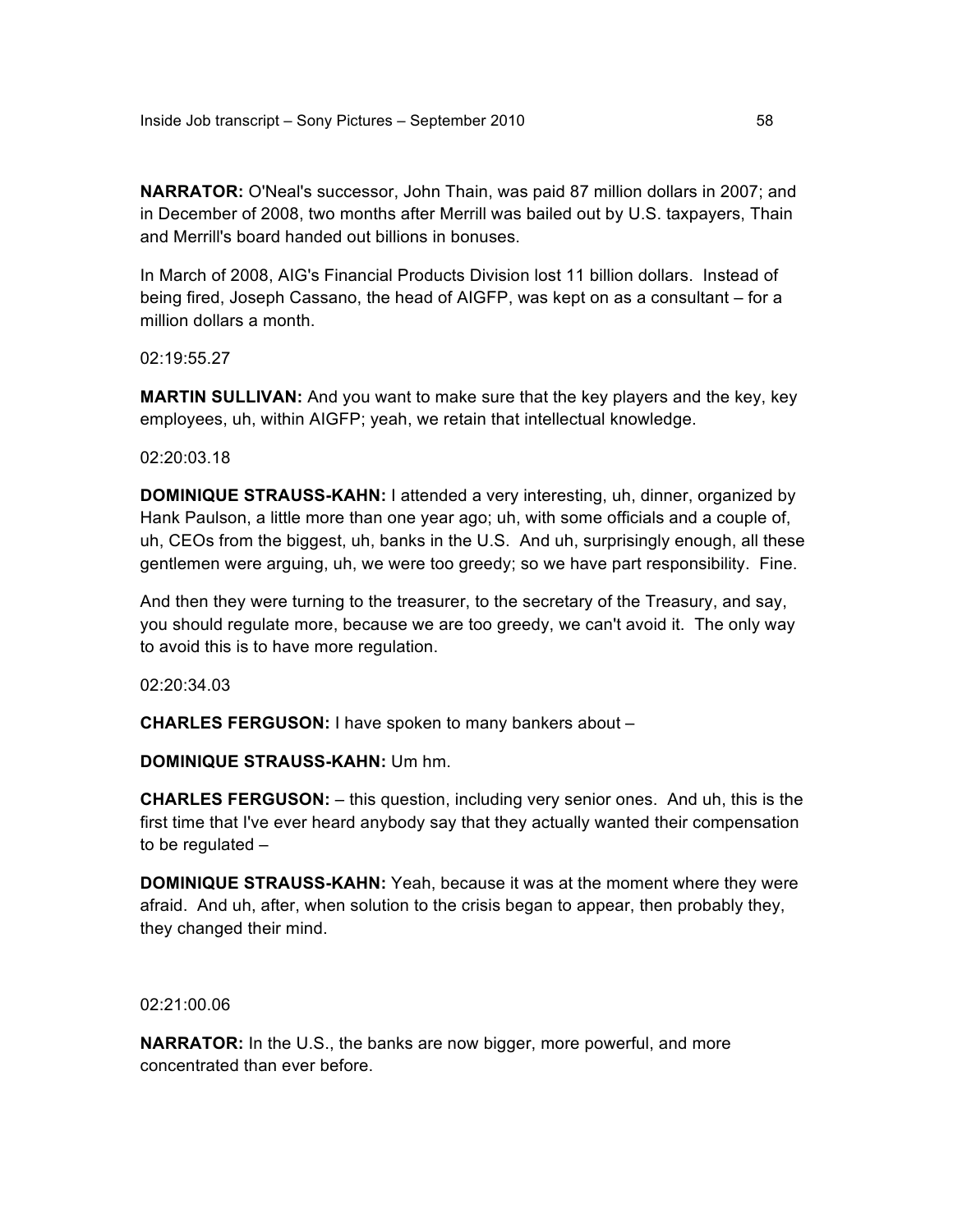**MARTIN WOLF:** There are fewer competitors, and a lot of smaller banks have been taken over by big ones. JP Morgan today is even bigger than it was before.

**NOURIEL ROUBINI:** JP Morgan took over first Bear Stearns and then WAMU; Bank of America took over Countrywide and Merrill Lynch; Wells Fargo took over Wachovia.

02:21:26.25

**NARRATOR:** After the crisis, the financial industry, including the Financial Services Roundtable, worked harder than ever to fight reform. The financial sector employs 3,000 lobbyists, more than five for each member of Congress.

02:21:41.04

**CHARLES FERGUSON:** Do you think the financial services industry has excessive political influence in the United States?

**SCOTT TALBOTT:** No. I think that every person in, in the w-, in the country is represented here in Washington.

**CHARLES FERGUSON:** And you think that all segments of American society have equal and fair access to the system?

**SCOTT TALBOTT:** The, you can walk into any hearing room, uh, that you would like. Yes, I do.

**CHARLES FERGUSON:** Um, one could walk into any hearing room; one can not necessarily write the kind of lobbying checks that your industry writes, or engage in the level of political contributions that your industry engages in.

 $02.22.16.28$ 

**NARRATOR:** Between 1998 and 2008, the financial industry spent over 5 billion dollars on lobbying and campaign contributions. And since the crisis, they're spending even more money.

02:22:30.07 The financial industry also exerts its influence in a more subtle way; one that most Americans don't know about. It has corrupted the study of economics itself.

**GEORGE SOROS:** Deregulation had tremendous financial and intellectual support. Because, uh, uh, people argued it for their own benefit. The economics profession was the main source of that illusion.

02:22:58.15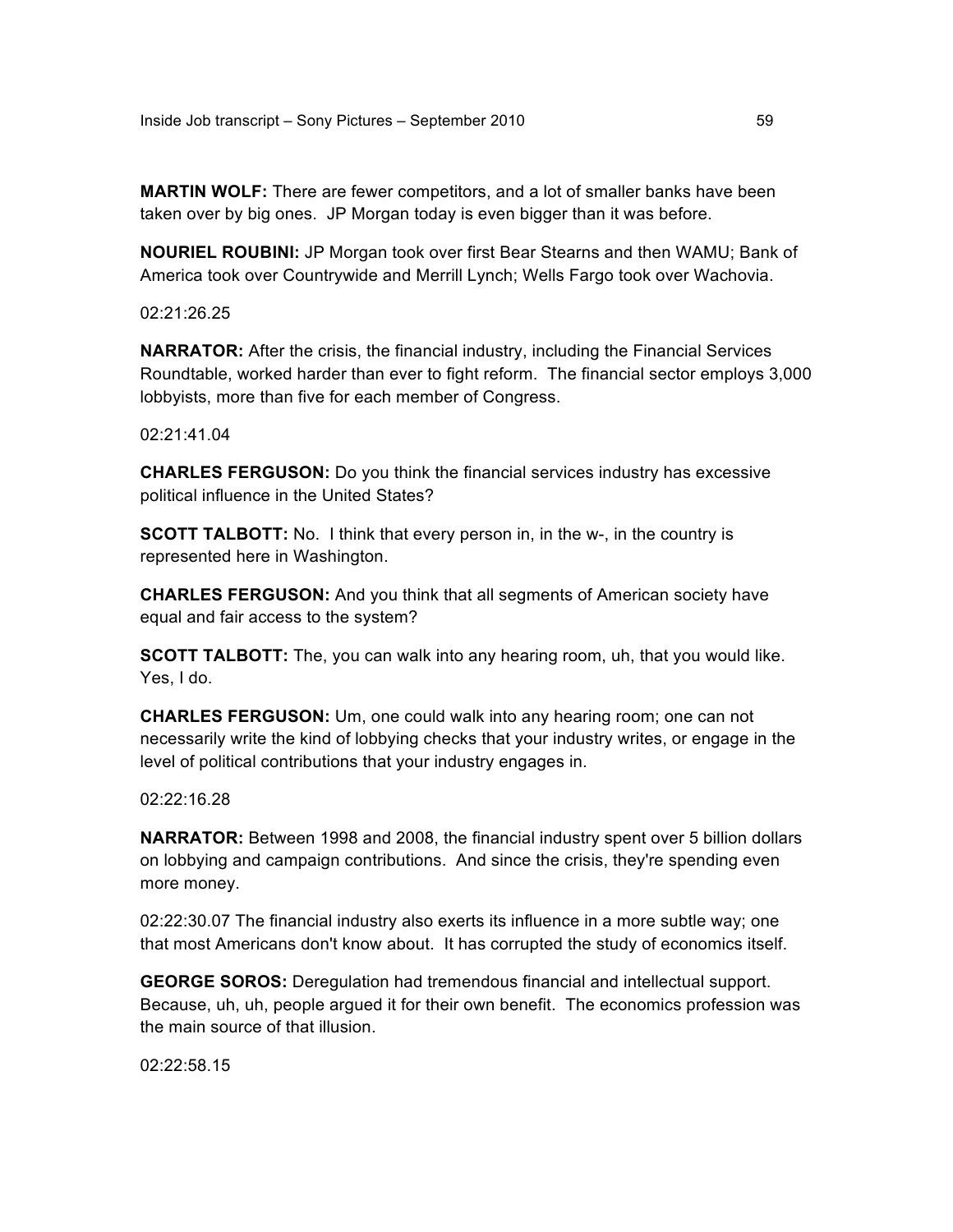**NARRATOR:** Since the 1980s, academic economists have been major advocates of deregulation, and played powerful roles in shaping U.S. government policy. Very few of these economic experts warned about the crisis. And even after the crisis, many of them opposed reform.

02:23:16.20

**CHARLES MORRIS:** The guys who taught these things tended to get paid a lot of money being consultants. Business school professors don't live on a faculty salary. They do very, very well.

02:23:32.03

{MARTIN FELDSTEIN PROFESSOR OF ECONOMICS, HARVARD}

**CHARLES FERGUSON:** Over the last decade, the financial services industry has made about 5 billion dollars' worth of political contributions in the United States. Um; that's kind of a lot of money.

That doesn't bother you?

**MARTIN FELDSTEIN:** No.

02:23:47.26

**NARRATOR:** Martin Feldstein is a professor at Harvard, and one of the world's most prominent economists. As President Reagan's chief economic advisor, he was a major architect of deregulation. And from 1988 until 2009, he was on the board of directors of both AIG and AIG Financial Products, which paid him millions of dollars.

02:24:10.05

**CHARLES FERGUSON:** You have any regrets about having been on AIG's board?

**MARTIN FELDSTEIN:** I have no comments. No, I have no regrets about being on AIG's board.

**CHARLES FERGUSON:** None.

**MARTIN FELDSTEIN:** That I can s-, absolutely none. Absolutely none.

**CHARLES FERGUSON:** Okay. Um – you have any regrets about, uh, AIG's decisions?

**MARTIN FELDSTEIN:** I cannot say anything more about AIG.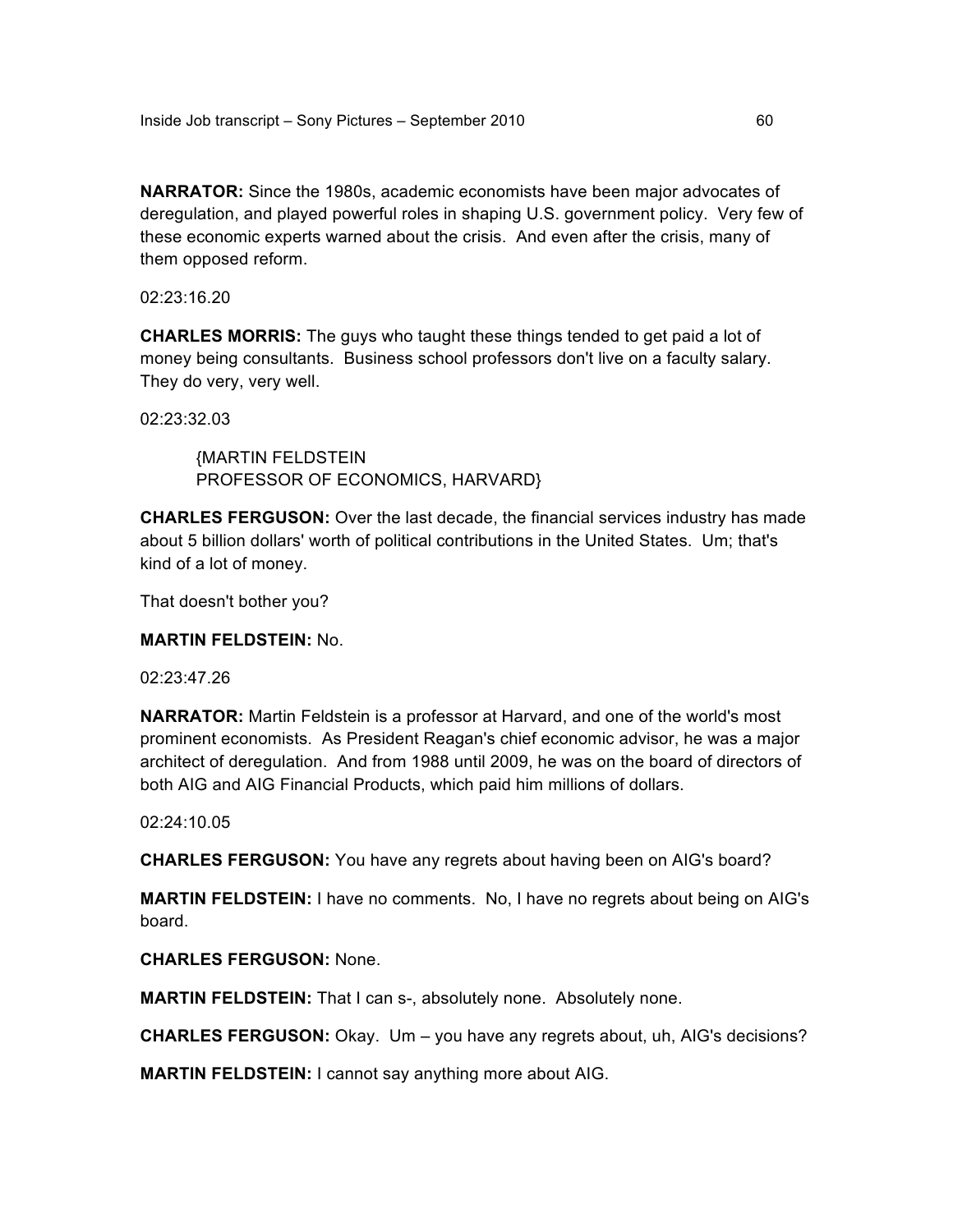02:24:32.01

{GLENN HUBBARD CHIEF ECONOMIC ADVISOR, BUSH ADMINISTRATION DEAN, COLUMBIA BUSINESS SCHOOL}

**GLENN HUBBARD:** I've taught at Northwestern and Chicago, Harvard and Columbia.

**NARRATOR:** Glenn Hubbard is the dean of Columbia Business School, and was the chairman of the Council of Economic Advisers under George W. Bush.

02:24:44.16

**CHARLES FERGUSON:** Do you think the financial services industry has too much, uh, political power in the United States?

**GLENN HUBBARD:** I don't think so, no. You certainly, you certainly wouldn't get that impression by the drubbing that they regularly get, uh, in Washington.

02:24:59.12

**NARRATOR:** Many prominent academics quietly make fortunes while helping the financial industry shape public debate and government policy. The Analysis Group, Charles River Associates, Compass Lexecon, and the Law and Economics Consulting Group manage a multi-billion-dollar industry that provides academic experts for hire.

02:25:20.04 Two bankers who used these services were Ralph Ciofi and Matthew Tannin, Bear Stearns hedge fund managers prosecuted for securities fraud. After hiring The Analysis Group, both were acquitted.

Glenn Hubbard was paid 100,000 dollars to testify in their defense.

02:25:39.06

**CHARLES FERGUSON:** Do you think that the economics discipline has, uh, a conflict of interest problem?

**GLENN HUBBARD:** I'm not sure I know what you mean.

**CHARLES FERGUSON:** Do you think that a significant fraction of the economics discipline, a number of economists, have financial conflicts of interests that in some way might call into question or color –

**GLENN HUBBARD:** Oh, I see what you're saying. I doubt it. You know, most academic economists, uh, you know, aren't wealthy businesspeople.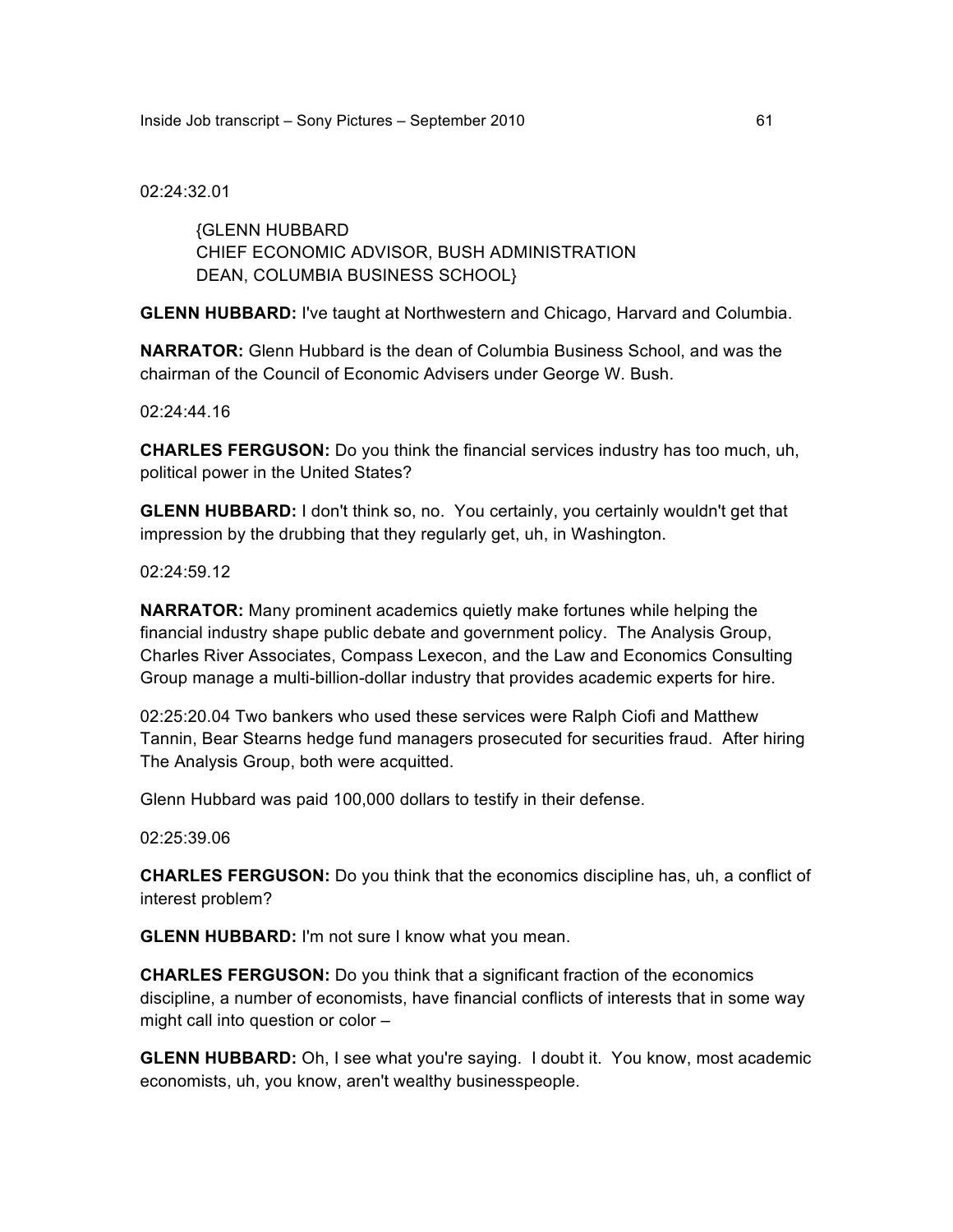### 02:26:05.07

**NARRATOR:** Hubbard makes 250,000 dollars a year as a board member of Met Life, and was formerly on the board of Capmark, a major commercial mortgage lender during the bubble, which went bankrupt in 2009. He has also advised Nomura Securities, KKR Financial Corporation, and many other financial firms.

02:26:23.19 Laura Tyson, who declined to be interviewed for this film, is a professor at the University of California, Berkeley. She was the chair of the Council of Economic Advisers, and then director of the National Economic Council in the Clinton administration.

Shortly after leaving government, she joined the board of Morgan Stanley, which pays her 350,000 dollars a year.

Ruth Simmons, the president of Brown University, makes over 300,000 dollars a year on the board of Goldman Sachs.

02:26:55.02 Larry Summers, who as Treasury secretary played a critical role in the deregulation of derivatives, became president of Harvard in 2001. While at Harvard, he made millions consulting to hedge funds, and millions more in speaking fees, much of it from investment banks.

According to his federal disclosure report, Summers's net worth is between 16.5 million and 39.5 million dollars.

02:27:23.25 Frederic Mishkin, who returned to Columbia Business School after leaving the Federal Reserve, reported on his federal disclosure report that his net worth was between 6 million and 17 million dollars.

02:27:36.14

**CHARLES FERGUSON:** In 2006, you coauthored a study of Iceland's financial system.

**FREDERIC MISHKIN:** Right, right.

**CHARLES FERGUSON:** Iceland is also an advanced country with excellent institutions, low corruption, rule of law. The economy has already adjusted to financial liberalization – while prudential regulation and supervision is generally quite strong.

02:27:53.17

**FREDERIC MISHKIN:** Yeah. And that was the mistake. That it turns out that, uh, that the prudential regulation and supervision was not strong in Iceland. And particularly during this period –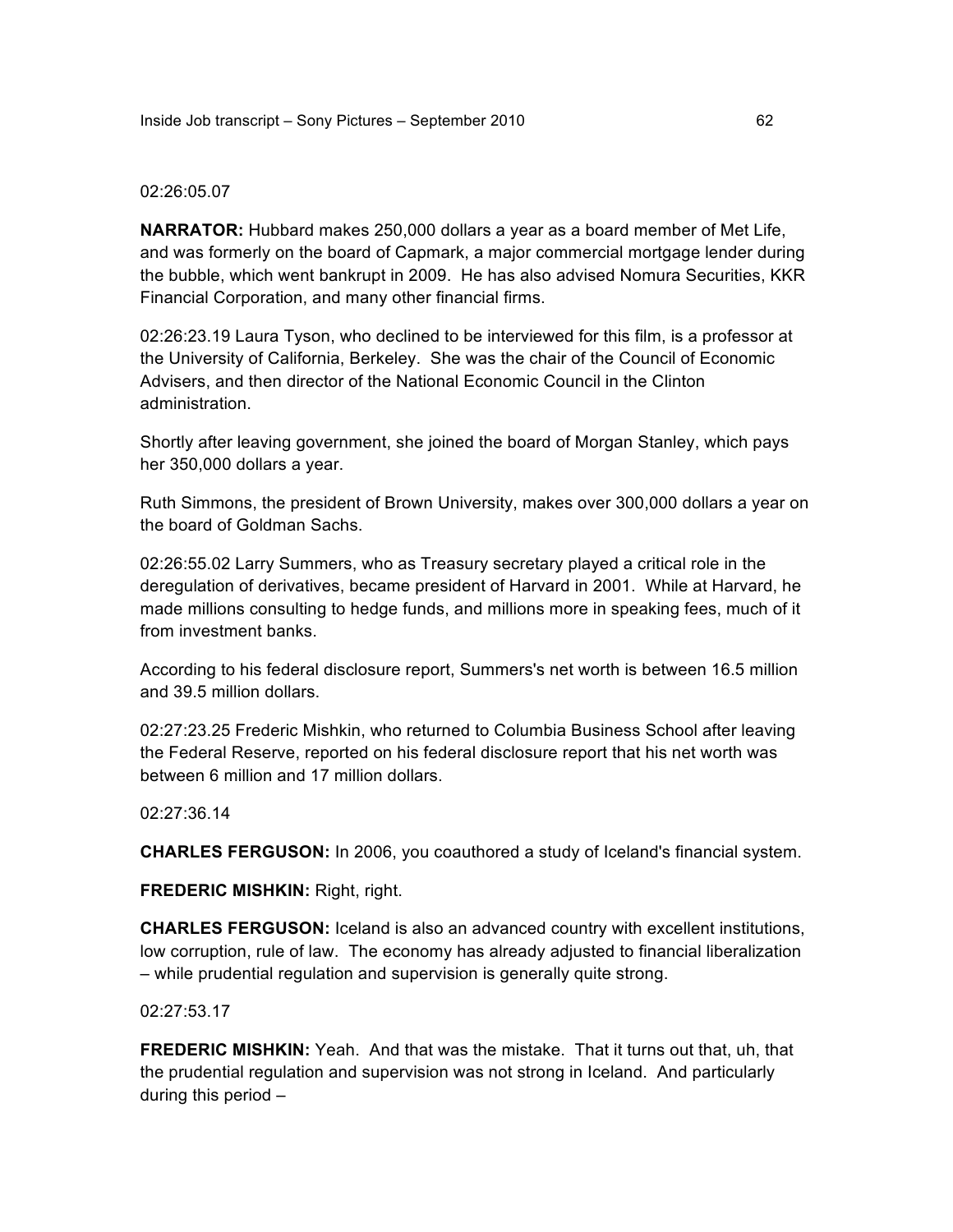**CHARLES FERGUSON:** So what led you to think that it was?

**FREDERIC MISHKIN:** I think that, uh, you're going with the information you have at, and generally, uh, the view was that, that, uh, that Iceland had very good institutions. It was a very advanced country –

**CHARLES FERGUSON:** Who told you that?

**FREDERIC MISHKIN:** – and [they had not] –

**CHARLES FERGUSON:** Who did, what kind of research –

**FREDERIC MISHKIN:** Well, it –

**CHARLES FERGUSON:** – did you do?

**FREDERIC MISHKIN:** - you, you talk to people, you have faith in, in, uh, the Central Bank, which actually did fall down on the job. Uh, that, uh, clearly, it, this,  $uh -$ 

**CHARLES FERGUSON:** Why do you have "faith" in a central bank?

**FREDERIC MISHKIN:** Well, that faith, you, ya, d-, because you ha-, go with the information you have.

02:28:30.10

**CHARLES FERGUSON:** Um, how much were you paid to write it?

**FREDERIC MISHKIN:** I was paid, uh, I think the number was, uh, it's public information.

{FREDERIC MISHKIN WAS PAID \$124,000 BY THE ICELANDIC CHAMBER OF COMMERCE TO WRITE THIS PAPER.}

02:28:43.10

**CHARLES FERGUSON:** Uh, on your CV, the title of this report has been changed from "Financial Stability in Iceland" to "Financial Instability in Iceland."

**FREDERIC MISHKIN:** Oh. Well, I don't know, if, itch-, whatever it is, is, the, uh, the thing – if it's a typo, there's a typo.

02:28:55.21

**GLENN HUBBARD:** I think what should be publicly available is whenever anybody does research on a topic, that they disclose if they have any financial conflict with that research.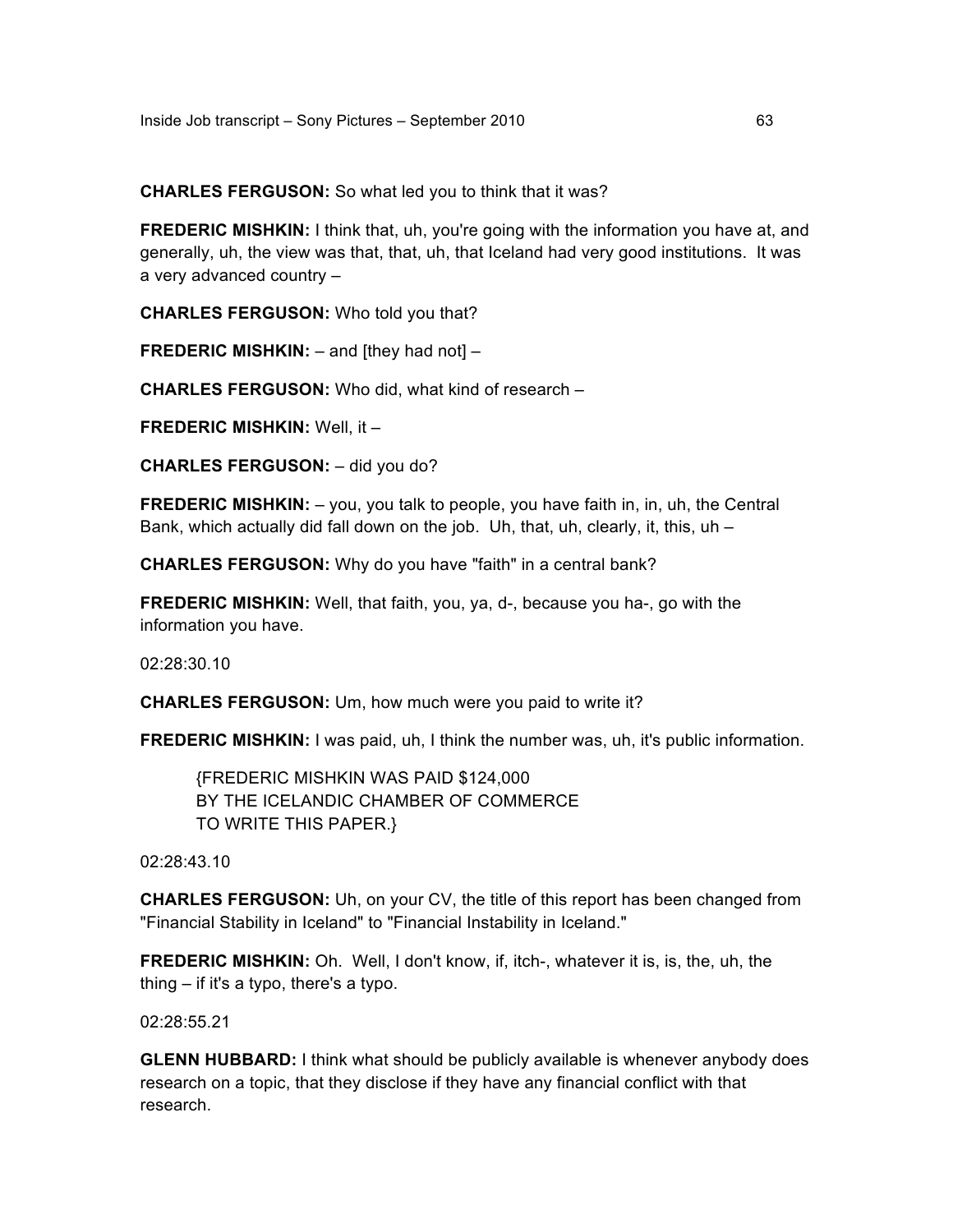**CHARLES FERGUSON:** But if I recall, there is no policy to that effect.

**GLENN HUBBARD:** I can't imagine anybody not doing that – in terms of putting it in a paper. You would, there would be significant professional sanction for failure to do that.

02:29:18.25

**CHARLES FERGUSON:** I didn't see any place in the study where you indicated that you had been paid, uh, by the Icelandic Chamber of Commerce to produce it. Um -

**FREDERIC MISHKIN:** No, I {MUMBLE} –

**CHARLES FERGUSON:** Okay.

02:29:30.24

**NARRATOR:** Richard Portes, the most famous economist in Britain, and a professor at London Business School, was also commissioned by the Icelandic Chamber of Commerce in 2007 to write a report which praised the Icelandic financial sector.

02:29:44.12

**RICHARD PORTES:** The banks themselves are highly liquid. They've actually made money on the fall of the Icelandic krona.

These are strong banks; their funding, their market funding is assured for the coming year.

These are well-run banks.

**NEWSMAN:** Richard, thank you so much.

**NARRATOR:** Like Mishkin, Portes's report didn't disclose his payment from the Icelandic Chamber of Commerce.

02:30:03.04

{JOHN CAMPBELL CHAIRMAN HARVARD ECONOMICS DEPARTMENT}

**CHARLES FERGUSON:** Does Harvard require disclosures of financial conflict of interest in publications?

**JOHN CAMPBELL:** Um, not to my knowledge.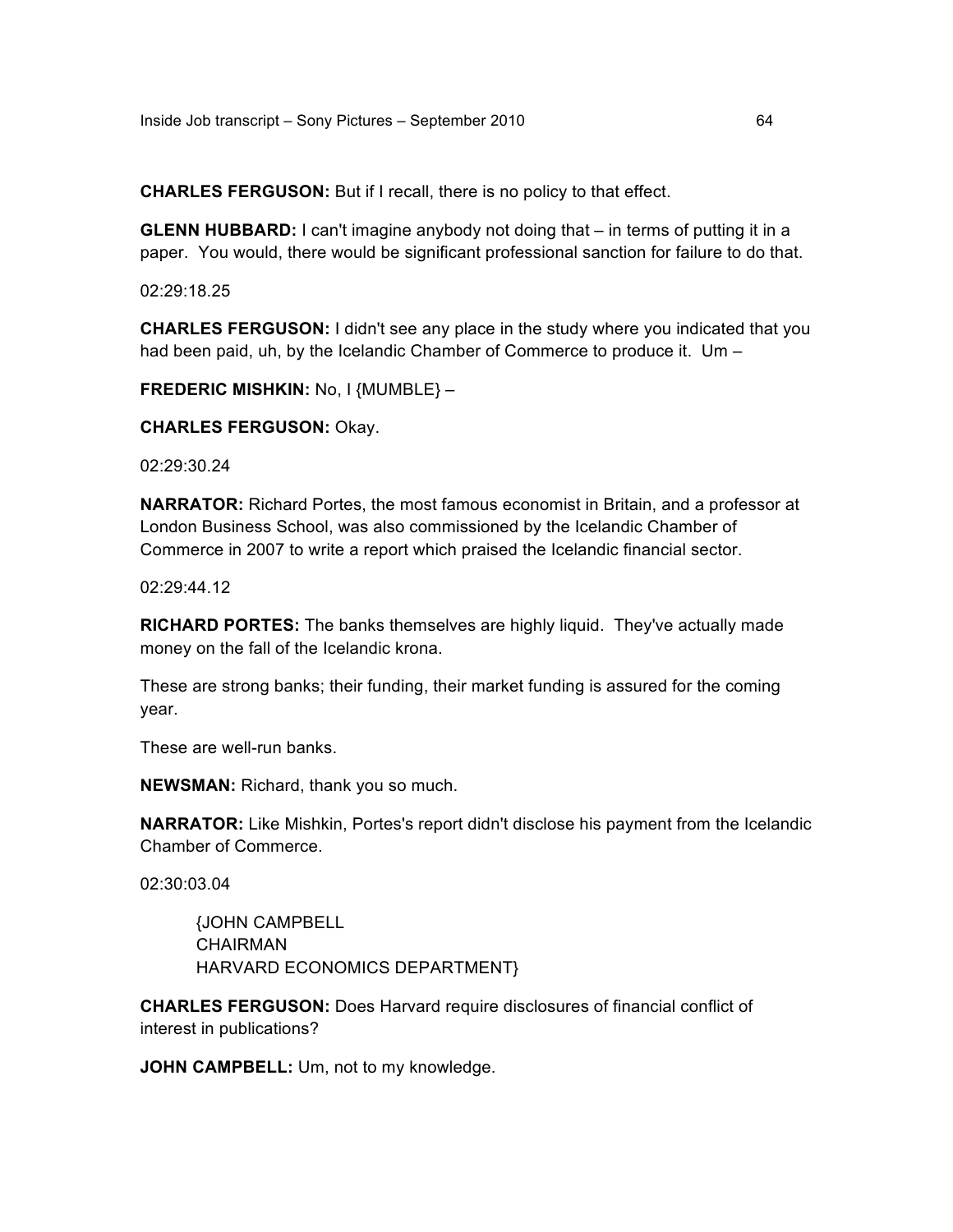**CHARLES FERGUSON:** Do you require people to report the compensation they've received from outside activities?

**JOHN CAMPBELL:** No.

**CHARLES FERGUSON:** Don't you think that's a problem?

**JOHN CAMPBELL:** I don't see why.

02:30:20.03

**CHARLES FERGUSON:** Martin Feldstein being on the board of AIG; Laura Tyson going on the board of Morgan Stanley; uh, Larry Summers making 10 million dollars a year consulting to financial services firms; irrelevant.

**JOHN CAMPBELL:** Hm, ye-, well – yeah; basically irrelevant.

02:30:34.18

**CHARLES FERGUSON:** You've written a very large number of articles, about a very wide array of subjects. You never saw fit to investigate the risks of unregulated credit default swaps?

**MARTIN FELDSTEIN:** I never did.

**CHARLES FERGUSON:** Same question with regard to executive compensation; uh, the regulation of corporate governance; the effect of political contributions –

**MARTIN FELDSTEIN:** What, uh, what, uh, w-, I don't know that I would have anything to add to those discussions.

02:31:00.29

**CHARLES FERGUSON:** I'm looking at your resume now. It looks to me as if the majority of your outside activities are, uh, consulting and directorship arrangements with the financial services industry. Is that, would you not agree with that characterization?

02:31:15.10

**GLENN HUBBARD:** No, to my knowledge, I don't think my consulting clients are even on my CV, so –

**CHARLES FERGUSON:** Uh, who are your consulting clients?

**GLENN HUBBARD:** I don't believe I have to discuss that with you.

**CHARLES FERGUSON:** Okay. Uh, uh –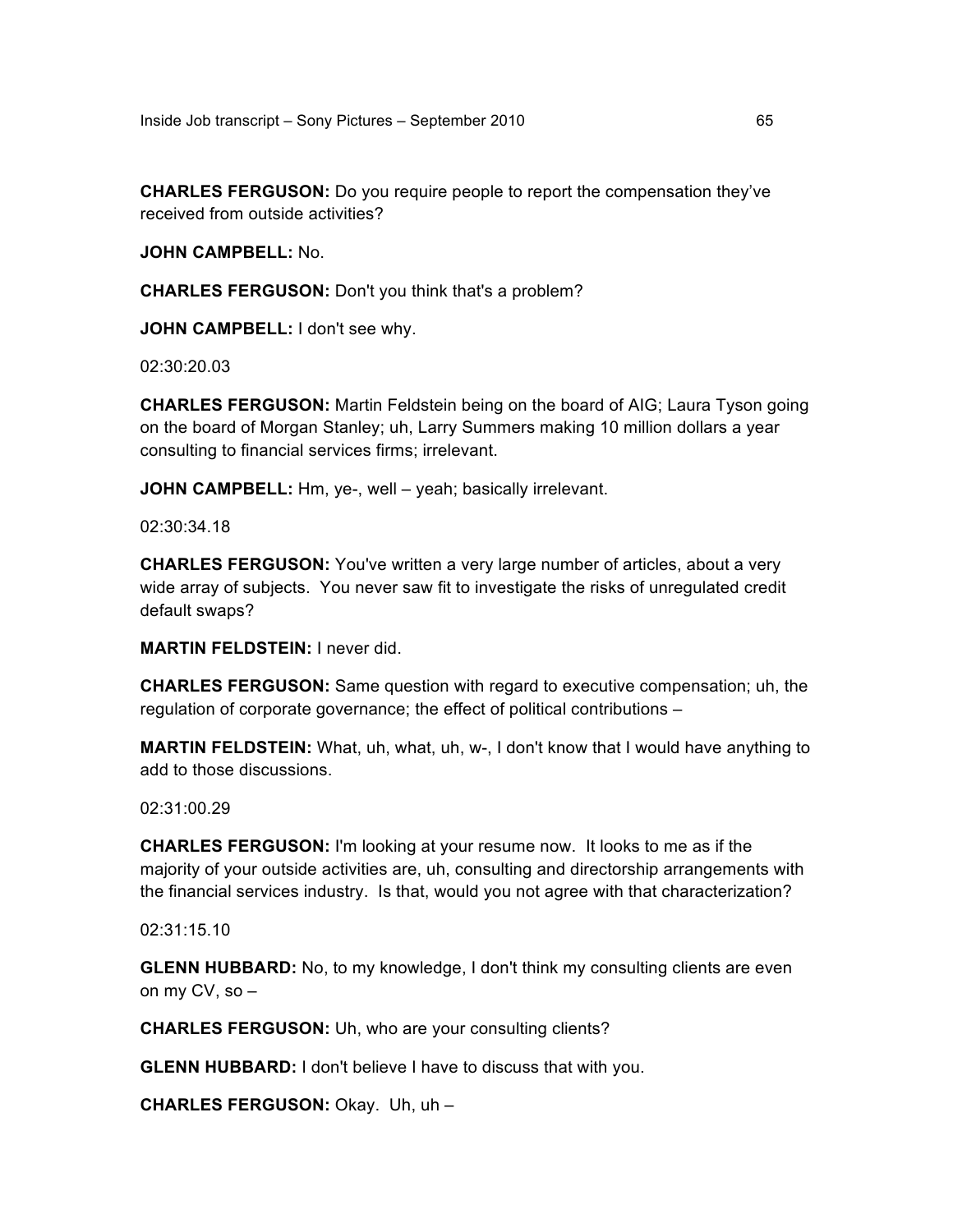**GLENN HUBBARD:** Look, you have a few more minutes, and the interview is over.

02:31:30.09

**CHARLES FERGUSON:** Do you consult for any financial services firms?

**FREDERIC MISHKIN:** Uh, the answer is, I do.

**CHARLES FERGUSON:** And –

**FREDERIC MISHKIN:** And, but I d-, I do not want to go into details about that.

02:31:39.09

**CHARLES FERGUSON:** Do they include other financial services firms?

**GLENN HUBBARD:** Possibly.

**CHARLES FERGUSON:** You don't remember?

**GLENN HUBBARD:** This isn't a deposition, sir. I was polite enough to give you time; foolishly, I now see. But you have three more minutes. Give it your best shot.

02:31:54.25

**NARRATOR:** In 2004, at the height of the bubble, Glenn Hubbard coauthored a widely read paper with William C. Dudley, the chief economist of Goldman Sachs. In the paper, Hubbard praised credit derivatives and the securitization chain, stating that they had improved allocation of capital, and were enhancing financial stability. He cited reduced volatility in the economy, and stated that recessions had become less frequent and milder.

Credit derivatives were protecting banks against losses, and helping to distribute risk.

02:32:29.02

**CHARLES FERGUSON:** A medical researcher writes an article, saying: to treat this disease, you should prescribe this drug. It turns out Doctor makes 80 percent of personal income from manufacturer of this drug. Does not bother you.

**JOHN CAMPBELL:** I think, uh, it's certainly important to disclose the, um – the, um –

02:32:54.00 Well, I think that's also a little different from cases that we are talking about here. Because, um – um –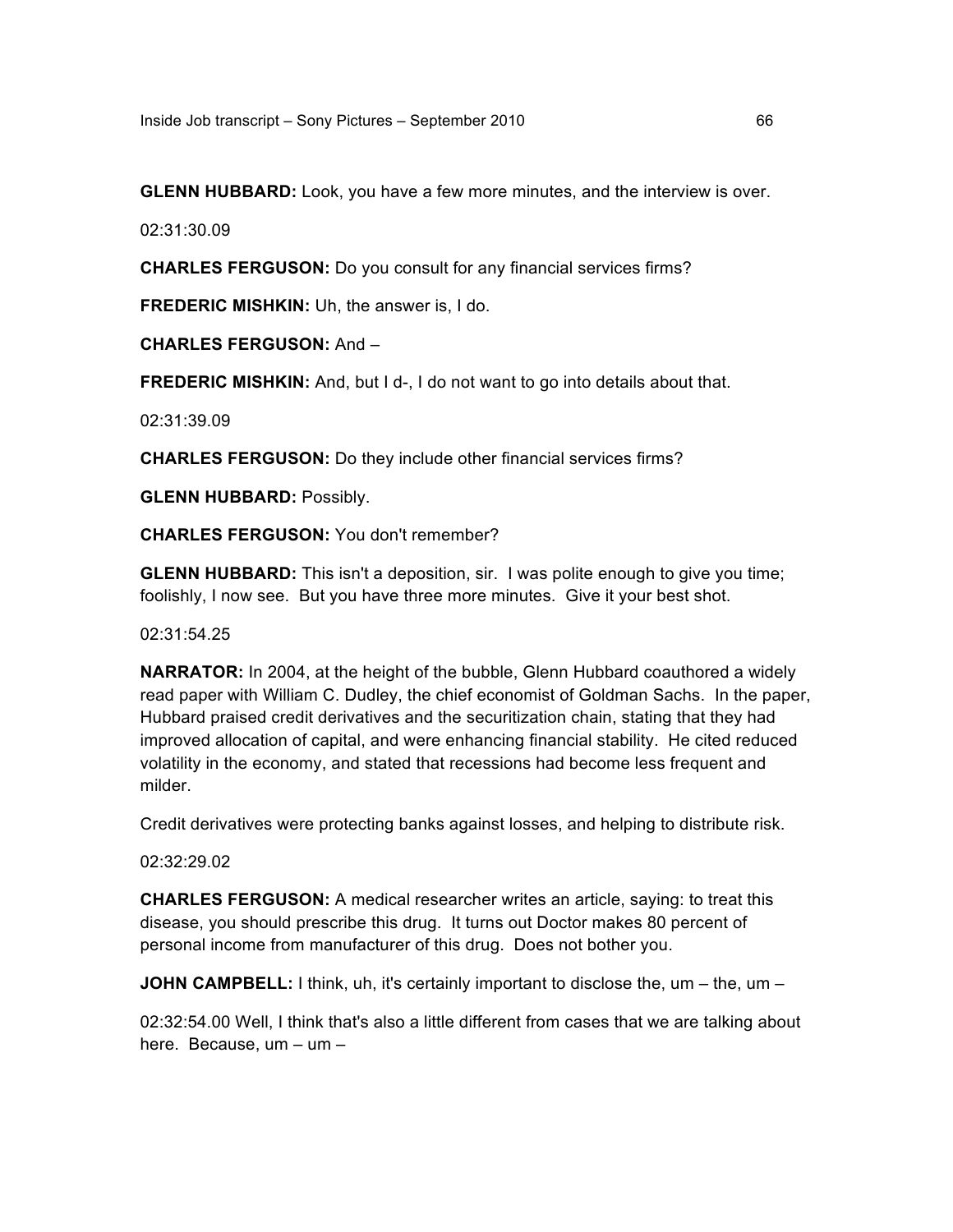# {THE PRESIDENTS OF HARVARD UNIVERSITY AND COLUMBIA UNIVERSITY REFUSED TO COMMENT ON ACADEMIC CONFLICTS OF INTEREST.

# BOTH DECLINED TO BE INTERVIEWED FOR THIS FILM.}

02:33:15.19

**CHARLES FERGUSON:** So, uh, what do you think this says about the economics discipline?

**CHARLES MORRIS:** Well, heh heh, heh, it has no relevance to anything, really. And, and fe-, indeed, I think, um, it's a part of the, it's a s-, important part of the problem.

# 02:33:32.23 **{PART V: WHERE WE ARE NOW}**

02:33:47.10

**NARRATOR:** The rising power of the U.S. financial sector was part of a wider change in America. Since the 1980s, the United States has become a more unequal society, and its economic dominance has declined. Companies like General Motors, Chrysler, and U.S. Steel — formerly the core of the U.S. economy — were poorly managed, and falling behind their foreign competitors. And as countries like China opened their economies, American companies sent jobs overseas to save money.

# 02:34:24.15

**DANIEL ALPERT:** For many, many years, the 660 million people in the developed world were effectively sheltered from all of this additional labor that existed on the planet. Suddenly, the Bamboo Curtain and the Iron Curtain are lifted; and you have 2.5 billion additional people.

02:34:41.16

**NARRATOR:** American factory workers were laid off by the tens of thousands.

**DANIEL ALPERT:** Our manufacturing base was destroyed, literally over the course of a few years.

02:34:49.23

**NARRATOR:** As manufacturing declined, other industries rose. The United States leads the world in information technology, where high-paying jobs are easy to find. But those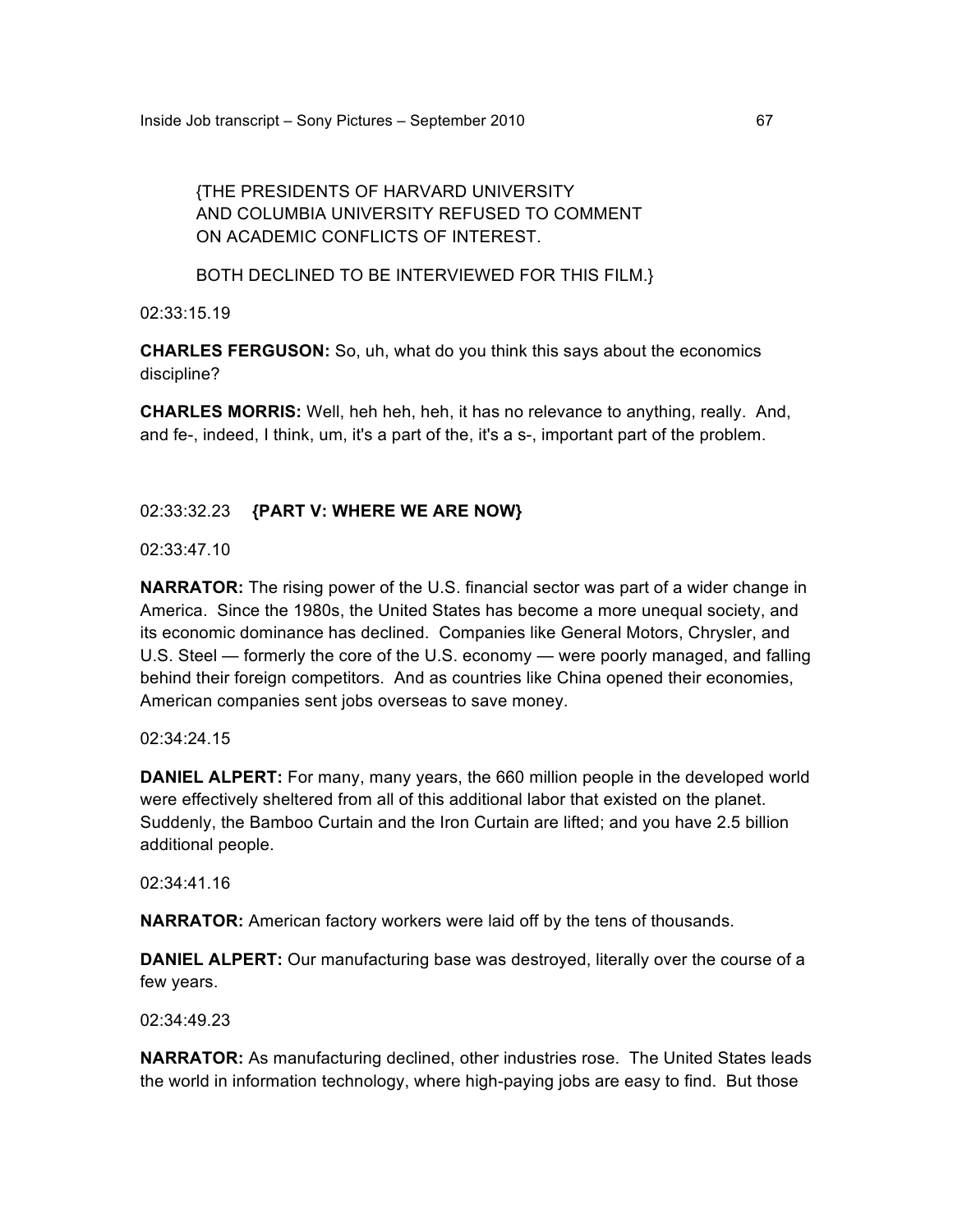jobs require an education. And for average Americans, college is increasingly out of reach.

02:35:07.26 While top private universities like Harvard have billions of dollars in their endowments, funding for public universities is shrinking, and tuition is rising. Tuition for California's public universities rose from 650 dollars in the 1970s to over 10,000 dollars in 2010.

02:35:29.04 Increasingly, the most important determinant of whether Americans go to college is whether they can find the money to pay for it.

Meanwhile, American tax policy shifted to favor the wealthy.

02:35:41.21

{OCTOBER 11, 2006}

**GEORGE W. BUSH:** When I first came to office, I thought taxes were too high; and they were.

**NARRATOR:** The most dramatic change was a series of tax cuts designed by Glenn Hubbard, who at the time was serving as President Bush's chief economic advisor. The Bush administration sharply reduced taxes on investment gains, stock dividends, and eliminated the estate tax.

02:36:04.05

**GEORGE W. BUSH:** We had a comprehensive plan that, when acted, has left nearly 1.1 trillion dollars in the hands of American workers, families, investors, and small business owners.

02:36:14.05

**NARRATOR:** Most of the benefits of these tax cuts went to the wealthiest 1 percent of Americans.

**GEORGE W. BUSH:** And by the way, it was really the cornerstone, in many ways, of our economic recovery policy.

02:36:25.23

**NARRATOR:** Inequality of wealth in the United States is now higher than in any other developed country.

American families responded to these changes in two ways: by working longer hours, and by going into debt.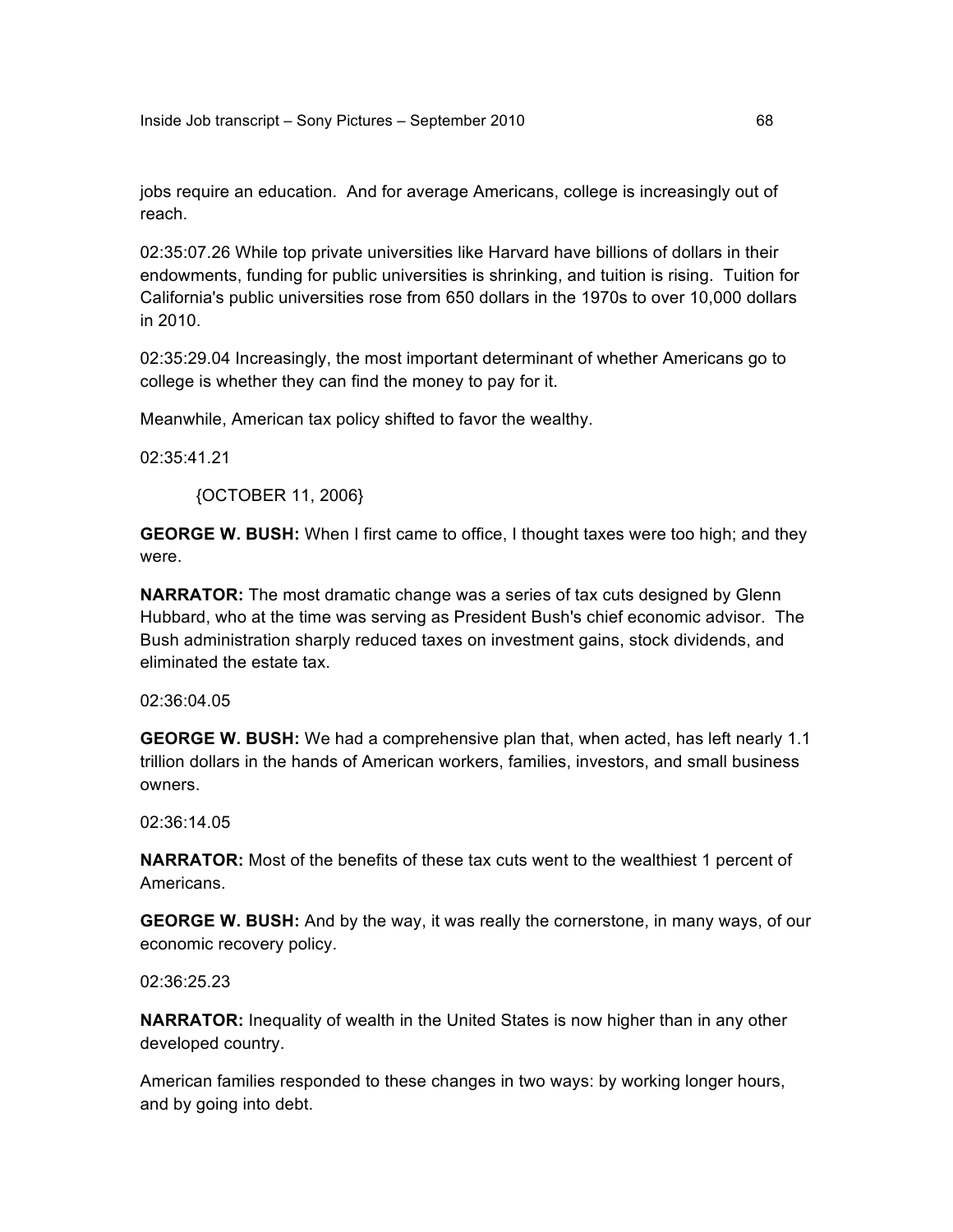**RAGHURAM RAJAN:** As the middle class falls further and further behind, there is a political urge to respond by making it easier to get credit.

{OCTOBER 13, 2002}

**GEORGE W. BUSH:** You don't have to have a lousy home. The low-income home buyer can have just as nice a house as anybody else.

**NARRATOR:** American families borrowed to finance their homes, their cars, their healthcare, and their children's educations.

02:37:10.09

**CHARLES MORRIS:** People in the bottom 90 percent lost ground between 1980 and 2007. It all went to the top 1 percent.

**NARRATOR:** For the first time in history, average Americans have less education and are less prosperous than their parents.

02:37:34.26

**BARACK OBAMA:** The era of greed and irresponsibility on Wall Street and in Washington has led us to a financial crisis as serious as any that we have faced since the Great Depression.

**NARRATOR:** When the financial crisis struck just before the 2008 election, Barack Obama pointed to Wall Street greed and regulatory failures as examples of the need for change in America.

**BARACK OBAMA:** A lack of oversight in Washington and on Wall Street is exactly what got us into this mess.

**NARRATOR:** After taking office, President Obama spoke of the need to reform the financial industry.

02:38:09.04

{SEPTEMBER 14, 2009}

**BARACK OBAMA:** We want a systemic-risk regulator; increased capital requirements. We need a consumer financial protection agency; we need to change Wall Street's culture.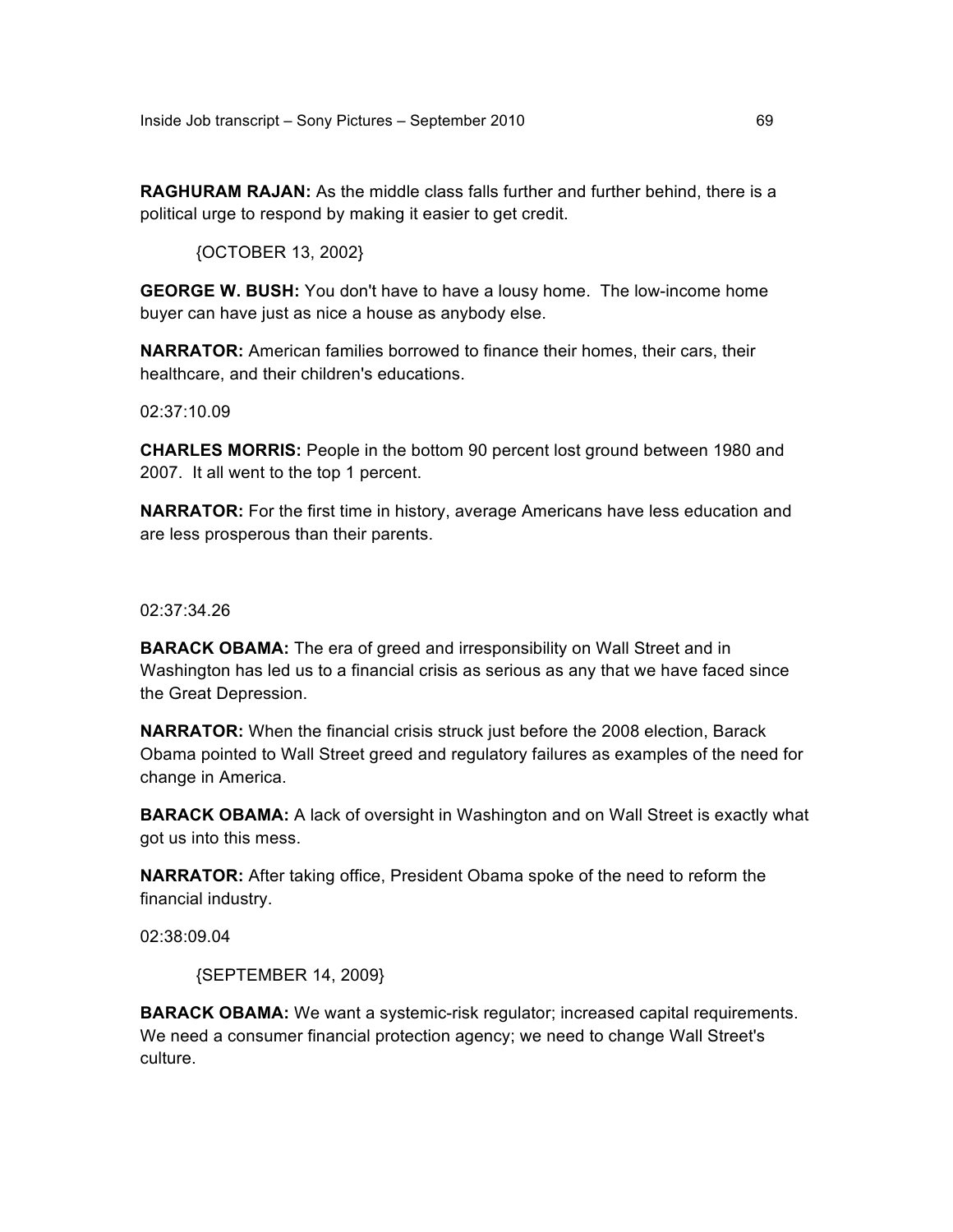**NARRATOR:** But when finally enacted in mid-2010, the administration's financial reforms were weak; and in some critical areas, including the rating agencies, lobbying, and compensation, nothing significant was even proposed.

02:38:32.28

**ROBERT GNAIZDA:** Addressing Obama and, quote, regulatory reform: my response, if it was one word, would be: Ha!

There's very little reform.

**CHARLES FERGUSON:** How come?

**ROBERT GNAIZDA:** It's a Wall Street government.

02:38:51.27

{APPLAUSE}

**NARRATOR:** Obama chose Timothy Geithner as Treasury secretary. Geithner was the president of the New York Federal Reserve during the crisis, and one of the key players in the decision to pay Goldman Sachs 100 cents on the dollar for its bets against mortgages.

**ELIOT SPITZER:** When Tim Geithner was testifying to be confirmed as Treasury secretary, he said, I have never been a regulator. Now that said to me, he did not understand his job as president of the New York Fed.

{TIMOTHY GEITHNER DECLINED TO BE INTERVIEWED FOR THIS FILM.}

02:39:24.07

**NARRATOR:** The new president of the New York Fed is William C. Dudley, the former chief economist of Goldman Sachs, whose paper with Glenn Hubbard praised derivatives.

Geithner's chief of staff is Mark Paterson, a former lobbyist for Goldman; and one of the senior advisors is Lewis Sachs, who oversaw Tricadia, a company heavily involved in betting against the mortgage securities it was selling.

02:39:48.08 To head the Commodity Futures Trading Commission, Obama picked Gary Gensler, a former Goldman Sachs executive who had helped ban the regulation of derivatives.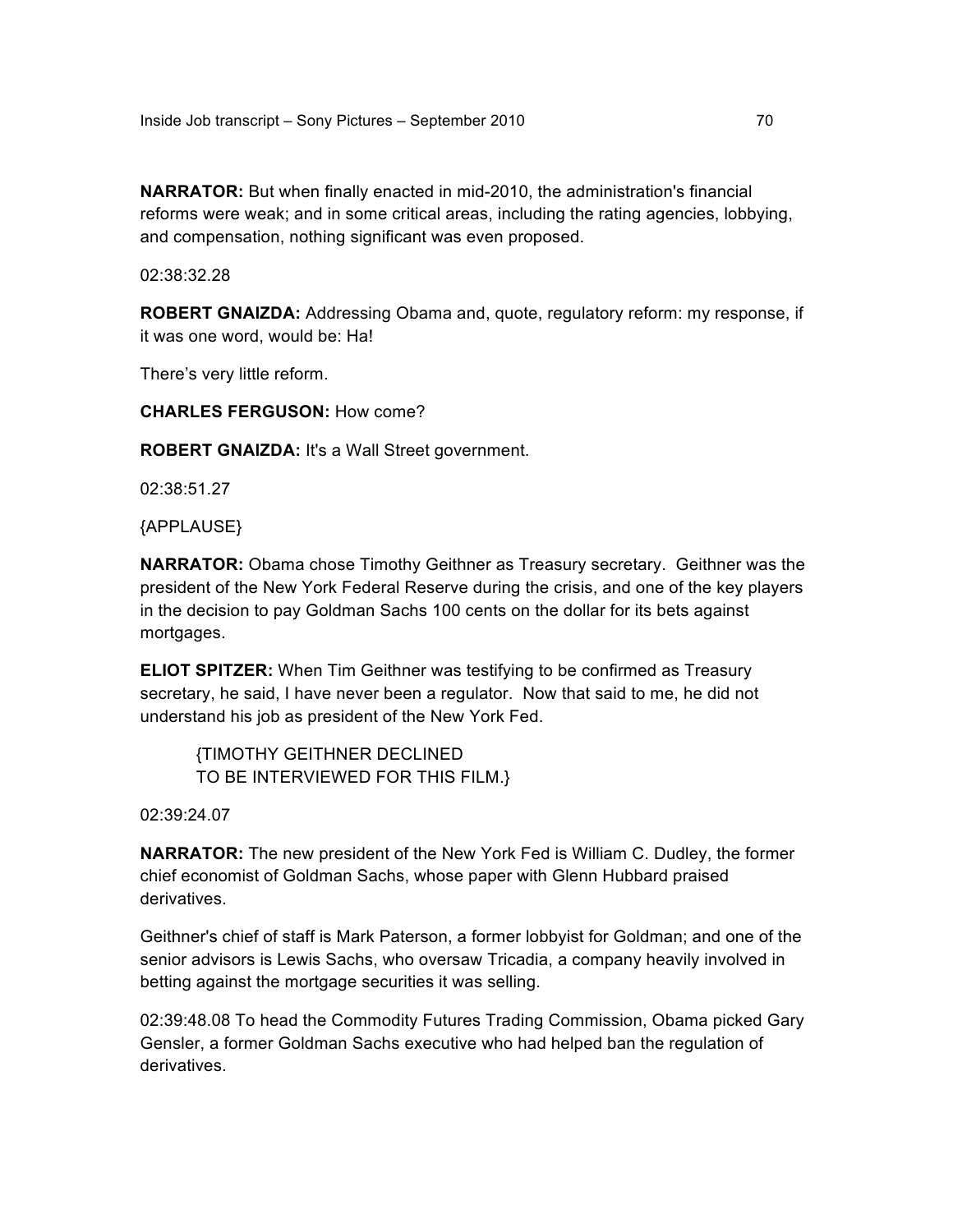To run the Securities and Exchange Commission, Obama picked Mary Shapiro, the former CEO of FINRA, the investment-banking industry's self-regulation body.

02:40:08.14 Obama's chief of staff, Rahm Emanuel, made 320,000 dollars serving on the board of Freddie Mac.

Both Martin Feldstein and Laura Tyson are members of Obama's Economic Recovery Advisory Board. And Obama's chief economic advisor is Larry Summers.

02:40:27.25

**ELIOT SPITZER:** The most senior economic advisors are the very people who were there, who built the structure.

**WILLEM BUITER:** When it was clear that Summers and Geithner were going to play major roles as advisors; first, uh, I knew this was going to be status quo.

**NARRATOR:** The Obama administration resisted regulation of bank compensation, even as foreign leaders took action.

02:40:48.26

**CHRISTINE LAGARDE:** I think the financial industry is a service industry; it should serve others before it serves itself.

**NARRATOR:** In September of 2009, Christine Lagarde and the finance ministers of Sweden, the Netherlands, Luxembourg, Italy, Spain, and Germany called for the G20 nations, including the United States, to impose strict regulations on bank compensation. And in July of 2010, the European Parliament enacted those very regulations. The Obama administration had no response.

02:41:22.15

**SATYAJIT DAS:** Their view is, this is a temporary blip, and things will go back to normal.

{AUGUST 25, 2009}

**BARACK OBAMA:** And that is why I am reappointing him to another term as chairman of the Federal Reserve. Thank you so much, Ben.

**NARRATOR:** In 2009, Barack Obama reappointed Ben Bernanke.

**BEN BERNANKE:** Thank you, Mr. President.

02:41:40.11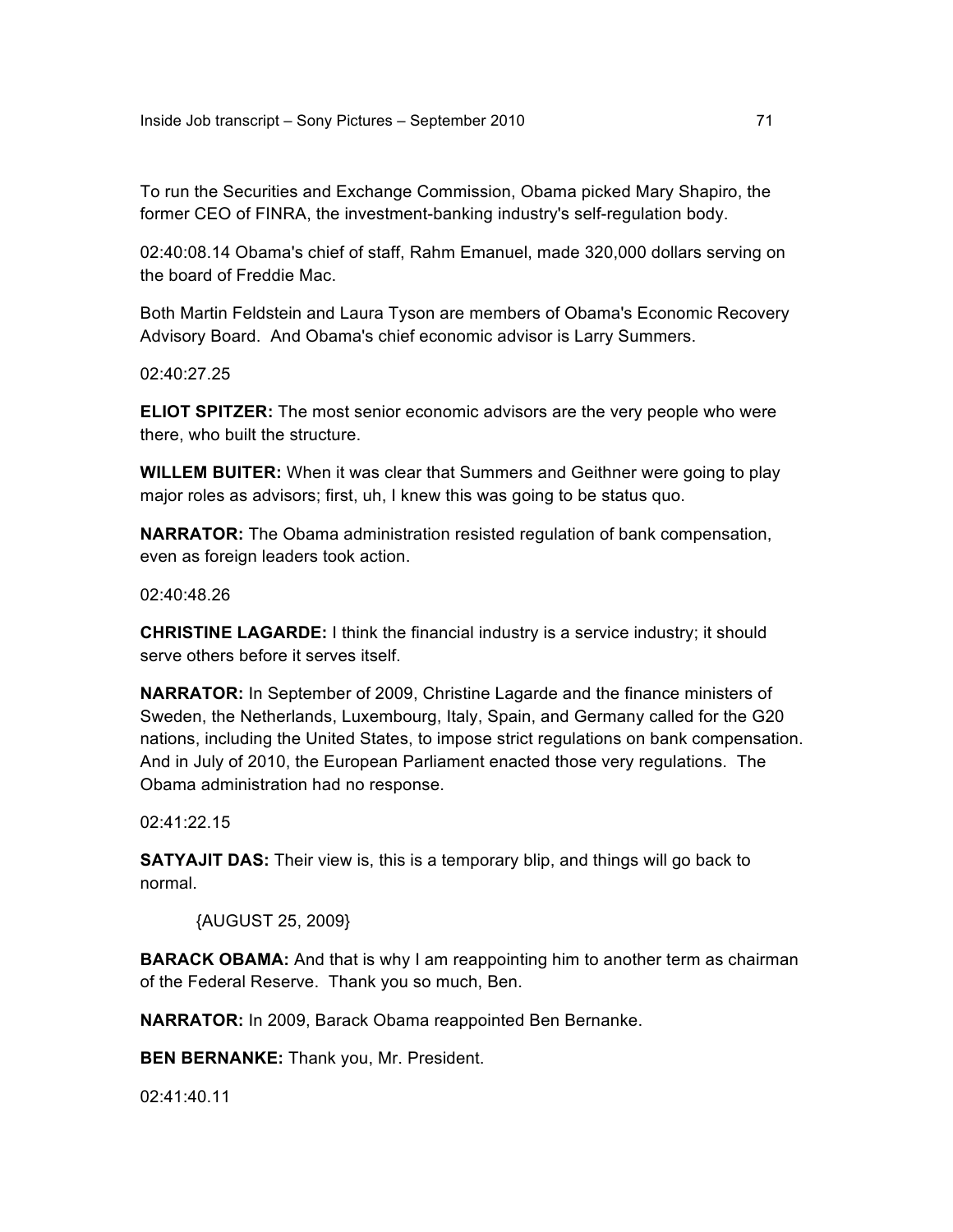**NARRATOR:** As of mid-2010, not a single senior financial executive had been criminally prosecuted, or even arrested; no special prosecutor had been appointed; not a single financial firm had been prosecuted criminally for securities fraud or accounting fraud. The Obama administration has made no attempt to recover any of the compensation given to financial executives during the bubble.

02:42:05.11

**ROBERT GNAIZDA:** I certainly would think of criminal act-, action against some of Countrywide's top leaders, like Mozilo. I'd certainly look at Bear Stearns, Goldman Sachs and Lehman Brothers, and Merrill Lynch.

**CHARLES FERGUSON:** For criminal prosecutions.

**ROBERT GNAIZDA:** Yes. Yes.

**CHARLES FERGUSON:** In, in regard to –

**ROBERT GNAIZDA:** They'd be very hard to, to win.

**CHARLES FERGUSON:** Yeah.

**ROBERT GNAIZDA:** But I think they could do it, if they got enough underlings to tell the truth.

02:42:31.05

**NARRATOR:** In an industry in which drug use, prostitution, and fraudulent billing of prostitutes as a business expense occur on an industrial scale, it wouldn't be hard to make people talk, if you really wanted to.

02:42:43.13

**KRISTIN DAVIS:** They gave me a plea bargain, and I t-, I took it. Um, they were not interested in any of my records; they weren't interested in anything.

**CHARLES FERGUSON:** They were not interested in your records.

**KRISTIN DAVIS:** That's correct. That's correct.

02:42:54.15

**ELIOT SPITZER:** There is a sensibility that you don't use people's – uh, personal vices in the context of Wall Street cases, necessarily, to get them to flip. I think maybe it's, after the cataclysms that we've been through, maybe people will reevaluate that. I'm, I'm not the one to pass judgment on that right now.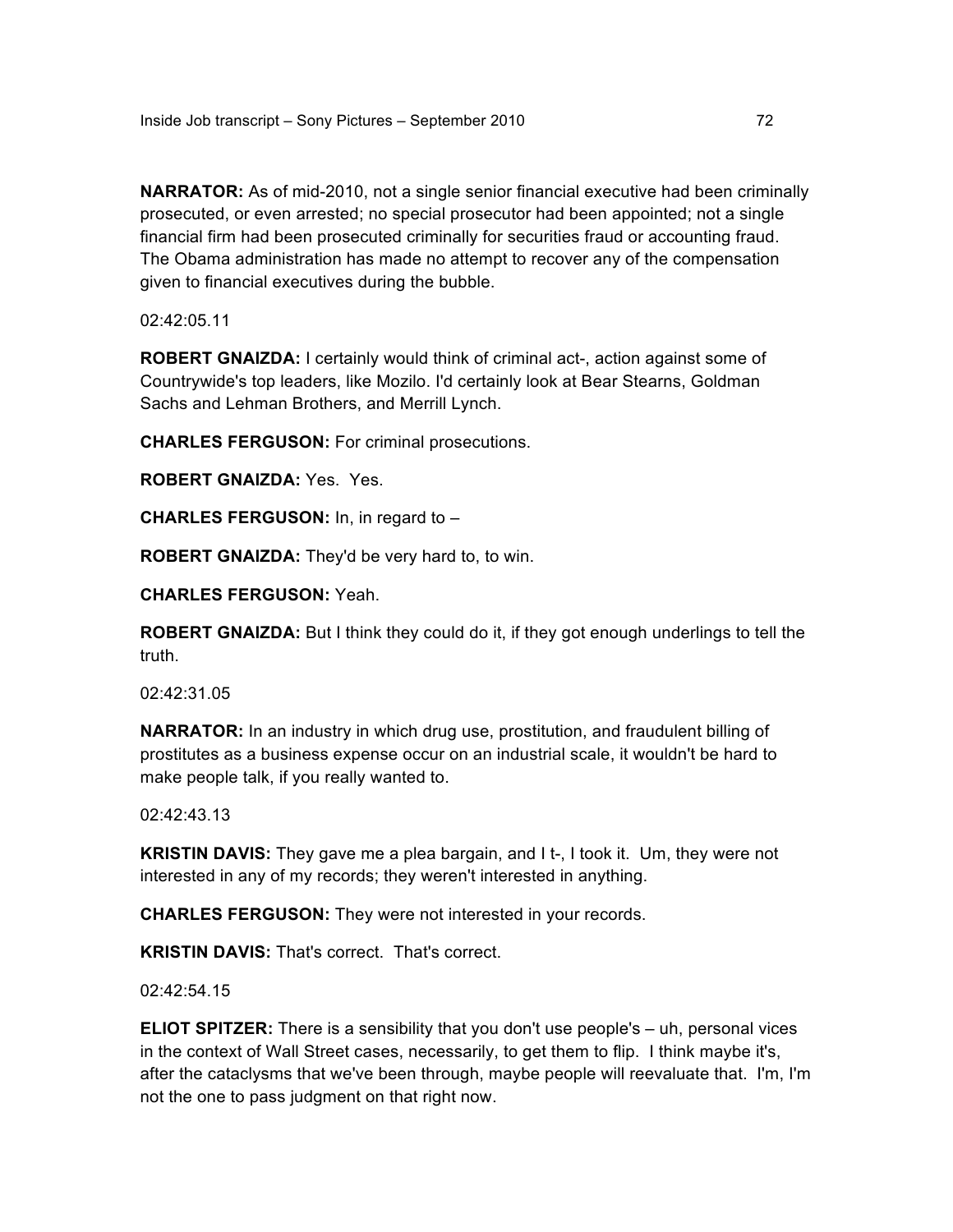### 02:43:15.28

## {FEDERAL PROSECUTORS WERE PERFECTLY HAPPY TO USE ELIOT SPITZER'S PERSONAL VICES TO FORCE HIM TO RESIGN IN 2008.

# THEY HAVE NOT DISPLAYED A SIMILAR ENTHUSIASM WITH REGARD TO WALL STREET.}

02:43:27.25

**REP. MICHAEL CAPUANO:** You come to us today, telling us, we're sorry; we didn't mean it; we won't do it again; trust us.

Well, I have some people in my constituency that actually robbed some of your banks. And they say the same thing! They're sorry, they didn't mean it; they won't do it again.

02:43:48.11

**NARRATOR:** In 2009, as unemployment hit its highest level in 17 years, Morgan Stanley paid its employees over 14 billion dollars; and Goldman Sachs paid out over 16 billion. In 2010, bonuses were even higher.

#### 02:44:03.26

**ANDREW SHENG:** Why should a financial engineer, uh, be paid, uh, four, four times to a hundred times more than the, a real engineer? A real engineer build bridges; a financial engineer build, build dreams. And uh, you know, when those dream turn out to be nightmares, other people pay for it.

#### 02:44:28.02

**NARRATOR:** For decades, the American financial system was stable and safe. But then something changed. The financial industry turned its back on society, corrupted our political system, and plunged the world economy into crisis.

At enormous cost, we've avoided disaster, and are recovering. But the men and institutions that caused the crisis are still in power; and that needs to change.

02:44:59.04 They will tell us that we need them, and that what they do is too complicated for us to understand. They will tell us it won't happen again. They will spend billions fighting reform.